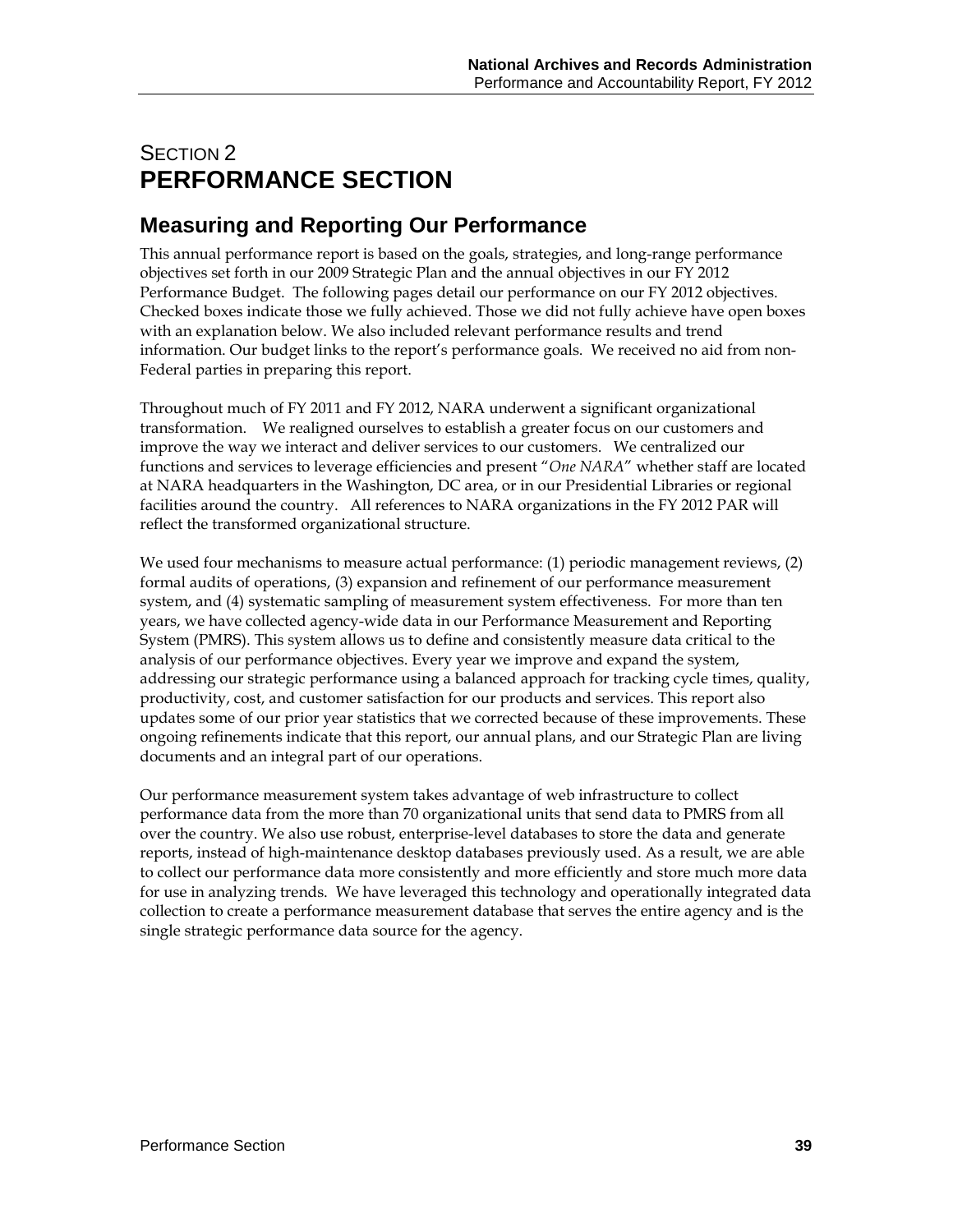# **FY 2012 Performance by Strategic Goal**

### *Strategic Goal 1: Our Nation's Record Keeper*

*As the nation's record keeper, we will ensure the continuity and effective operations of Federal programs by expanding our leadership and services in managing the Government's records*

| Long-Range<br><b>Performance Targets</b>             |        | 1.1 By 2016, 50 percent of agencies achieve<br>passing scores for compliance with Federal<br>records management policy.                                                                 |  |  |  |  |  |
|------------------------------------------------------|--------|-----------------------------------------------------------------------------------------------------------------------------------------------------------------------------------------|--|--|--|--|--|
|                                                      |        | 1.2 By 2012, 90 percent of customers are highly<br>satisfied with NARA records management<br>services.                                                                                  |  |  |  |  |  |
|                                                      |        | 1.3 By 2016, records management transactions<br>serviced by the Federal Records Centers Program<br>grow by 6 percent.                                                                   |  |  |  |  |  |
|                                                      |        | 1.4 Within 30 days of the end of an<br>administration, 100 percent of Presidential and<br>Vice Presidential materials have been moved to<br>NARA locations or NARA-approved facilities. |  |  |  |  |  |
| 1.1 FEDERAL RECORDS MANAGEMENT<br>FY 2012 Objectives | $\Box$ | Agency self-assessment responses meet or exceed 89<br>percent (the response rate in FY 2011).                                                                                           |  |  |  |  |  |
|                                                      | □      | 10 percent of agencies achieve a passing score for<br>compliance in targeted areas of Federal records<br>management.                                                                    |  |  |  |  |  |
|                                                      | 冈      | Conduct two records management inspections based<br>on evaluation of agency self-assessment results.                                                                                    |  |  |  |  |  |
| <b>Results</b>                                       | ✓      | Eighty-five percent of agencies conducted a self-<br>assessment, falling short of last year's participation<br>percent.                                                                 |  |  |  |  |  |
|                                                      | ✓      | We will publish the results of the records<br>management self-assessment in early 2013.                                                                                                 |  |  |  |  |  |
|                                                      | ✓      | We completed records management inspections at the                                                                                                                                      |  |  |  |  |  |

*Discussion* Since GAO's FY 2008 report entitled "Federal Records—National Archives and Selected Agencies Need to Strengthen E-Mail Management," where GAO recommended that NARA exercise its statutory authority and implement oversight mechanisms to ensure that

National Geospatial Agency (NGA) and at NASA.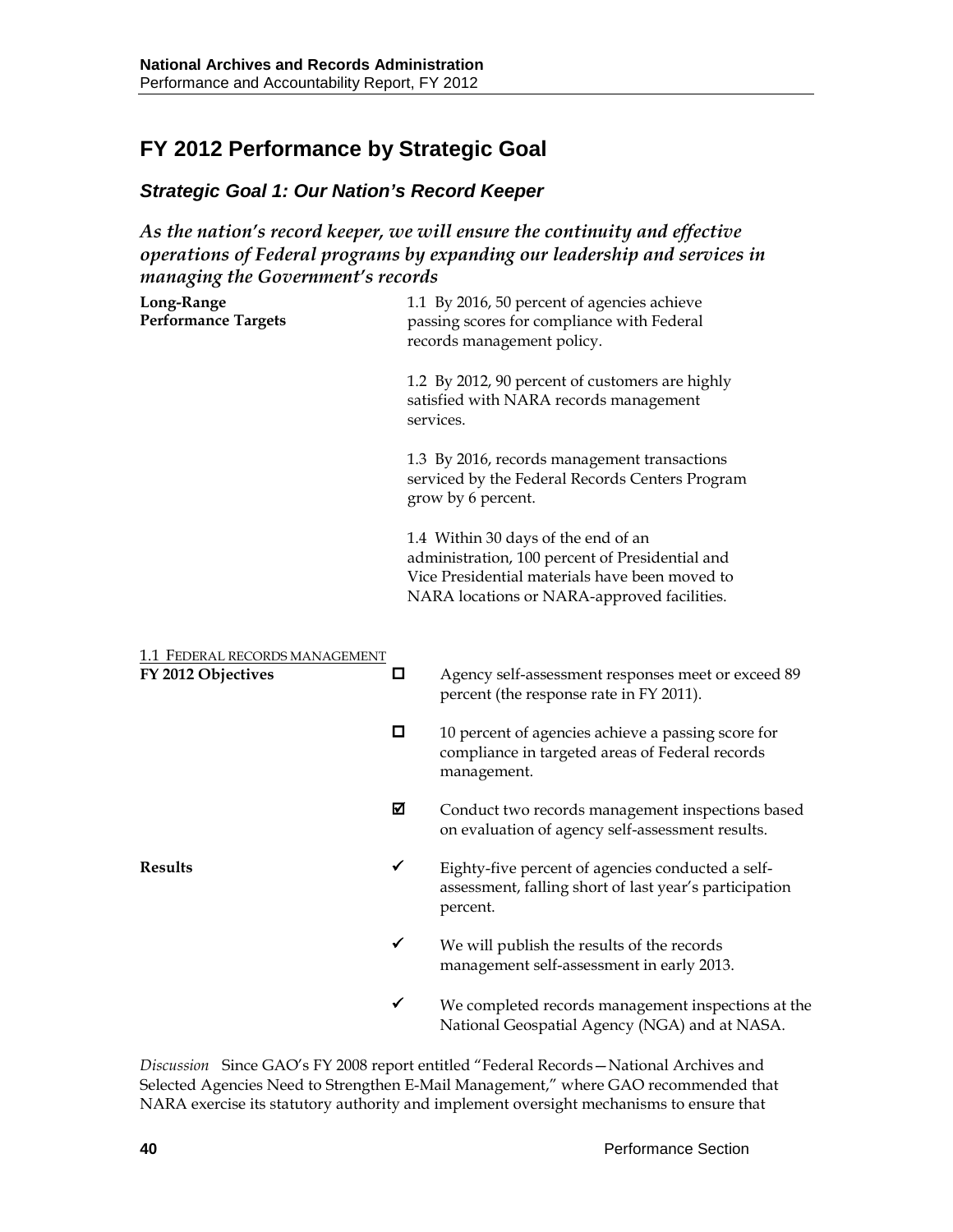Federal records are not lost or destroyed, we implemented a practice whereby agencies conduct annual self-assessments of their records management programs. The Records Management Self Assessment (RMSA) is a survey tool that we use to understand agencies rate of compliance with statutory and regulatory records management requirements. Using the RMSA, we assess the level of risks to agencies' records management programs and we identify and make recommendations for areas of records management improvement. In addition, the tool serves as one of the criteria for deciding which agency or records management program to inspect.

Despite several steps to improve the response rate this year (e.g. telephone calls, Records Express Blog, reminders, etc), we reached an 85 percent participation rate—four percentage points lower than last year. The majority of agencies that did not respond were the small and micro agencies who scored poorly in previous assessments or those who have never responded to the RMSA. The one-size fits all approach to the RMSA makes it difficult for small and micro agencies to score well. Consistently low scores with little chance to improve may be the reason agencies in this category chose not to respond. We will potentially remove the agencies from the list assessed or develop another method to address small and micro agencies. Other non-responders included those agencies that did not have a records officer at the time the RMSA was administered. Agencies have asked us to consider providing partial credit for "in progress" activities when we review and score the RMSAs.

The RMSA is often viewed as a way to increase visibility of records management within agencies. The RMSA is a valuable tool for many Federal agencies to collect in one place information about their records management programs and receive feedback they can use to improve their programs. They use the RMSA to measure progress and institute plans to improve performance. More recently, agencies' senior agency officials used data from prior year RMSA's to respond to the Presidential Memorandum entitled *Managing Government Records.*

As part of NARA's transformation, we established a Records Management Oversight office in part, to improve oversight and inspection capabilities. To potentially increase the number of inspections, this office has begun to strategically identify and consider streamlined approaches to select agencies for inspection and more efficiently conduct inspections. We are developing tools for evaluations that can be completed faster than the formal inspections and expand the breadth of our oversight activities. To date, however, NARA has used the results from the annual RMSA as a tool to select agencies for inspection.

NARA conducted two inspections this year as part of our oversight activities. We continued with an effort started in FY 2011 at the National Geospatial-Intelligence Agency (NGA) where we focused on hard copy records. This year, we examined their electronic records. We inspected three NGA locations in FY 2012 and a final site visit is scheduled for early FY 2013. Although we completed the inspection, scheduling issues within NGA delayed NARA's site visits and pushed the completion of the draft inspection report to October 2012. The final report and plan of corrective action will be completed in FY 2013 as well.

We directed our second inspection on the National Aeronautics and Space Administration (NASA) and their management of records for the shutdown of the Space Shuttle program. The NASA inspection report draft was completed and sent to them for comments. NASA returned the report and the final report and plan of corrective action will be completed in FY 2013.

| Performance Data                                                                                                               | 2009 | 2010                  | 2011 | 2012 |
|--------------------------------------------------------------------------------------------------------------------------------|------|-----------------------|------|------|
| Performance target for percent of agencies achieving a passing score for<br>compliance with Federal records management policy. |      | Establish<br>baseline | 15   | 10   |
| Percent of agencies that achieve passing scores for compliance with                                                            | າາ   |                       | 10   | TBD  |

#### Performance Section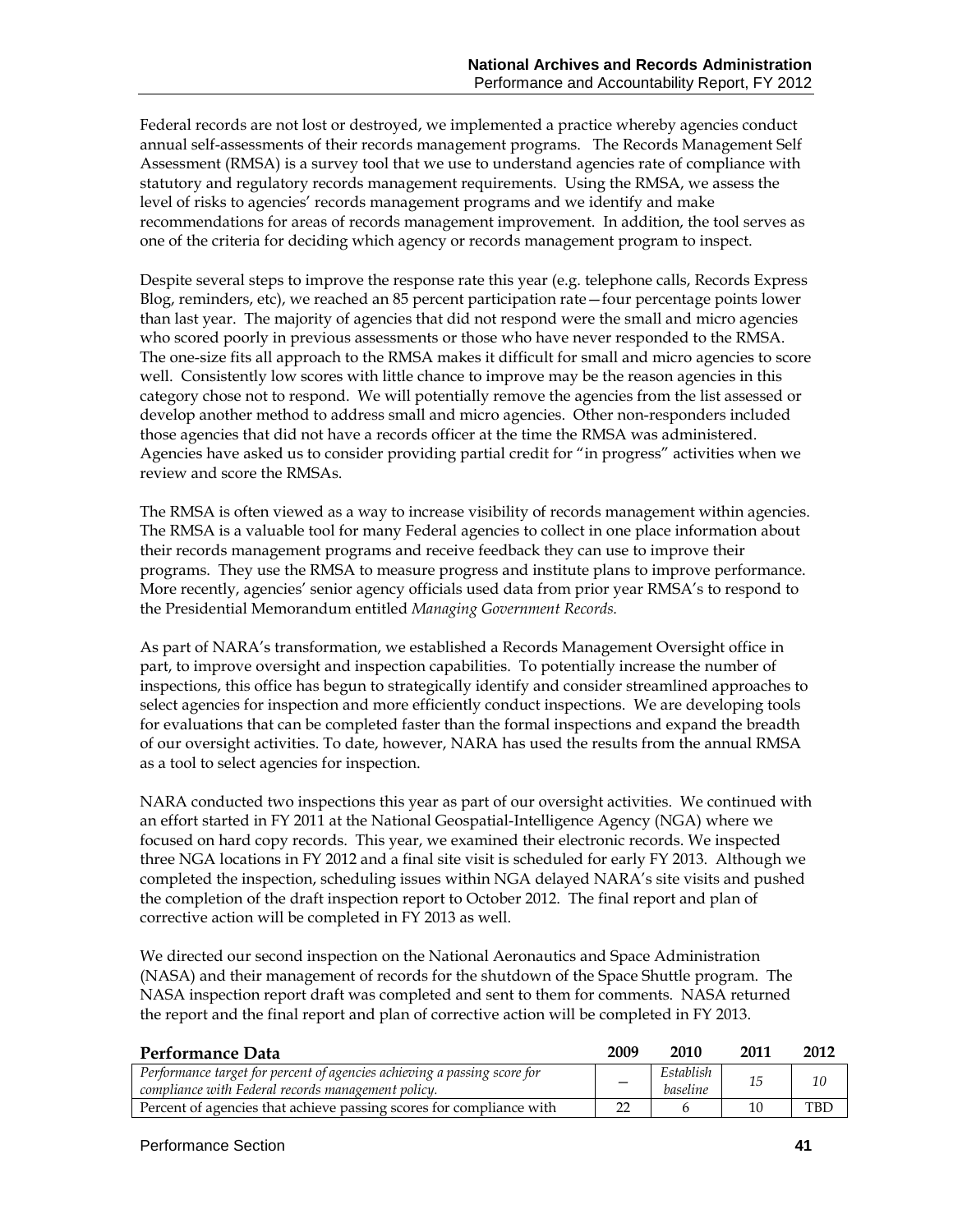| Federal records management policy.                                                                    |     |     |     |     |
|-------------------------------------------------------------------------------------------------------|-----|-----|-----|-----|
| Performance target for percent of agencies who submit records management<br>self-assessments to NARA. | 50  | 50  | 93  | 89  |
| Percent of agencies records management self-assessments submitted to<br>NARA.                         | 91  | 93  | 89  | 85  |
| Number of agencies polled in self-assessment.                                                         | 242 | 271 | 277 | 281 |
| Number of agencies responding to self-assessment survey.                                              | 220 | 251 | 247 | 240 |

*FY 2013 Performance Plan Evaluation* We will work on plans to improve selection criteria for inspection target selections and streamline the inspection process. We will examine compliance challenges that may have solutions impacting several agencies. We will continue to conduct records management inspections and investigate analytical tools and approaches to evaluate the effectiveness of records management programs. We will partner with Senior Agency Officials to implement the Presidential Memorandum*, Managing Government Records*, and improve records management in the Federal Government.

1.2 NARA RECORDS MANAGEMENT SERVICES

| FY 2012 Objectives | ⊠            | Increase by 25 percent the number of distance<br>learning course offerings over last year.                                                                   |  |  |  |  |
|--------------------|--------------|--------------------------------------------------------------------------------------------------------------------------------------------------------------|--|--|--|--|
|                    | □            | Ninety percent of Federal agency customers are<br>highly satisfied with NARA records management<br>services.                                                 |  |  |  |  |
|                    | ☑            | Reduce by five percent the backlog of open<br>schedules registered prior to FY 2010.                                                                         |  |  |  |  |
| <b>Results</b>     | ✔            | We held more than more than 40 distance<br>learning course offerings in records management<br>equating to an increase in course offerings of 156<br>percent. |  |  |  |  |
|                    | $\checkmark$ | We measured agency customer satisfaction<br>through two tools: the 2012 customer satisfaction<br>survey and the ERA user adoption survey.                    |  |  |  |  |
|                    |              | We reduced the backlog of schedules opened<br>since FY 2010 by more than 50 percent.                                                                         |  |  |  |  |

*Discussion* We continue to look for ways to improve the records management services that we provide. NARA's ability to provide agency records managers and records management staff with tools to assist them in identifying and managing their records is critical to ensuring that the permanent records of the Federal Government are preserved and made available to the public

NARA's Records Management Training Program provides a curriculum designed to increase the knowledge and skills of Federal records management staff and contractors to help them fulfill their records management duties. Currently, more than 90 percent of our content delivery takes place in a classroom. Time, travel and budget restrictions often impede face-to-face participation, making online training an effective alternative. However, because our classes are taught by NARA staff that have other full time responsibilities, we are often challenged with securing the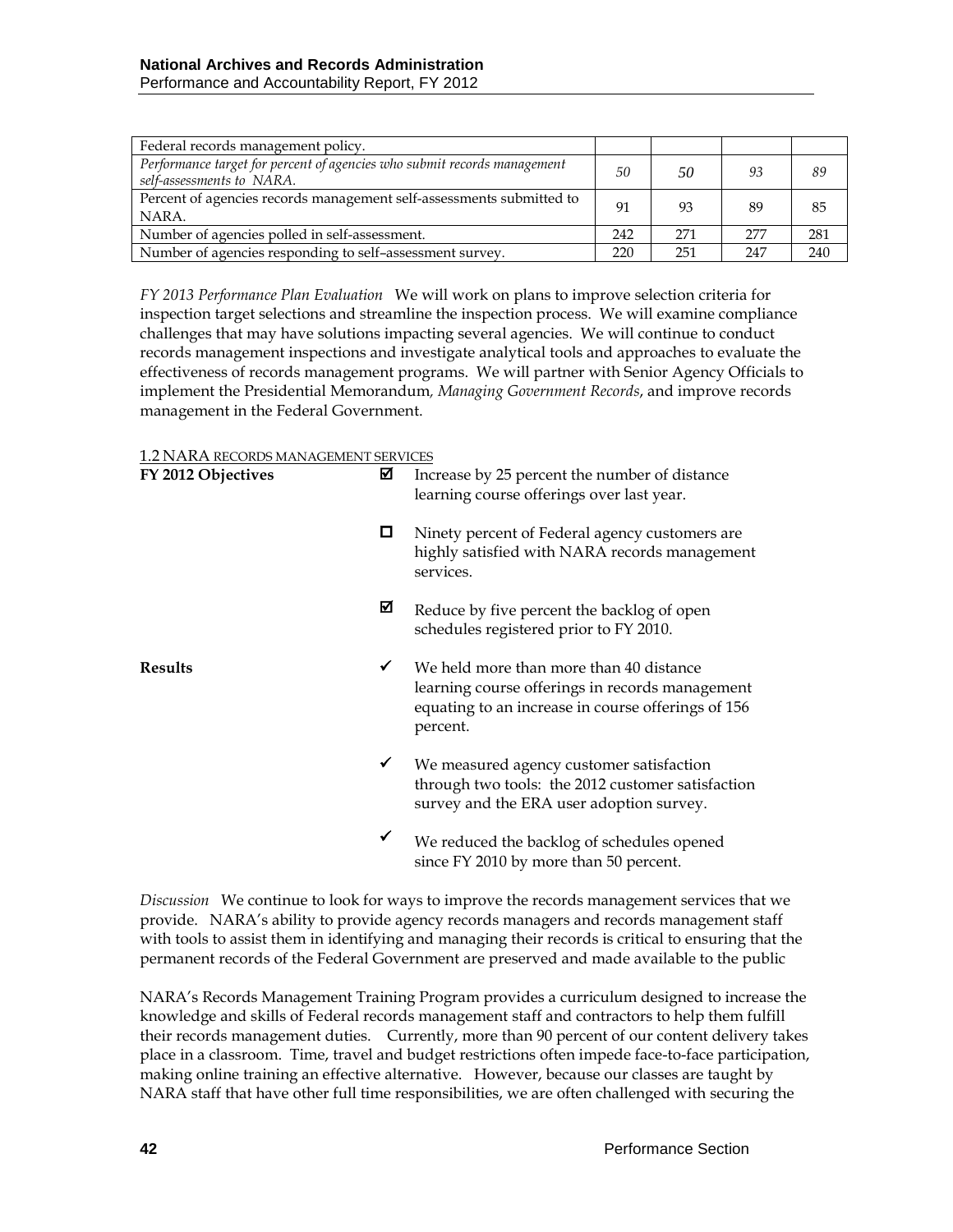necessary resources to teach the online classes. We dramatically exceeded our target this year by shifting our priorities to focus on increasing online course offerings. We offered webinars earlier in the year, devoted more staff to online delivery, and dedicated staff to create a free webinar series. Despite the substantial increase, our customers underscore their need for more online offerings. As we continue to enhance our program, we will develop a strategy to broaden the subjects covered by online materials and diversify our delivery methods.

This year we surveyed our agency customers in two specific areas using two separate surveys: 1) agency satisfaction with the ERA user adoption effort; and 2) the timeliness and quality of service provided by NARA's appraisal staff to work on the development and approval of records schedules. The measures focused on agency customer's satisfaction with the ERA system, web site, help desk and related services, and other records management services related to appraisal and scheduling.

The customer survey results provided interesting feedback on the scheduling and appraisal process. Customers were very satisfied with the attention received from NARA appraisal staff (77-81 percent), however, their response to overall satisfaction with NARA appraisal and scheduling services indicated that only 60 percent were satisfied to highly satisfied. We found it a challenge to account for the discrepancy between satisfaction with NARA customer service and overall satisfaction. We will need to further investigate the reasons for lower ratings in overall satisfaction.

Feedback from the ERA user adoption survey covered various elements within ERA such as a packaging tool and online training modules. Again, only 56 percent of the users expressed overall satisfaction; 20 percent were neutral; and 24 percent were dissatisfied. ERA's mandatory usage requirement may have influenced the negative scores. We were pleased to note that help desk assistance and customer support scored 80 percent and higher. If we generalize the results to all records management services, then the two surveys suggest that agency respondents generally have positive feelings toward NARA personnel.

Some factors that may impact the scores include the number of people per agency who took the survey (e.g. one person may have responded for an entire agency, while at another agency 40 people may have responded); each survey was focused on a specific topic so generalizing scores to represent all of NARA's records management services is difficult. Lastly, the two surveys use different Likert scale measures for responses, which made cross comparison difficult.

This was our first year to combine the results of these two different surveys and we will look at ways to improve our score in FY 2013. Given that the feedback appears to address our processes, we will look at ways to improve our processes.

With uncertainty surrounding the resources available to reduce our backlog of schedules more than two years old, we set a conservative target of 5 percent. We worked on decreasing the backlog throughout the fiscal year; however, in the third quarter we conducted a 60-day focused effort on the backlog and gained momentum in closing backlog and non-backlog pending schedules. This activity helped bolster relations with our customers as we partnered with them to address difficult schedules. Using dedicated team members to tackle this issue we were able to reduce by 65 percent.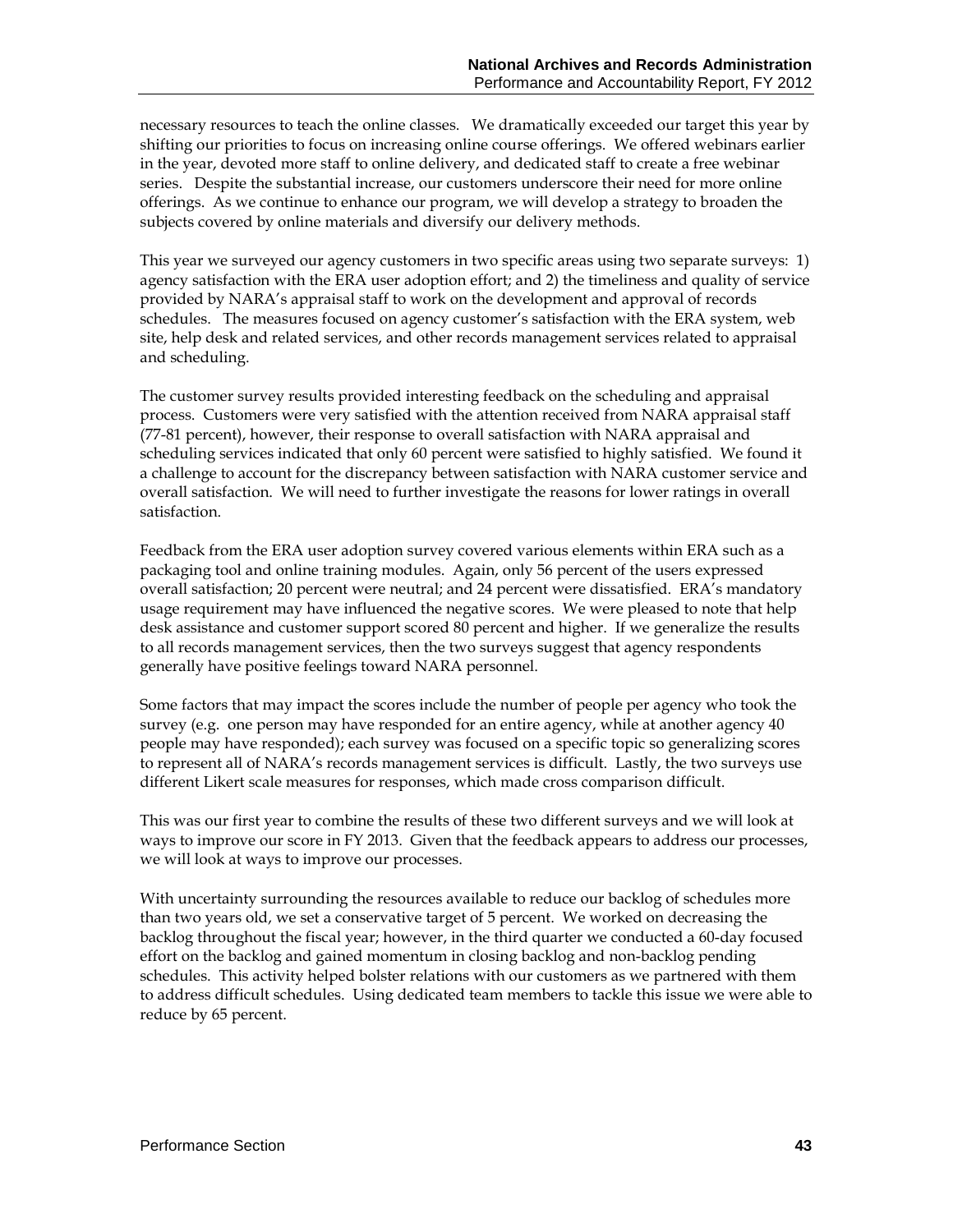| <b>Performance Data</b>                                                                                                      | 2007                     | 2008                     | 2009                     | 2010                     | 2011           | 2012       |
|------------------------------------------------------------------------------------------------------------------------------|--------------------------|--------------------------|--------------------------|--------------------------|----------------|------------|
| Performance target for number of records schedules                                                                           |                          |                          |                          |                          | Establish      |            |
| submitted using ERA.                                                                                                         |                          |                          |                          |                          | baseline       |            |
| Number of records schedules submitted using ERA.                                                                             | $\overline{\phantom{0}}$ | $\overline{\phantom{0}}$ | $\overline{\phantom{0}}$ | $\overline{\phantom{0}}$ | 64             | 136        |
| Performance target for percent of Federal agency<br>customers highly satisfied with NARA records<br>management services.     | 10                       |                          | 10                       |                          |                | 90         |
| Percent of Federal agency customers that are satisfied<br>with NARA records management services.                             | 81                       |                          | 81                       |                          |                | <b>TBD</b> |
| Percent of records management training participants<br>taking a NARA records management course for the<br>first time.        | 43                       | 39                       | 63                       | 36                       | 32             | 26         |
| Number of records management training<br>participants who are taking a NARA records<br>management course for the first time. | 2,162                    | 2,524                    | 7,625                    | 2,619                    | 1,913          | 990        |
| Number of Federal agency staff receiving NARA<br>training in records management and electronic<br>records management.        | 5,047                    | 6,422                    | 12,114                   | 7,233                    | 5,971          | 3,772      |
| Number of records management training<br>participants that NARA certified this year.                                         | 269                      | 310                      | 242                      | 282                      | 338            | 347        |
| Performance target for the percent increase in the number<br>of distance learning course offerings.                          |                          |                          |                          | 5                        | $\overline{5}$ | 25         |
| Percent increase in the number of distance learning<br>course offerings.                                                     |                          |                          |                          | 133                      | $-43$          | 156        |
| Performance target for the percent decrease in the backlog<br>of open schedules registered prior to FY 2010.                 |                          |                          |                          |                          |                | 5          |
| Median time for records schedule items completed<br>(in calendar days).                                                      | 283                      | 291                      | 307                      | 285                      | 709            | 672        |
| Average age of schedule items completed (in<br>calendar days).                                                               | 451                      | 443                      | 416                      | 438                      | 907            | 860        |
| Number of schedule items completed.                                                                                          | 2,992                    | 3,148                    | 3,248                    | 3,670                    | 5,058          | 3,498      |
| Number of open schedules in the backlog.                                                                                     | 370                      | 507                      | 962                      | 884                      | 723            | 531        |

*FY 2013 Performance Plan Evaluation*We will convert content from our (Knowledge Area 6) records management face-to-face class to online delivery. We will continue work to adapt existing courses to online delivery and assist Federal staff with the tools they need to fulfill their records management responsibilities. We will continue to process requests for disposition authorities with a focus on schedules that have been open for two or more fiscal years.

1.3 FEDERAL RECORDS CENTERS PROGRAM

|   | Make ready 98 percent of Federal agency reference<br>requests within the promised time.                             |
|---|---------------------------------------------------------------------------------------------------------------------|
| ப | Answer 85 percent of written requests to the National<br>Personnel Records Center (NPRC) within 10 working<br>days. |
| ⊠ | Achieve 88 percent customer satisfaction at NPRC.                                                                   |
|   | Implement Increment 5 of ARCIS at Federal Records<br>Centers.                                                       |
|   |                                                                                                                     |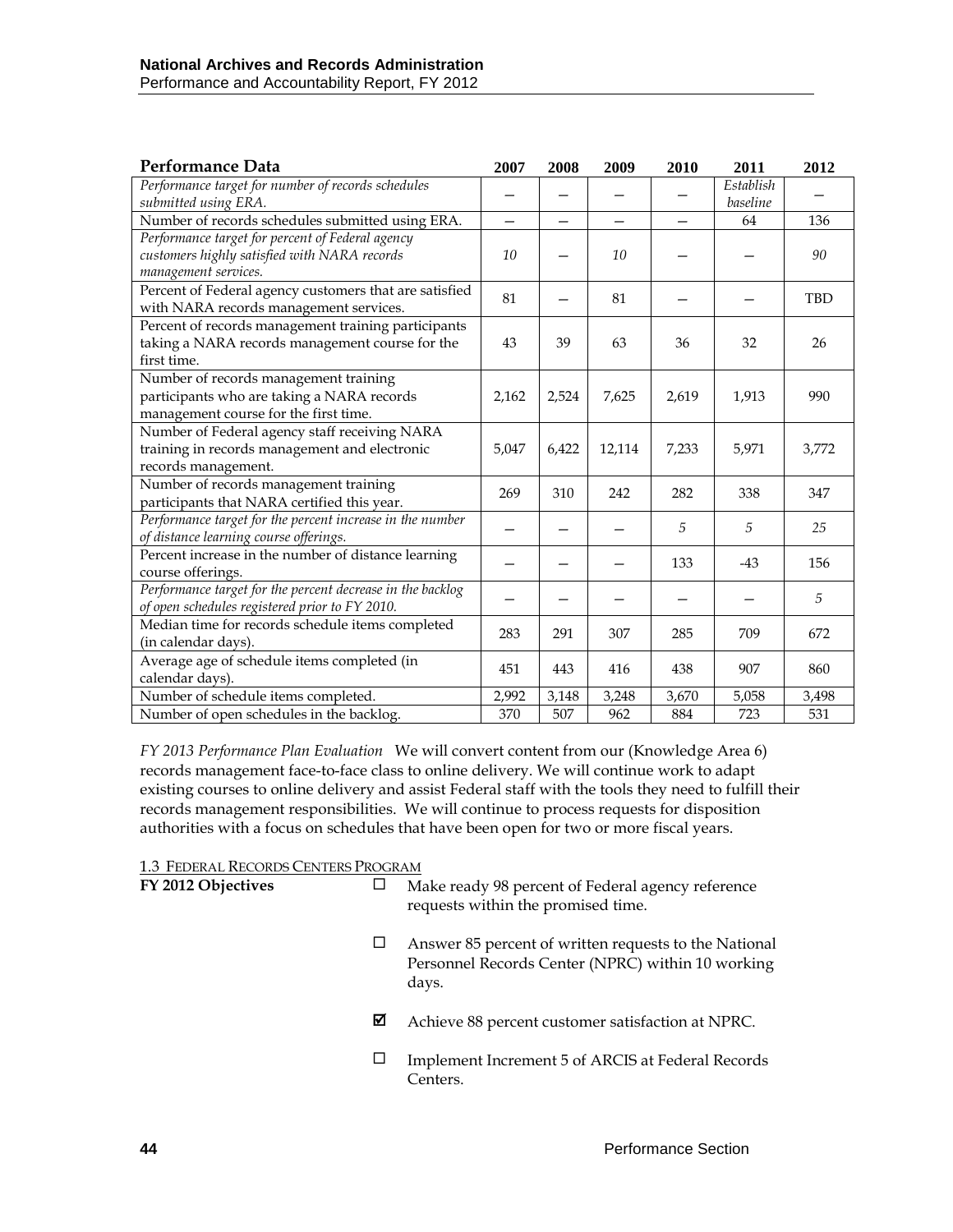- $\boxtimes$  Records management transactions in the Federal Records Centers Program (FRCP) grow by 1 percentage point.
- $\Box$  Answer 85 percent of requests for military personnel records in 10 working days or less.

#### **Results**

- *"I am pleased with the timeliness of requests!"*
- $\checkmark$ We delivered 95 percent of Federal agency reference requests within 24 business hours from receipt of the request.
- $\checkmark$  We answered 74 percent of written requests to the National Personnel Records Center from former military and civilian employees and various Federal, state, and local government agencies.
- *"I am very happy and appreciative of the great work of NPRC staff."*
- *"ARCIS cuts down on the approval process time!"*
- $\checkmark$  More than 90 percent of our customers are satisfied with NPRC services.
- $\checkmark$  Key registry modules of the ARCIS system (civilian personnel, medical, and military personnel) as well as the customer portal were deployed.
- $\checkmark$  Services provided in our FRCP's for records management consulting, electronic records, and physical records grew by 1.14 percentage point.
- $\checkmark$  We answered slightly more than 73 percent of requests for military personnel records in 10 working days or less.

*Discussion* The Federal Records Centers Program (FRCP) safeguards and protects the nation's records, and plays a vital role in the lifecycle of Federal records. The program provides a host of records management services to assist Federal agency customers with their non-current paper and electronic records. As the nature of the business shifts from traditionally paper records to electronic records, the services we provide must address the changing needs of our customers. Growth of our business is a key indicator that we are successfully responding to customers' needs. Services that we provide include reference requests, shipping and handling of records, records storage, photocopying, digital imaging, and records disposal, to name a few.

We met our published customer service standard of 95 percent to respond to written requests to the National Personnel Records Center within 10 working days, but we fell 3 percentage points below our FY 2012 target. The standard for fulfilling reference requests is 24 business hours from receipt of the request. Impacts to our timeliness include the receipt of reference requests with incomplete information and requests that do not require 24 hour turnaround service. In the second quarter we began a process to review the performance data monthly which resulted in early problem identification and timely implementation of corrective action. Since then, several of our Federal records centers have shown improvements in their performance.

NARA's transformation resulted in the creation of a Customer Relationship Management (CRM) team that operates out of our Agency Services office. The CRM, responsible for marketing, sales,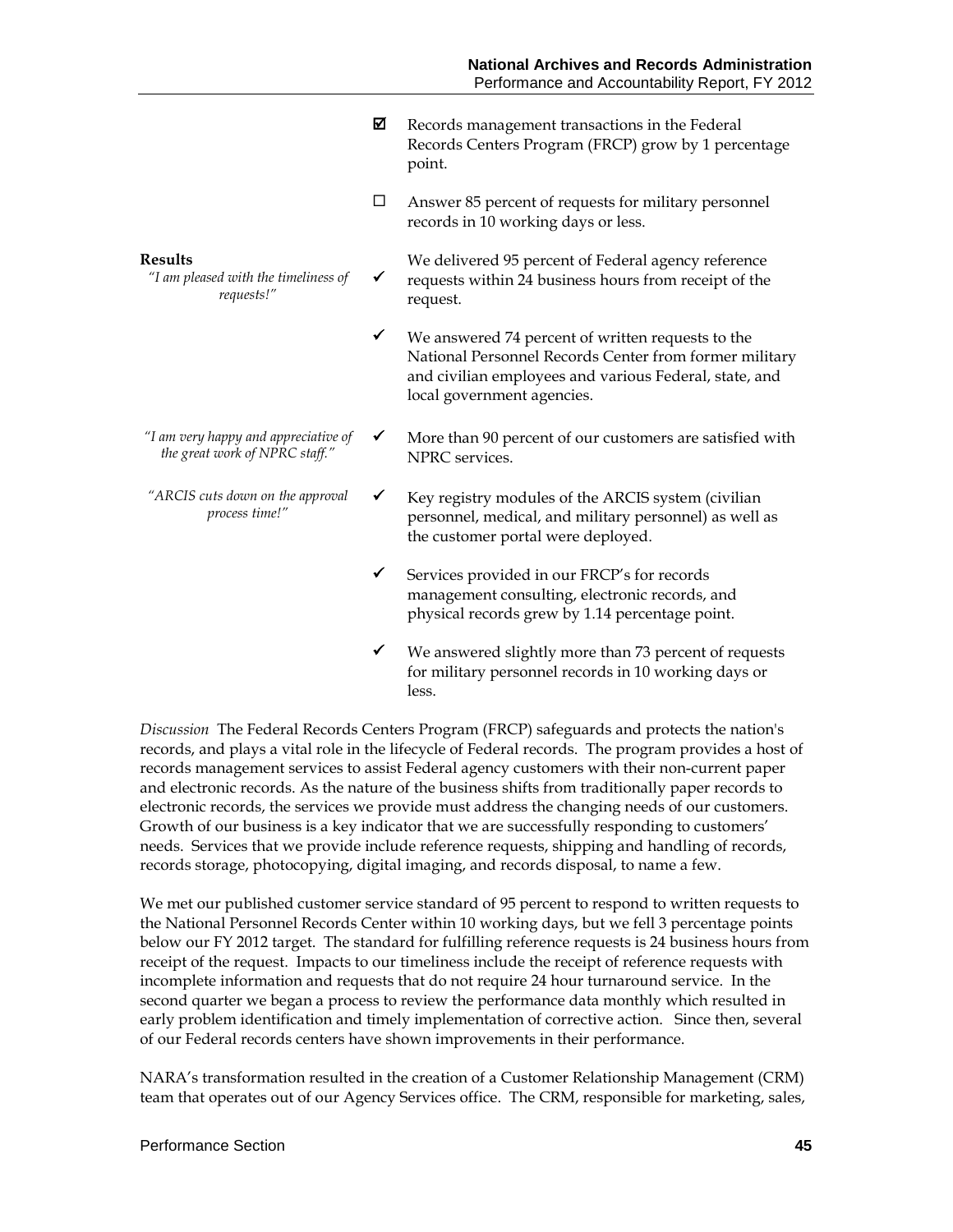and customer support activities that strengthen individual relationships with customers, began operating in December 2011. Collaboration between CRM and NARA's Business Development team resulted in growth in our Federal Records Center Program services by 1.15 percentage points. New services include small scanning projects, Fast Pack projects (i.e. FRCP services to help prepare SF 135s, pack boxes, prepare boxed file inventories, pack shipments, and provide transportation to the records centers), and records management consulting services for a number of agencies.

Our Military Personnel Records (MPR) operation accounts for roughly 90 percent of the total data volume for written requests to the National Personnel Record Center. This equates to nearly one million annual requests from veterans; Federal, state, and local government agencies; and the public for information from many of the 56 million official military personnel files and other related collections. Many of our customers' inquiries are to obtain veterans' rights and benefits, including health care, home loan guarantees, education, employment, and burial benefits.

The MPR's correspondence function is heavily dependent upon the availability and stability of our Case Management and Reporting System (CMRS). We began upgrades to the legacy CMRS in June 2012 and technical difficulties during the upgrade resulted in the loss of eight days of production—leading to development of a 40,000 case backlog. With the most critical problems associated with the upgrade behind us, we will work to eliminate the backlog. The upgrade will improve responsiveness and reliability of the CMRS.

Process changes may provide the most significant performance improvement; however, the changes may negatively impact customers. When our customers request separation documents, typically for the pursuit of an entitlement, we move the request to the front of the queue because of their urgency to the customer. Changing to a strict first-in-first-out queue discipline, may result in performance improvement in terms of timeliness, however, complaints may increase because some of the more urgent requests may not be serviced as quickly as they are today.

Bi-annually, we survey our customers to gather feedback on the nature of customers' requests; their level of satisfaction with the current reference process; and how timeliness, quality and accessibility influence overall customer satisfaction. The data is used to identify areas for improvement, develop strategies for making these improvements, and evaluate the effectiveness of initiatives as they are implemented. We achieved a 90 percent customer satisfaction rate for the first half of FY 2012; exceeding our annual target for this measure. The second survey was completed September 30<sup>th</sup> and the results will not be available until early FY 2013.

NARA's Archives and Records Center Information System (ARCIS), a web-based system for all FRCP business transactions, is designed to electronically manage records storage and improve the efficiency of storage processes in Federal records centers. ARCIS supports streamlined business processes and at full implementation will allow customers to receive real-time, webenabled access to their holdings and transaction information. This year we completed development of a customer portal training database that allows our students to follow a set of pre-defined exercises to become more familiar with how to use ARCIS. For agencies that want to train their employees, we provide the database to them for a week at a time to support their inhouse training efforts. The training database is also used for our instructor led training.

We also deployed the Civilian Personnel Registry (CPR) and the Medical Registry System (MRS) as well as a business intelligence tool that provides our FRCP managers with personalized dashboards and reports tailored to their specific needs. Our experience has taught us that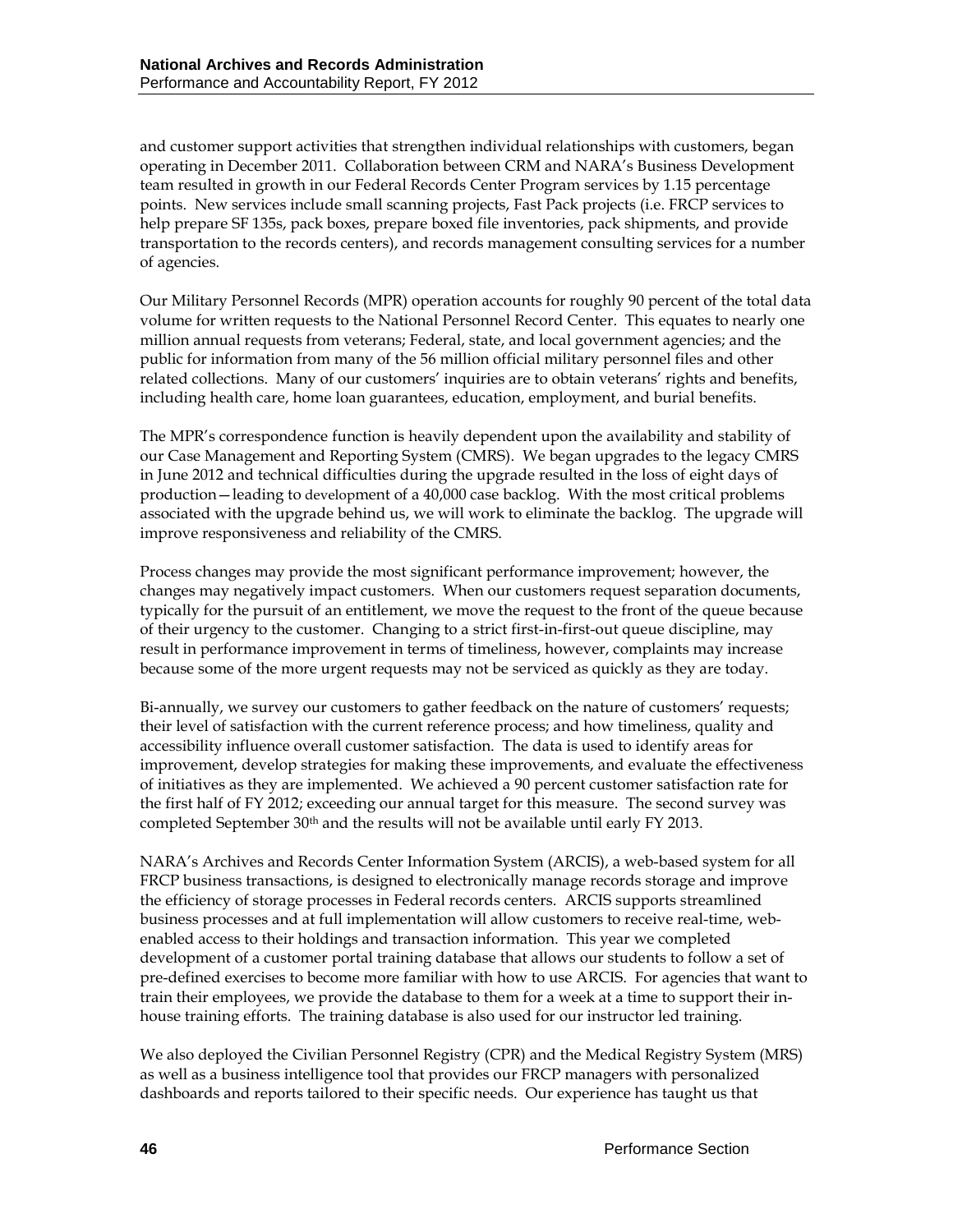successful deployments meet customer expectations when we release our applications early and often so customers can see and work with the product while it is being developed. In addition to using the training database to handle deployment challenges, we aggressively monitored the status of agencies as they entered the deployment stream and we used staff from our Customer Relationship Management team to assist with customer communication.

| Performance Data                                                                                                    | 2007    | 2008    | 2009                  | 2010         | 2011         | 2012    |
|---------------------------------------------------------------------------------------------------------------------|---------|---------|-----------------------|--------------|--------------|---------|
| Performance target for percentage point growth in records<br>management transactions in the Federal Records Centers |         |         |                       | $\mathbf{1}$ | $\mathbf{1}$ | 1       |
| Program.                                                                                                            |         |         |                       |              |              |         |
| Percentage point growth in the number of records                                                                    |         |         |                       |              |              |         |
| management transactions serviced by the Federal                                                                     |         |         |                       | 2.3          | 1.6          | 1.1     |
| Records Centers Program.                                                                                            |         |         |                       |              |              |         |
| Performance target for percent of customers satisfied with<br>NPRC services.                                        |         | —       | Establish<br>baseline | 88           | 88           | 88      |
| Percent of customers satisfied with NPRC services.                                                                  |         |         | 85                    | 86           | 92           | $90\,$  |
| Performance target for percent of Federal agency reference<br>requests ready within the promised time.              | 95      | 96      | 97                    | 97           | 98           | 98      |
| Percent of Federal agency reference requests ready                                                                  |         |         |                       |              |              |         |
| within the promised time.                                                                                           | 90      | 93      | 94                    | 97           | 95           | 95      |
| Performance target for percent of written requests to the                                                           |         |         |                       |              |              |         |
| National Personnel Records Center answered within 10                                                                | 75      | 75      | 80                    | 80           | 80           | 85      |
| working days.                                                                                                       |         |         |                       |              |              |         |
| Percent of written requests to the NPRC answered                                                                    | 67      | 74      | 69                    | 69           | 75           | 74      |
| within 10 working days.                                                                                             |         |         |                       |              |              |         |
| Number of written requests to the NPRC answered (in<br>thousands).                                                  | 1,137   | 1,150   | 1,221                 | 1,320        | 1,094        | 974     |
| Number of written requests to the NPRC answered                                                                     | 740     | 854     | 845                   | 908          | 846          | 717     |
| within 10 working days (in thousands).                                                                              |         |         |                       |              |              |         |
| Number of written requests for civilian records to the                                                              |         |         |                       |              |              |         |
| NPRC answered within 10 working days (in                                                                            | 174     | 167     | 94                    | 76           | 25           | 29      |
| thousands).                                                                                                         |         |         |                       |              |              |         |
| Number of written requests for military records to the                                                              |         |         |                       |              |              |         |
| NPRC answered within 10 working days (in<br>thousands).                                                             | 566     | 687     | 751                   | 833          | 821          | 688     |
| High Priority Measure: Performance target for percent of                                                            |         |         |                       |              |              |         |
| requests for military personnel records answered in 10                                                              |         |         |                       | 85           | 85           | 85      |
| working days or less (target 85% by 2012).                                                                          |         |         |                       |              |              |         |
| Percent of requests for military personnel records                                                                  |         |         |                       |              |              |         |
| answered in 10 working days or less.                                                                                | 59      | 72      | 70                    | 70           | 77           | 73      |
| Percent of requests for military service separation                                                                 |         |         |                       |              |              |         |
| records at the NPRC answered within 10 working                                                                      |         | 95      | 95                    | 94           | 93           | 92      |
| days.                                                                                                               |         |         |                       |              |              |         |
| Number of military service separation records (DD-                                                                  | 426     | 483     | 546                   | 524          | 445          | 429     |
| 214) requests answered (in thousands).                                                                              |         |         |                       |              |              |         |
| Average price per request for military service                                                                      | \$29.70 | \$30.10 | \$31.70               | \$31.70      | \$33.00      | \$33.00 |
| separation records.                                                                                                 |         |         |                       |              |              |         |

*\*In FY 2007, the customer count excluded customers with annual billings less than \$10K. In FY 2008 and beyond, the bar was lowered and customer count includes customers with annual billings in excess of \$5K.* 

*FY 2013 Performance Plan Evaluation* We will take a holistic approach to solving agencies' records management issues. We will implement Customer Relationship Management (CRM) software to help implement an effective CRM program that captures marketing leads and tracks business transactions.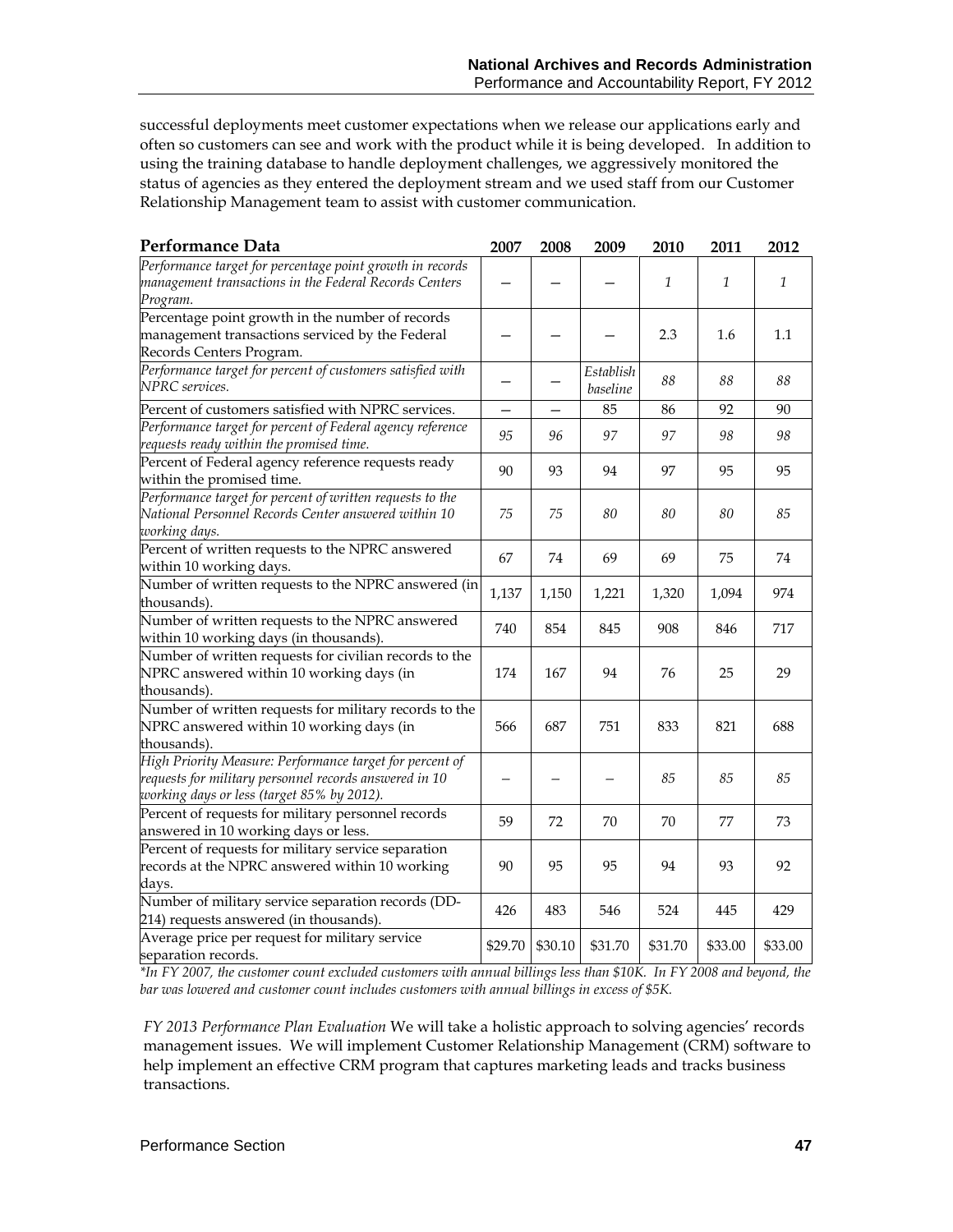1.4 PRESIDENTIAL TRANSITIONS

**FY 2012 Objectives M** References LRPT 2.2

*Discussion* On January 20, 2009, NARA became the legal custodian of the records and artifacts documenting the Presidential Administration of George W. Bush. The work to process and store these records is tracked under Goal 2. The work of this objective focuses on the planning that occurs before and during a Presidential transition.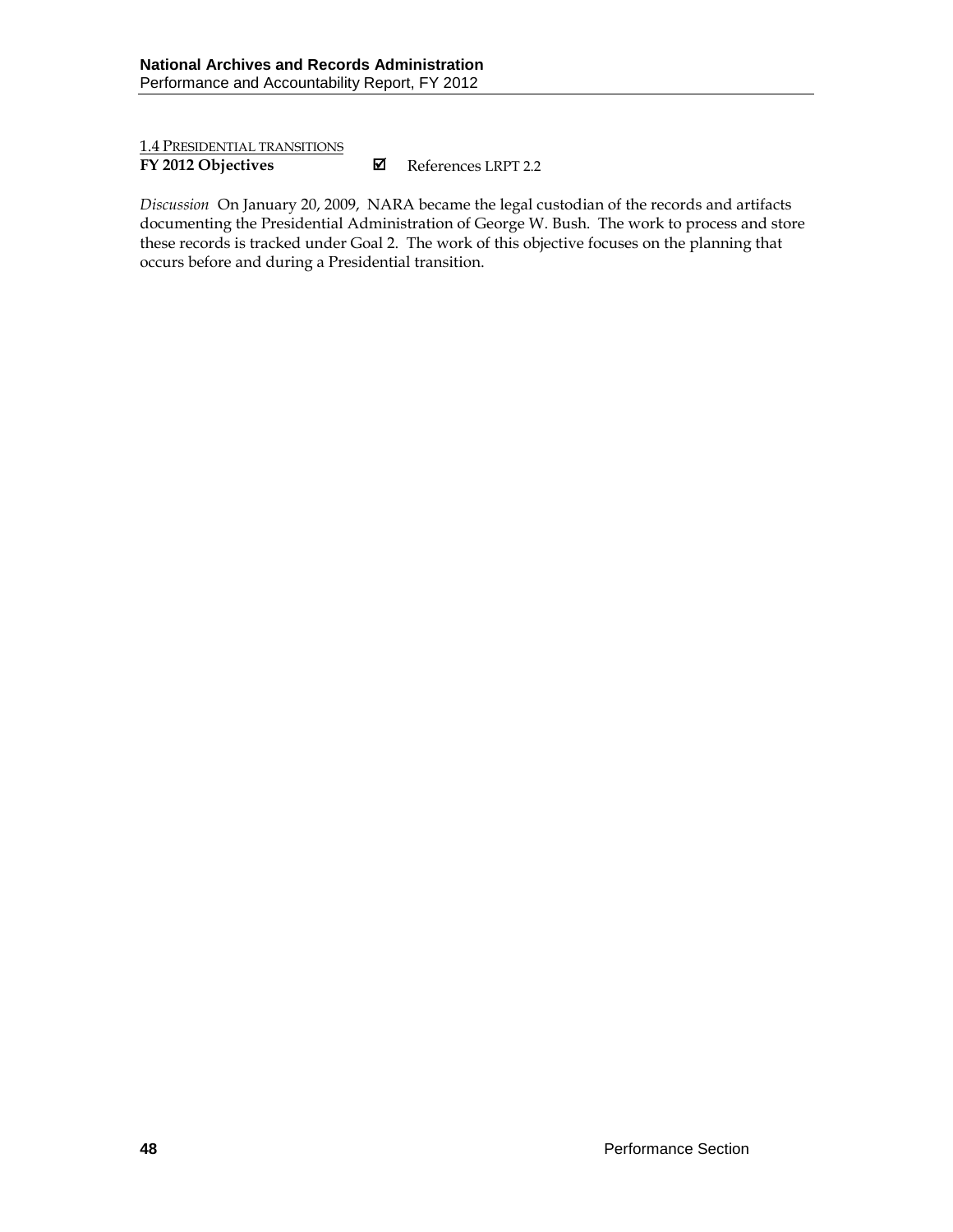### *Strategic Goal 2: Preserve and Process*

| We will preserve and process records to ensure access by the public as soon as |   |                                                                                                                                                                      |  |  |  |  |
|--------------------------------------------------------------------------------|---|----------------------------------------------------------------------------------------------------------------------------------------------------------------------|--|--|--|--|
| legally possible<br>Long-Range<br><b>Performance Targets</b>                   |   | 2.1 By 2016, 85 percent of scheduled transfers of<br>archival records are received at the scheduled<br>time.                                                         |  |  |  |  |
|                                                                                |   | 2.2 By 2016, 95 percent of archival holdings<br>have been processed to the point where<br>researchers can have efficient access to them.                             |  |  |  |  |
|                                                                                |   | 2.3 By 2012, 90 percent of agency declassification<br>reviews receive high scores as assessed by the<br>Information Security Oversight Office (ISOO).                |  |  |  |  |
|                                                                                |   | 2.4 By 2016, NARA archival holdings of 25-year-<br>old or older records are declassified, exempted,<br>or referred under the provisions of Executive<br>Order 13526. |  |  |  |  |
|                                                                                |   | 2.5 By 2016, 100 percent of archival holdings are<br>stored in appropriate space.                                                                                    |  |  |  |  |
|                                                                                |   | 2.6 By 2014, 100 percent of NARA records<br>center holdings are stored in appropriate space.                                                                         |  |  |  |  |
|                                                                                |   | 2.7 By 2016, less than 50 percent of archival<br>holdings require preservation action.                                                                               |  |  |  |  |
| <b>2.1 ACCESSIONING RECORDS</b><br>FY 2012 Objectives                          | □ | Identify and schedule 10 percent more Federal<br>agency electronic records series or systems than<br>were scheduled in FY 2011.                                      |  |  |  |  |
|                                                                                | ⊠ | 30 percent of targeted archival records transfers<br>arrive at NARA on time.                                                                                         |  |  |  |  |
| <b>Results</b>                                                                 | ✔ | We completed 37 percent of the 1,135 electronic<br>records schedules planned for FY 2012.                                                                            |  |  |  |  |
|                                                                                | ✔ | Thirty-seven percent of targeted electronic<br>archival records arrived at NARA on time.                                                                             |  |  |  |  |

*Discussion* The scheduling of Federal agency electronic records ensures that the permanent electronic records that protect citizens' rights, demonstrate Federal Government accountability, or document the history of our nation will transfer to NARA on a regular basis and in an acceptable format for storage and access in the Electronic Records Archives (ERA). Scheduling also ensures that records not deemed permanently valuable are retained until no longer needed. Appraisal staff responsible for scheduling records were reassigned during the second quarter to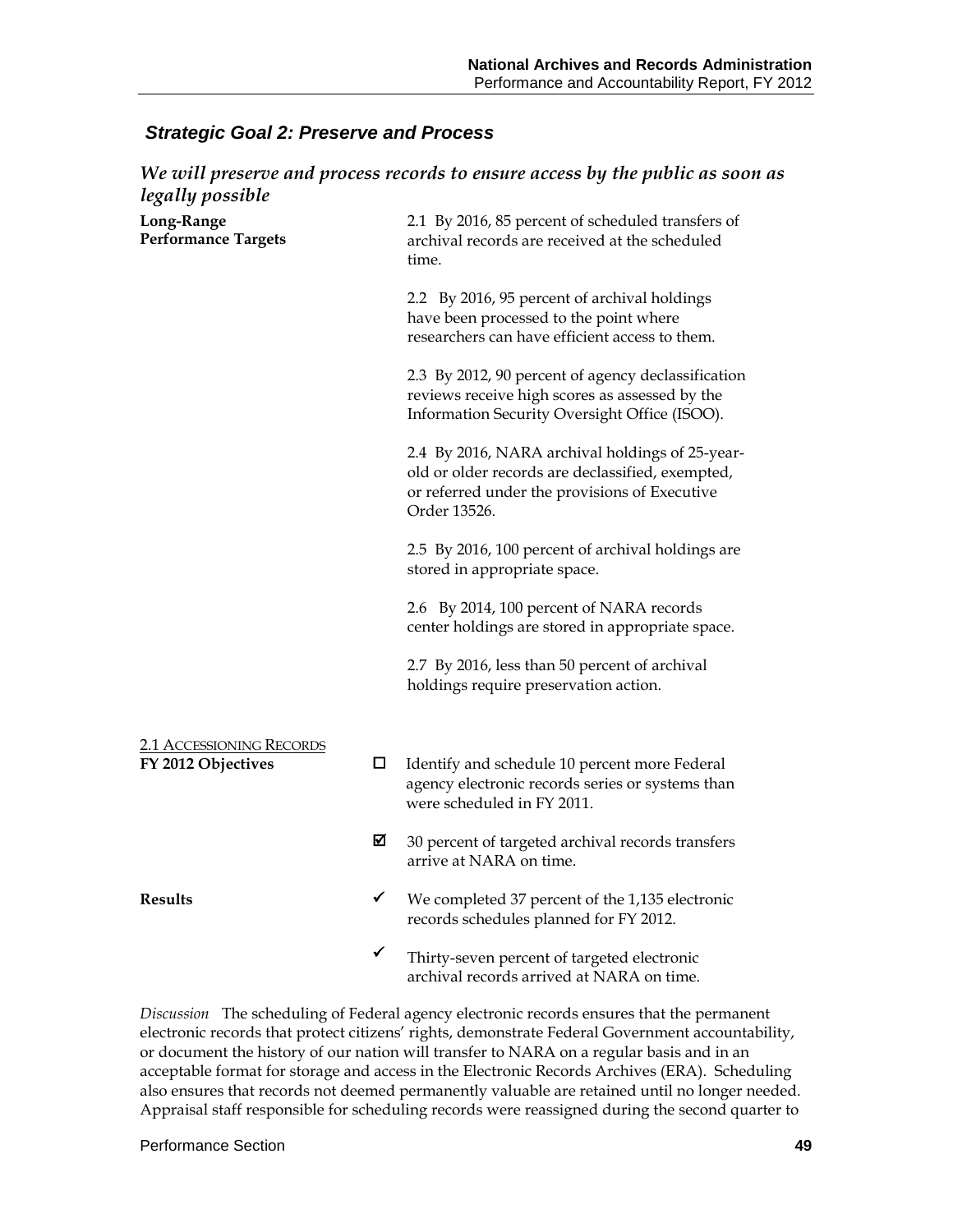assist with eliminating our backlog of records schedules two years old or older. Appraisal staff participated in a 60-day effort to address a backlog of 205 schedules. While resources were revamped to concentrate on reducing the scheduling backlog of primarily traditional records, very few records schedules for electronic records were scheduled.

An Executive Memorandum issued this year, *Managing Government Records*, marks the start of an executive branch-wide effort to reform records management policies and practices. In the memorandum, the President recognizes NARA as a leader in records management and reiterates that records management is the backbone of open government. We must develop a  $21<sup>st</sup>$  century framework to manage Government records. Modernizing our approach by examining ways to streamline the processing and approval of records schedules is one of the tactics we will consider as we move forward to advance the requirements in the memorandum.

Agencies are required to transfer permanent records to NARA as expected under approved schedules. Without the proper identification, schedule, disposition, and transfer of these important records to the National Archives, the Federal Government is subject to increased risks of losing important information protecting citizens' rights, demonstrating Federal Government accountability, or recording our nation's history. In FY 2012, thirty-seven percent of the targeted electronic archival records arrived on time at NARA. In prior years we targeted CFO Act agencies. We found that our pursuit of records often resulted in receipt of more than our target, but because we restricted our target to CFO Act agencies, we were unable to account for all agency transfers in the performance results. We expanded the target to include all Federal agencies.

Agencies are encouraged to follow their transfer instructions for schedules with permanent electronic records items and we assist in the transfer process as necessary. We push agency use of ERA for the transfer process, however, because many agencies are new to ERA, and because of limitations within ERA, the rate of total transfers in FY 2012 is down from that in FY 2011. Prioritized corrective and adaptive maintenance tasks to address required changes needed for ERA to operate more efficiently will be monitored. However, now that ERA is mandatory for all agencies, we expect increased agency usage of ERA to process transfer requests. We recognize that increased communication between NARA and agencies enhanced the likelihood that agencies transferred records. We are working on a process that we expect to complete in FY 2013 where we can measure the transfer of our traditional records existing at NARA to identify our universe of records available for transfer to NARA's permanent custody.

| Performance Data                                   | 2007 | 2008 | 2009 | 2010 | 2011 | 2012 |
|----------------------------------------------------|------|------|------|------|------|------|
| Performance target for percent of high value       |      |      |      |      |      |      |
| archival records transferred to NARA at the        |      |      | 20   | 30   | 40   | 30   |
| scheduled time.                                    |      |      |      |      |      |      |
| Percent of targeted traditional archival           |      |      |      |      |      |      |
| records transferred to NARA at the                 |      |      | 6    | 24   | 19   | TBD  |
| scheduled time.                                    |      |      |      |      |      |      |
| Percent of targeted electronic archival            |      | 40   | 44   | 35   | 26   | 37   |
| records transfers arriving at NARA on time.        |      |      |      |      |      |      |
| Performance target for percent increase in         |      |      |      |      |      |      |
| number of Federal agency electronic records series | 10   | 10   | 10   | 10   | 10   | 10   |
| or systems scheduled than prior year.              |      |      |      |      |      |      |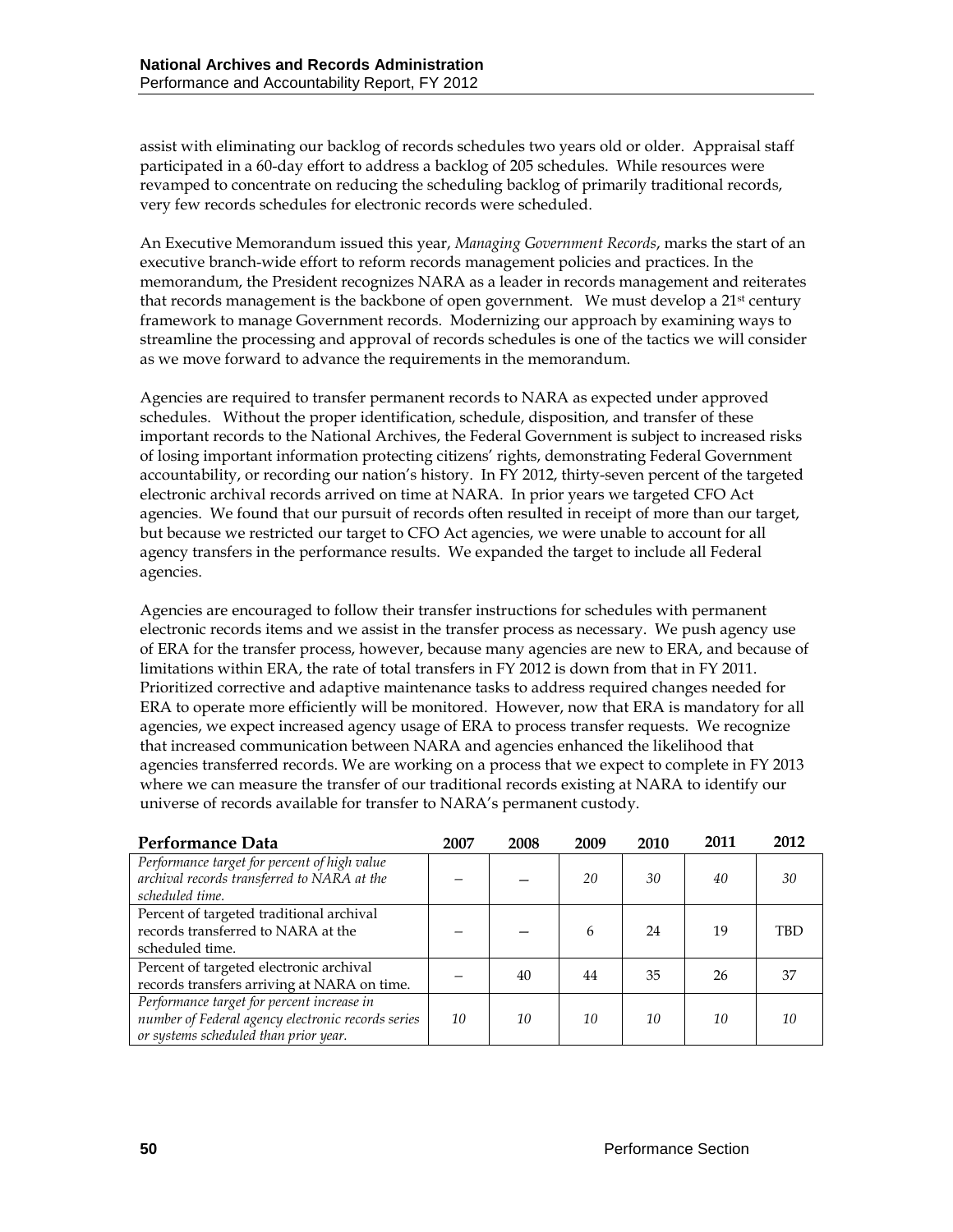| Percent increase in number of Federal agency<br>electronic records series or systems<br>scheduled than prior year. | 33  | 31  | 60  |     | 26    | -60 |
|--------------------------------------------------------------------------------------------------------------------|-----|-----|-----|-----|-------|-----|
| Number of Federal agency electronic records<br>series or systems scheduled.                                        | 423 | 496 | 794 | 820 | 1.031 |     |

*FY 2013 Performance Plan Evaluation*We will work with agencies to implement the goals outlined in the *Managing Government Records Directive* which identifies strategies to reform records management policies and practices.

## 2.2 PROCESSING RECORDS

**FY 2012 Objectives P** Process 60 percent of archival holdings to the point where researchers can have efficient access to them.

**Results** ★ We met our target to process 60 percent of archival holdings to the point where researchers have efficient access.

*Discussion* Archival processing involves all of the steps needed to open a record to the public. These steps included establishing basic intellectual control, flagging records that have privacy or national security classifications, providing descriptions of the records content as well as the context in which the records were created, and performing initial preservation so that we can serve the records to the public.

Each year we tackle our backlog of records to expedite processing and make them available for access to the public. With the infusion of new technology, we see greater numbers of records being created at agencies. This results in higher transfer volumes of new records to the legal custody of NARA, faster than they can be processed. We successfully met this year's target of 60 to process records to the point where researchers could access.

| Performance Data                                                                                                                               | 2007                         | 2008                  | 2009   | 2010                                    | 2011   | 2012            |
|------------------------------------------------------------------------------------------------------------------------------------------------|------------------------------|-----------------------|--------|-----------------------------------------|--------|-----------------|
| Performance target for percent of archival holdings<br>processed to the point where researchers can have<br>efficient access to them.*         | Establish<br><i>baseline</i> | 10                    | 10     | 10                                      | 8      | 60              |
| Percentage point increase in the number of archival<br>holdings processed to the point where researchers<br>can have efficient access to them. |                              | Establish<br>baseline | 11     | 6                                       | 6      | 7               |
| Percent of archival holdings processed to the point<br>where researchers can have efficient access to them.                                    | $21**$                       | 30                    | 41     | 47                                      | 53     | 60              |
| Number of records processed in Presidential<br>Libraries (in cubic feet).                                                                      |                              |                       |        | 108,224 121,259 124,981 126,550 134,050 |        |                 |
| Number of series processed in our regional<br>archives.                                                                                        |                              | 9.445                 | 23,182 | 29,488                                  | 40,437 | 44,804          |
| Number of processed Holdings Management<br>System entries.                                                                                     |                              | 62,637                | 71,718 | 90,603                                  |        | 100,807 121,172 |

*\* Performance target measurement was "percent increase" in years prior to FY 2012. \*\* Data reported in 2007 reflects only Washington, DC, area work. Data beginning in 2008 reflects results for the agency.*

*FY 2013 Performance Plan Evaluation*We are exploring ways to engage citizens in adding descriptions to NARA holdings through social media tagging. We are undertaking an effort to seek approval from the representatives of former and incumbent Presidents to waive their right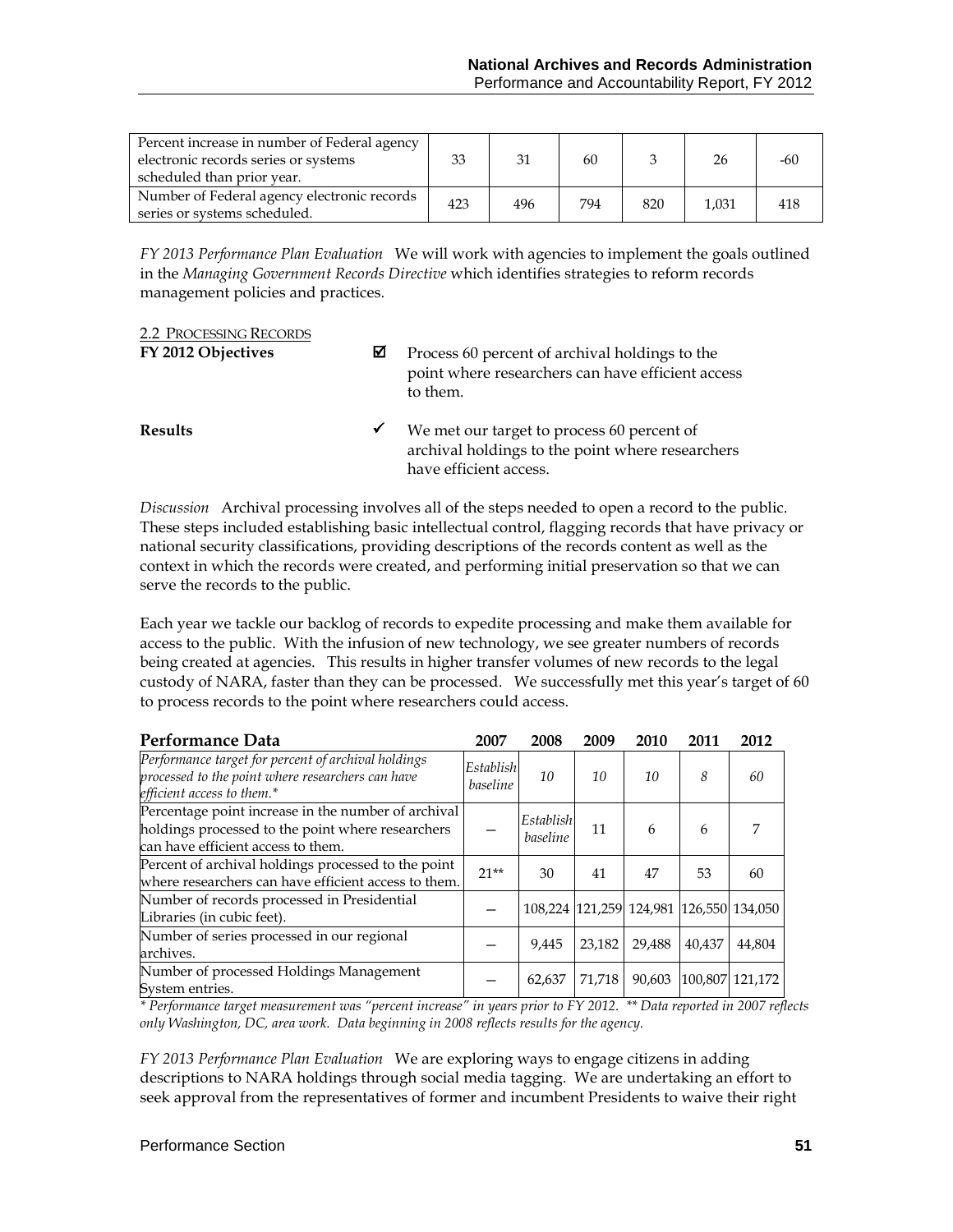to receive notification of NARA's intent to release certain series of Presidential or Vice Presidential records.

| 2.3 GOVERNMENT-WIDE DECLASSIFICATION |   |                                                                                                                                  |  |  |  |
|--------------------------------------|---|----------------------------------------------------------------------------------------------------------------------------------|--|--|--|
| FY 2012 Objectives                   | М | Ninety percent of agency declassification<br>programs receive high scores as assessed by<br>ISOO.                                |  |  |  |
| <b>Results</b>                       | ✔ | Agency declassification programs exceeded the<br>target in the percent of programs receiving high<br>scores as assessed by ISOO. |  |  |  |

*Discussion* The Information Security Oversight Office (ISOO), administered by NARA, oversees the Government-wide security classification program and reports annually to the President on its status. ISOO collects data about agencies' programs and conducts on-site reviews to assess those programs.

Since FY 2008, ISOO follows a regimented program to improve our oversight of Executive branch agencies' declassification review programs. The program was designed to evaluate agency decisions, identify best practices, and provide agencies with constructive recommendations to improve their programs. ISOO developed a scoring methodology and used a scoring tool to objectively evaluate agency declassification programs. Annually, ISOO performs declassification review assessments for agencies with the goal to increase the percent of those achieving a high score.

ISOO takes advantage of opportunities to share knowledge and pursue ways to advance the declassification review process. ISOO participates in an intra-agency committee seeking possible uses for technology to improve search and access review capability for electronic records. In an inter-agency committee ISOO works with agency representatives to explore comprehensive referral standards to improve efficiency and effectiveness in declassification review.

Each year, ISOO reports an increased percentage of agencies' declassification programs achieving high score. ISOO offers agency training sessions, including extensive question and answer sessions and practical exercises with declassification review staff of the agencies that were assessed in FY 2012. Agencies that have implemented ISOO's recommendations from the assessments indicate that the assessments are improving their programs and the training is beneficial to reviewers. The percent of agencies achieving high scores exceeded our long range target of 90 percent.

| Performance Data                                                                                                   | 2007 | 2008                  | 2009 | 2010 | 2011 | 2012       |
|--------------------------------------------------------------------------------------------------------------------|------|-----------------------|------|------|------|------------|
| Performance target for percent of agency declassification<br>reviews that receive high scores as assessed by ISOO. |      | Establish<br>baseline | 51   | 69   | 80   | 90         |
| Percent of agency declassification reviews that<br>receive high scores as assessed by ISOO.                        |      | 36                    | 53   | 67   | 81   | 94         |
| Number of agency declassification reviews that<br>receive high scores as assessed by ISOO.                         |      | 8                     | 10   | 10   | 13   | 15         |
| Number of agency declassification reviews assessed<br>by ISOO.                                                     |      | 22                    | 19   | 15   | 16   | 16         |
| Number of pages declassified government-wide (in<br>millions of pages).                                            | 37.2 | 31.4                  | 28.8 | 29.1 | 26.7 | <b>TBD</b> |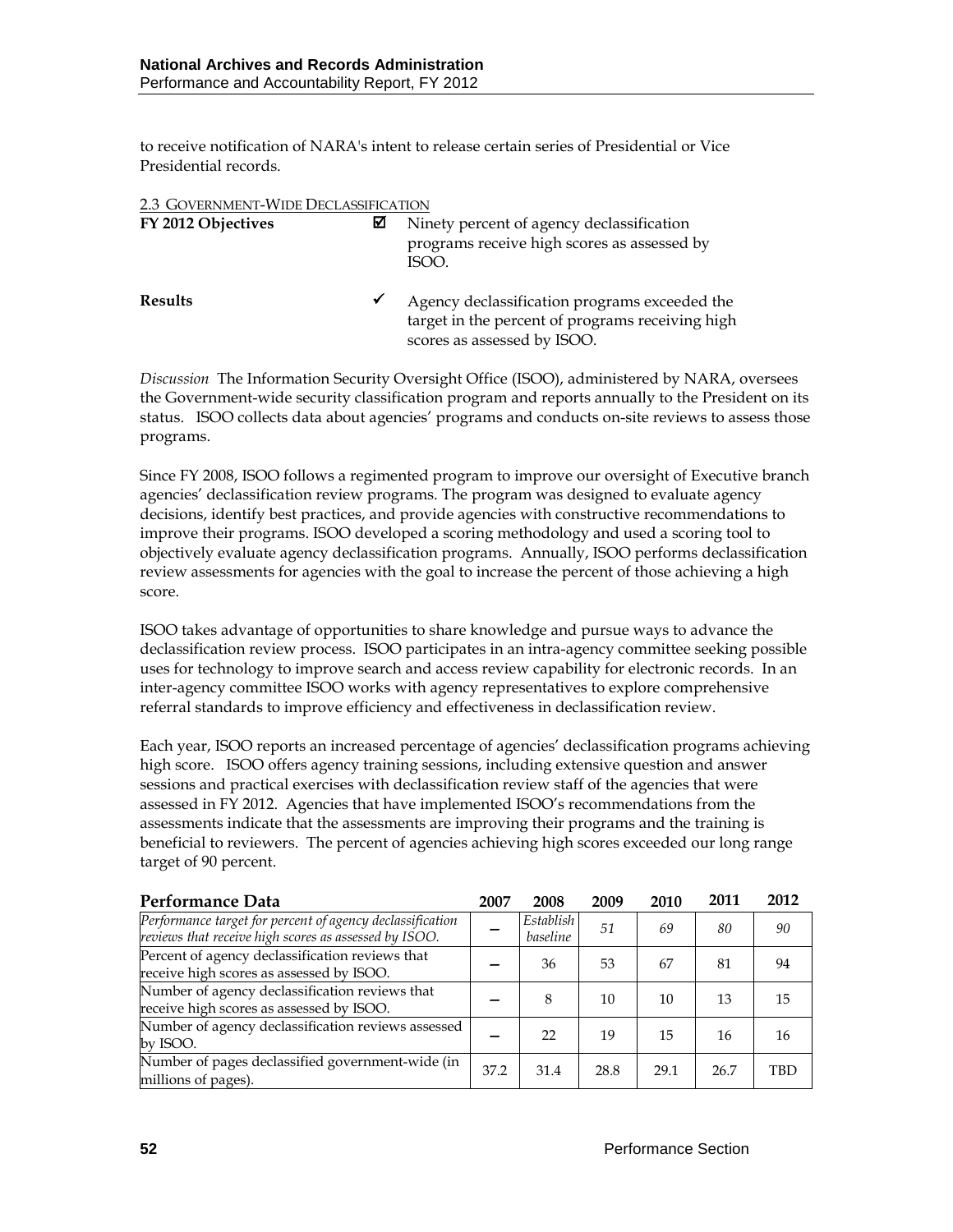*FY 2013 Performance Plan Evaluation*ISOO will closely monitor agency declassification programs through data calls conducted twice a year, assessments of agency reviews at the National Declassification Center, and selected assessments at the agencies.

| 2.4 NARA DECLASSIFICATION |              |                                                                                                                                                                                                                      |
|---------------------------|--------------|----------------------------------------------------------------------------------------------------------------------------------------------------------------------------------------------------------------------|
| FY 2012 Objectives        | □            | Complete quality assurance in the National<br>Declassification Center (NDC) on 251 million<br>pages of classified documents 25 years old and<br>older and accessioned into NARA.                                     |
|                           | ப            | Scan 500,000 pages of Presidential records<br>eligible for declassification review as part of the<br>Remote Archives Capture Project.                                                                                |
| <b>Results</b>            | ✔            | We completed quality assurance on a cumulative<br>total of 202 million pages of classified documents<br>25 years old and older and accessioned into<br>NARA.                                                         |
|                           | $\checkmark$ | We scanned 78,973 pages of Reagan Presidential<br>records and completed equity referral<br>identification and preparation of more than 1<br>million pages of Presidential records for future<br>scanning and review. |

*Discussion* The Government protects millions of classified documents at great expense, including a backlog, initially inventoried at more than 400 million pages of Federal records in our Washington, DC, area facilities. Millions of pages of classified records in our holdings are located in the Presidential Libraries. Since the issuance of Executive Order 13526, issued by the President on December 29, 2009, we have worked vigilantly to meet the December 31, 2013, deadline to declassify records as quickly as possible while maintaining national security. Agencies as well are focusing their efforts and limited resources on the significant implementation requirements of the Executive Order and 32 CFR Part 2001, and in meeting the December 31, 2013, deadline concerning the backlog of classified documents 25 years old or older, requiring action.

NARA's National Declassification Center (NDC), mandated by the President through Executive Order 13526, was stood up in January 2010. The NDC is charged with promoting collaboration among agencies, standardizing data, and bringing together disparate declassification processes and systems within the declassification community to expedite the review and declassification of the 25-year old and older classified records. Our declassification review and release process has stabilized. We track end-to-end NDC operations, allowing us to pinpoint chokepoints in our processes, report accurate production statistics at each step in our process, and streamline all of our data capture efforts.

Since stand up of the NDC, end-to-end tracking of NDC operations has assisted our efforts to successfully complete quality assurance on more than 200 million pages of classified information, complete processing on 85 million pages, and release 52 million pages to the public in FY 2012. However, we missed our goal to complete quality assurance on 251 million pages by the end of FY 2012 as a result of the failure of several agencies to do their mandatory page-level review for Kyl-Lott and inconsistent equity identification for national security information, including the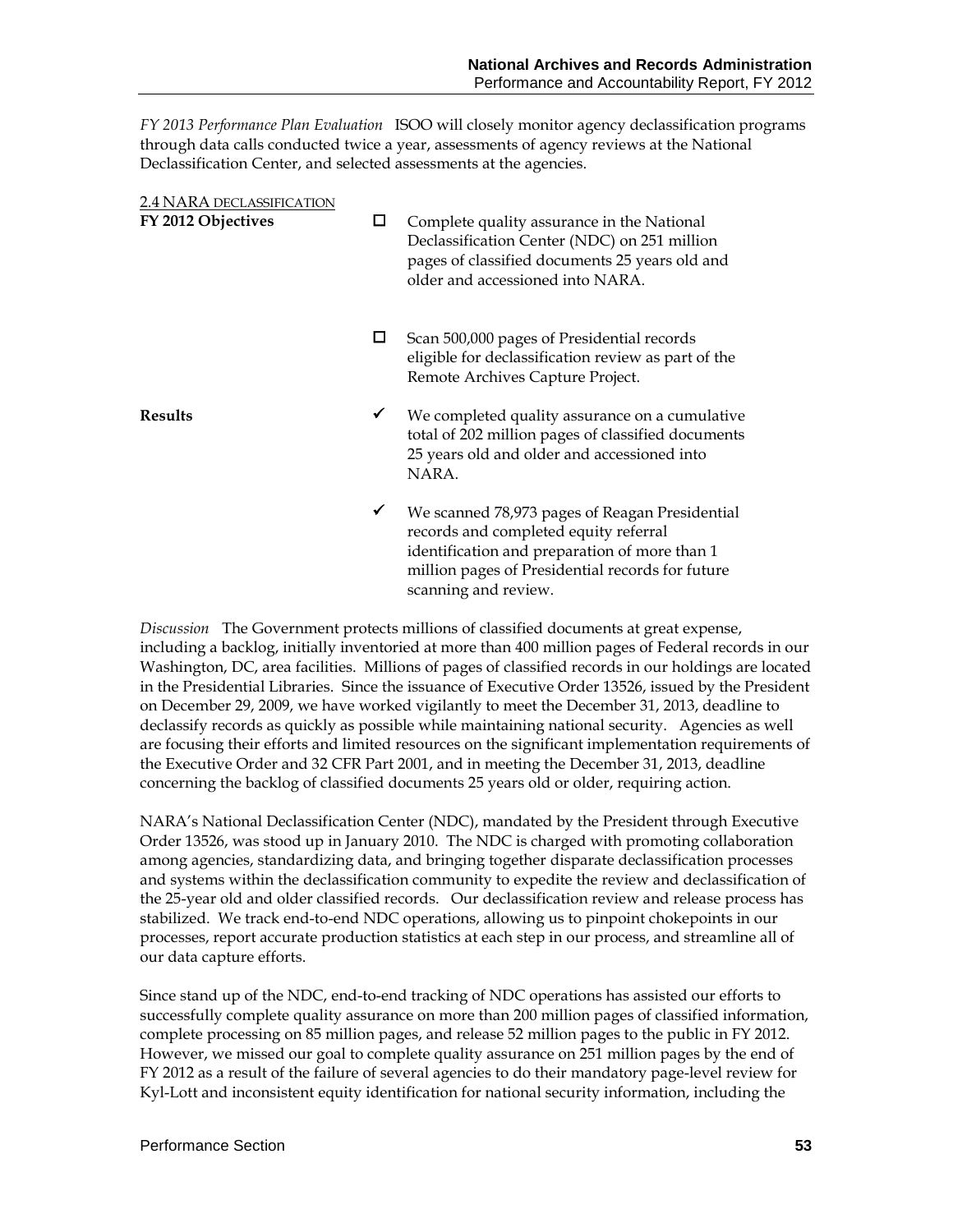presence of excessive referrals in series that were reviewed long before the NDC process was implemented. To remediate the Kyl-Lott issue, we established an inter-agency and NARA page level review that resulted in 20.2 million pages certified for Kyl-Lott by the end of FY 2012. We plan to address the issue with excessive referrals in 2013 when we apply the automatic declassification for 50-year-old documents to those series with excessive referrals.

During FY 2012, we completed special declassification review, processing, and digitization of a thematic collection of records related to the World War II Katyn Massacre during the second and third quarters of FY 2012. This response to a Congressional request to the President included a commemorative publication and an associated web page related to the unclassified and newly declassified records.

Our NDC Freedom of Information Act (FOIA)/Mandatory Declassification Review (MDR) Division continues to benefit from the improved work processes established during the last year. Since FY 2010 the number of FOIA and MDR cases closed has increased by nearly 151 percent going from 726 in FY 2010 to 1,821 cases closed in FY 2012. As more backlog records are processed through the NDC and opened to researchers, we anticipate an increase in focused, document-based requests and an eventual reduction in large requests for unprocessed records.

In addition, we have crafted a potential process for the review and release of the limited number of electronic records currently accessioned to NARA. We will conduct a pilot to refine the process.

NARA, in partnership with the Central Intelligence Agency (CIA) and all other classifying agencies in the Federal Government, is using the Remote Archives Capture (RAC) project to capture the classified materials held by the Presidential Libraries in digital format. Once digitized, the materials are reviewed in a centralized location in Washington by equity-holding agencies. We use this vehicle to facilitate declassification review and to comply with EO 13526 by ensuring that we refer all 25-year-old classified documents to the appropriate equity agencies. The primary classifying agency uses a classified review system for review and declassification of their equities and transmits their decisions to a CIA center. The CIA center subsequently provides the Library with its declassification decisions. This year we scanned 78,973 pages of Presidential records eligible for declassification. Due to resource constraints we scaled back our scanning efforts at the Reagan Library and concentrated resources on the review and identification of RAC referral equities for the remainder of this fiscal year. We systematically reviewed for declassification and identified RAC referral equities in 192,150 pages of Reagan Library documents.

| Performance Data                                                                                                                         | 2007 | 2008 | 2009 | 2010   | 2011    | 2012    |
|------------------------------------------------------------------------------------------------------------------------------------------|------|------|------|--------|---------|---------|
| (Cumulative) Performance target for number of pages<br>completed quality assurance in the NDC for declassification<br>processing effort. |      |      |      |        | 100     | 251     |
| (Cumulative) Number of pages completed quality<br>assurance in the NDC for declassification processing<br>effort (in millions).          |      |      |      |        | $108*$  | 202     |
| Number of pages completed in the NDC<br>declassification processing effort (in millions).                                                |      |      | 5.6  | $7.8*$ | $20.2*$ | $85.5*$ |
| Number of Federal pages declassified and made<br>available to the public (in millions).                                                  |      |      |      | $7.5*$ | $18.3*$ | $52.3*$ |
| Performance target for annual number of Presidential pages<br>scanned (in millions).                                                     | .5   | .5   | .5   | .5     | .5      | .5      |
| Annual number of Presidential pages scanned                                                                                              | .51  | .52  | .55  | .53    | .83     | .079    |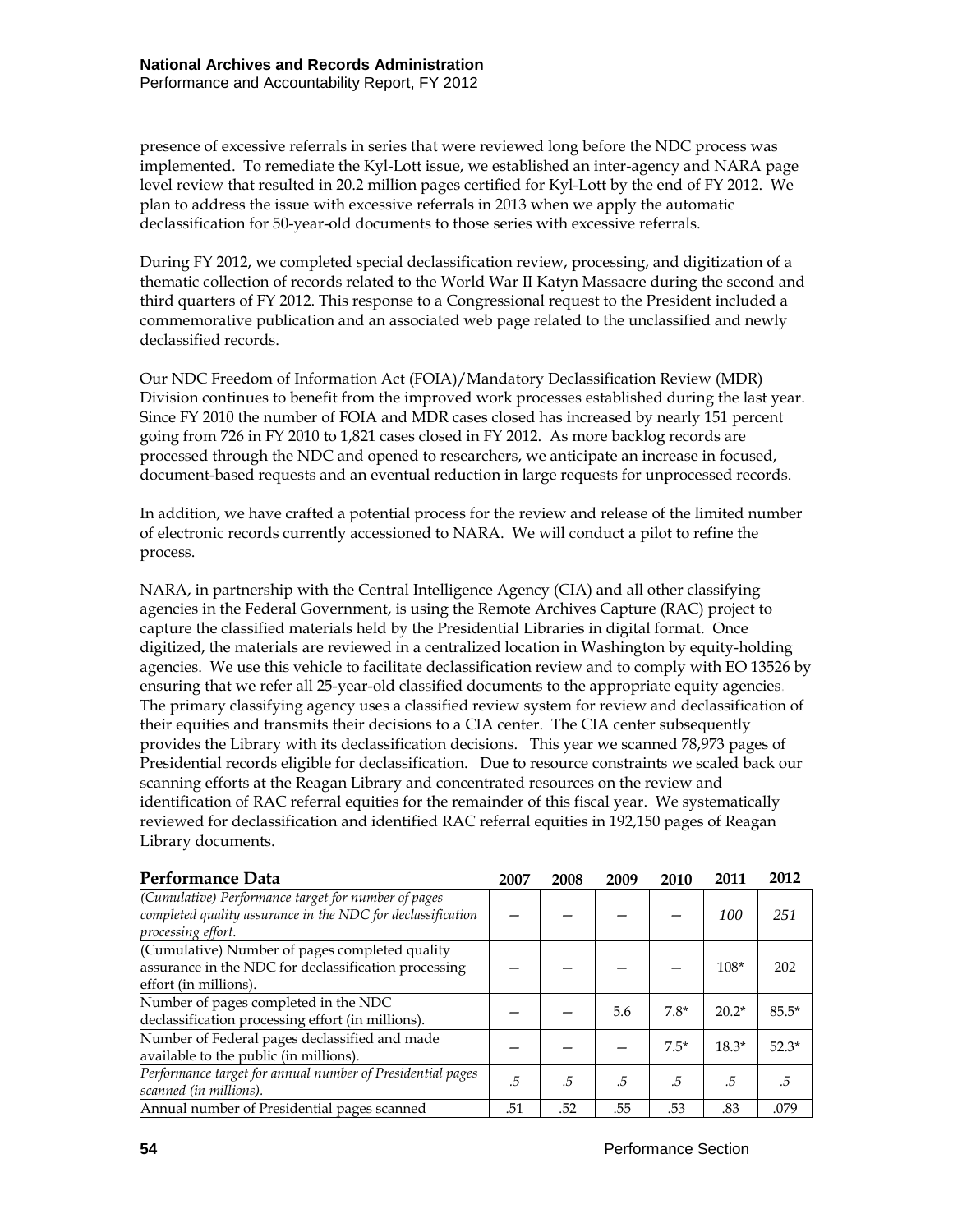| Performance Data | 2007 | 2008 | 2009 | 2010 | 2011 | 2012 |
|------------------|------|------|------|------|------|------|
| (in millions).   |      |      |      |      |      |      |

*\* Data reported reflects activity beginning January 1, 2010 based on establishment of National Declassification Center.*

*FY 2013 Performance Plan Evaluation*NARA plans to continue work to eliminate our declassification backlog by the December 2013 deadline per the President's memorandum of December 29, 2009, and in accordance with Executive Order 13526.

#### 2.5 ARCHIVAL HOLDINGS IN APPROPRIATE SPACE

| FY 2012 Objectives | ⊠            | Complete first phase of Roosevelt Library<br>renovation.                                                                             |
|--------------------|--------------|--------------------------------------------------------------------------------------------------------------------------------------|
|                    | ☑            | Award contract for second phase of Roosevelt<br>Library renovation.                                                                  |
|                    | □            | Complete move of records from St. Louis-area<br>facilities to National Personnel Records Center<br>facility.                         |
|                    | ☑            | Eighty-five percent of archival holdings are in<br>NARA 1571 compliant space.                                                        |
|                    | ☑            | Complete construction of Kennedy Library<br>addition and renovation.                                                                 |
|                    | □            | Complete National Archives Experience Phase II<br>renovations to the research center.                                                |
| <b>Results</b>     | ✓            | We completed site work and renovations to the<br>second level in the Roosevelt Library.                                              |
|                    | ✓            | We awarded the construction contract for the<br>second phase of Roosevelt Library renovations.                                       |
|                    | ✓            | We moved more than 95 percent of the records<br>from St. Louis area facilities to the National<br>Personnel Records Center facility. |
|                    | $\checkmark$ | More than 94 percent of our archival holdings<br>are stored in compliant space.                                                      |
|                    | ✓            | We completed renovations to the Kennedy<br>Library to comply with NARA's archival storage<br>standards.                              |
|                    | ✓            | We completed infrastructure reconfigurations of<br>the Warner Research Center as part of the                                         |

*Discussion:* NARA has an inventory of 16 NARA-owned buildings—the National Archives Building, the National Archives at College Park, 13 Presidential Libraries and Museums, and the National Archives at Atlanta. The National Archives Building and the Roosevelt Library are on

National Archives Experience Phase II.

#### Performance Section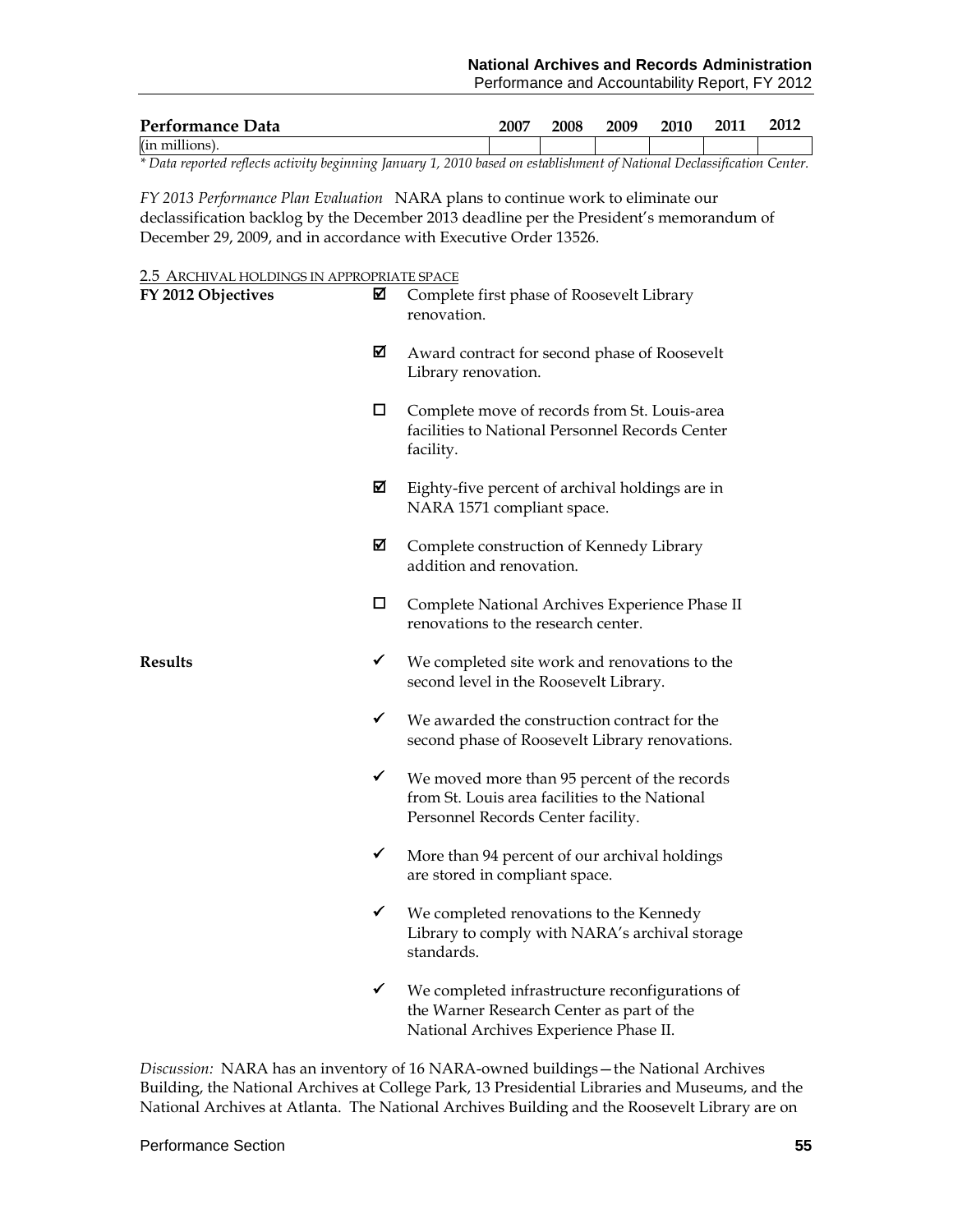the National Register of Historic Places, and all of the Presidential Libraries are considered by the State Historic Preservation Officers to be eligible. All of these buildings are archival storage facilities and house historically valuable and irreplaceable documents.

This year, renovations to the aging Franklin D. Roosevelt Library have been completed. We completed work on the exterior of the building, renovations to the historic stacks and research room, and completed site work for the second phase of renovations. Phase two will focus on renovations to the exhibit areas on the main and lower floors, improvement to staff and public support areas, upgrades to the artifact storage spaces where archival textual records and collections are maintained, and modernization of office areas. The renovation improves conditions for staff, researchers, and visitors and helps to increase productivity and satisfaction of the facility as a place for work and research. Phase two work will conclude in FY 2013 in time for the opening of a new public exhibit.

We had reached the limits of storage capacity at our John F. Kennedy Library. Large volumes of accessioned materials over the years created overcrowded conditions. A new wing completed in FY 2011 alleviated this problem. Additional renovations were completed this year to upgrade storage conditions that were not in compliance with NARA's current standard for proper storage of archival materials (NARA Directive 1571).

The National Personnel Records Center (NPRC) building in St. Louis, MO, holds more than 600 NARA staff and is designed to house more than two million cubic feet of permanent and archival records in fully compliant space. We began moving the records from Page Avenue (Military Personnel Records), Dielman Road (Archives Annex) and Winnebago Street (Civilian Personnel Records) to this new facility in the spring of 2011. Since then we have moved more than 1.9 million cubic feet of records which includes Official Military Personnel Files; all of the burned records recovered from the 1973 fire; and all records from the Archives Annex. Move production slipped during the fourth quarter for a variety of reasons. Equipment breakdowns, record cart shortages, contractor personnel shortages, and extremely hot weather conditions all contributed to decreased productivity with the move and pushed completion out to early November.

Providing appropriate physical and environmental storage conditions is key to NARA's overall preservation strategy to ensure that archival records are available for use by the public for as long as needed. NARA 1571 establishes environmental conditions that will help achieve maximum life expectancy of the textual records stored in the regional archives system. NARA's facility in College Park, MD and the renovated National Archives building in Washington, DC, provide appropriate storage conditions for archival holdings in the Washington area. Space problems have pushed us to move other archival records from the Washington area and regional archives to archival bays in the National Archives facilities at Lee's Summit, Missouri, and Lenexa, Kansas.

The National Archives at New York began its move to a new location in lower Manhattan at the Alexander Hamilton U.S. Custom House, 1 Bowling Green. The new facility includes a Welcome Center that introduces visitors to the Archives and features an original document display; a Reference Room with 24 public access computers; a Research Room; and a dedicated Learning Center to facilitate expanded educational outreach and new public programming initiatives. In addition, a temporary exhibit, "The World's Port: Through Documents of the National Archives" opened in the Rotunda of the Custom House on September 26<sup>th</sup>.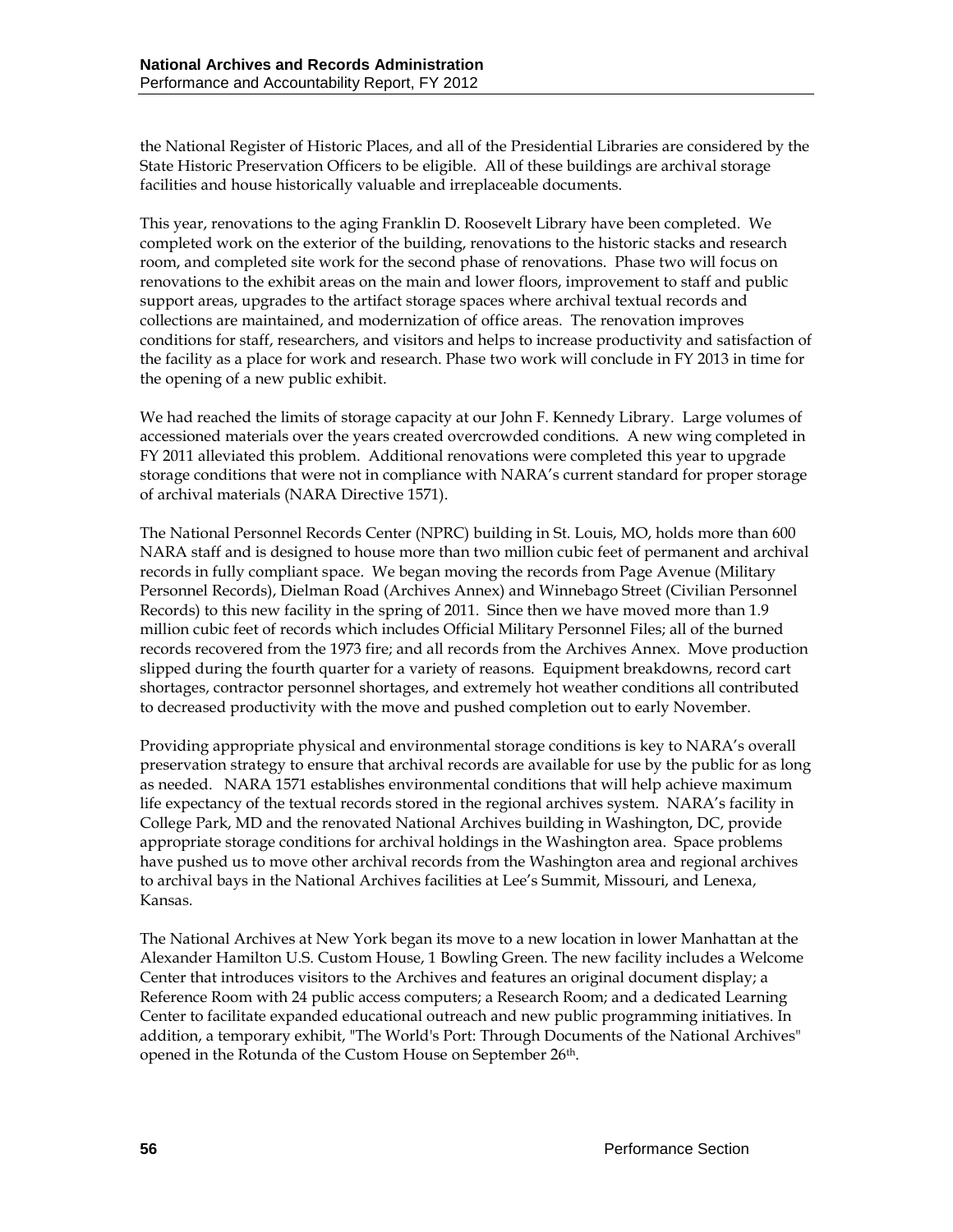Over the past few years, we have completed upgrades to our facilities making them compliant with archival storage standard, *NARA 1571*. In FY 2012, significant construction for the Philadelphia archival bay included completion of a new demising wall, processing room, and a new exterior addition that houses new HVAC and filtration equipment. Additional work is estimated for completion in early FY 2013.

The National Archives Experience Phase II is a project to create space for a new exhibit gallery at the National Archives Building in Washington, DC. In FY 2012, we completed the reconfiguration of the Warner Research Center to create space for a new exhibit gallery, *Freedom Hall.* This gallery will create the opportunity for visitors to connect our country's 18<sup>th</sup> century struggle for liberty with our world today.

There are many challenges in reconfiguring occupied space as we were committed to keep the research center and exhibit space open to researchers and the public with minimum disruption. To meet the challenges, we contracted for reconfigurations of the research center to be performed at night to minimize disruptions to NARA staff and researchers. When reconfiguring ceilings in the building, we chose non-peak times to cordon off access at the east and west lobbies of the building while maintaining public access.

| Performance Data                                                                                          |        | 2008   | 2009   | 2010   | 2011   | 2012   |
|-----------------------------------------------------------------------------------------------------------|--------|--------|--------|--------|--------|--------|
| Percent of artifact holdings in appropriate space.                                                        | 42     | 40     | 37     | 40     | 40     | 40     |
| Number of artifact holdings (in thousands).                                                               | 544    | 582    | 628    | 600    | 600    | 600    |
| Percent of electronic holdings in appropriate space.                                                      | 100    | 100    | 100    | 100    | 100    | 100    |
| Number of electronic holdings in appropriate space (in<br>millions of logical data records).              | 4.737  | 5,523  | 6.704  | 6.944  | 7.171  | 11,405 |
| Number of electronic holdings in appropriate space (in<br>terabytes).                                     |        |        |        | 110.0  | 156.1  | 515.2  |
| High Priority Measure: Percent of archival holdings in NARA<br>1571 compliant space (target 85% by 2012). |        |        |        |        |        | 85     |
| Percent of archival holdings in NARA 1571 compliant<br>space.                                             | 80     | 73     | 70     | 71     | 78     | 94     |
| Number of archival traditional holdings (in thousands of<br>cubic feet).                                  | 3.346  | 3.729  | 3.937  | 4,043  | 4,248  | 4,482  |
| Cost of archival storage space per cubic feet of traditional<br>holdings stored.                          | \$6.20 | \$5.85 | \$5.83 | \$6.16 | \$7.19 | \$6.64 |

*FY 2013 Performance Plan Evaluation*We will continue to focus on maintaining storage facilities that meet archival requirements while keeping costs for archival storage as low as possible. We will complete various stages of renovation activities at the Roosevelt Presidential Library and approve and dedicate the George W. Bush Library.

2.6 NARA FEDERAL RECORDS CENTER HOLDINGS IN APPROPRIATE SPACE

| FY 2012 Objectives | ⊠ | Achieve initial occupancy of Denver records<br>storage facility.                |
|--------------------|---|---------------------------------------------------------------------------------|
|                    |   | House 85 percent of NARA's non-archival<br>holdings in appropriate space.       |
| Results            | ✔ | Staff moved in to the Denver records storage<br>facility beginning in May 2012. |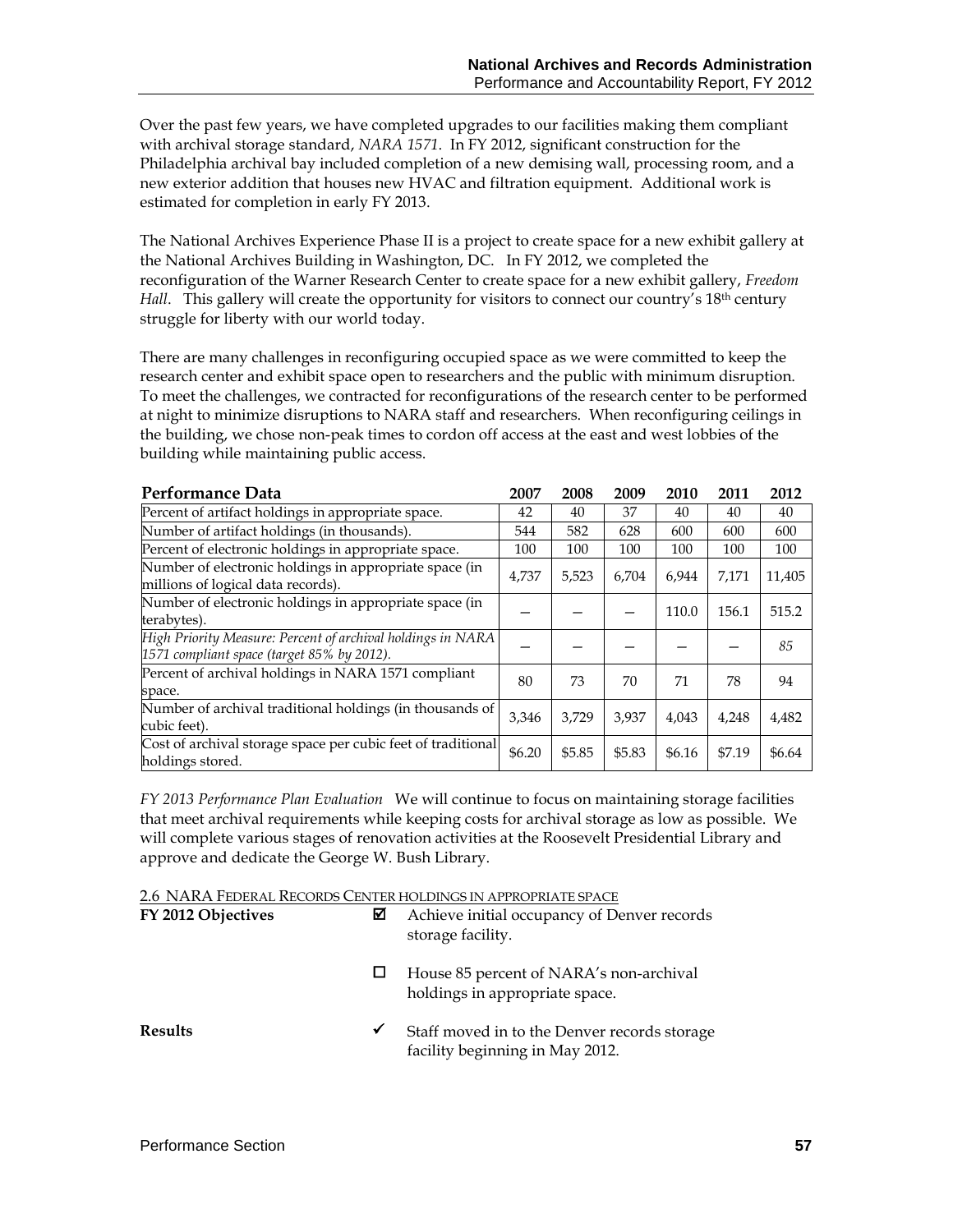$\checkmark$  We housed nearly 80 percent of our non-archival holdings in space meeting records storage facility standards.

*Discussion*: In accordance with 36 CFR Part 1234, the Archivist is responsible for specifying the facility standard and approval processes that apply to all records storage facilities Federal agencies use to store, service and dispose of their Federal records. In this role, we often advise Federal agencies or inspect their facilities to bring their facility under regulatory storage compliance. We hold our facilities to the same standards.

Working with GSA over a two year period, a lease was awarded in FY 2011 for a new Denver facility to be built by a private developer and leased back to NARA over a 20-year term. The facility, completed in late April, replaced the aging Denver Federal Center, which did not meet records storage facility standards. Constructed in Broomfield, CO, the new facility can house approximately 750,000 cubic feet and is in compliance with both 36 CFR 1234 and NARA 1571 storage standards. The facility houses the Federal Records Center, the regional archives, and records management. Initial occupancy was achieved in FY 2012. The move of records into the facility began in early June and will take approximately one year.

We also completed a major renovation at the Washington National Records Center (WNRC), which added a pipe protection and leak detection system to overhead piping. This was the last modification required for this facility to be fully compliant. Completion of the paperwork to certify compliance is the last remaining task. Once this certification is complete, we will have attained our goal of having 85 percent of non-archival records in appropriate space.

Additional renovation projects conducted to advance NARA in records storage facility compliance in FY 2012 included the Chicago heating, ventilation, and air conditioning (HVAC) project. The work was completed although GSA staff continue to work with the construction contractor to balance the new HVAC systems and complete their integration with a new building automation system. We are awaiting the results before issuing final certification.

In addition, the last remaining compliance task to be completed at the San Bruno facility is the implementation of a pipe protection and leak detection system. Lessons learned shared between Chicago, who previously had similar pipe work done, and San Bruno, provided the basis for more extensive design work. We expect design completion in early FY 2013.

Delays with the Customs House project moved completion to early FY 2013. Testing and commissioning of the HVAC system are expected in November. All of these projects are in occupied buildings which increases project complexity.

| Performance Data                                          | 2007   | 2008   | 2009   | 2010   | 2011   | 2012   |
|-----------------------------------------------------------|--------|--------|--------|--------|--------|--------|
| High Priority Measure: Performance target for percent of  |        |        |        |        |        |        |
| NARA records center holdings stored in appropriate space  |        |        | 100    |        |        | 85     |
| (target 85% by 2012).                                     |        |        |        |        |        |        |
| Percent of NARA records center holdings stored in         |        |        |        | 59     | 65     | 80     |
| appropriate space.                                        |        |        |        |        |        |        |
| Volume of records center holdings                         | 25.7   | 26.6   | 27.2   | 27.8   | 27.9   | 28.4   |
| (cubic feet in millions).                                 |        |        |        |        |        |        |
| Storage price per cubic foot for records center holdings. | \$2.28 | \$2.40 | \$2.40 | \$2.52 | \$2.52 | \$2.64 |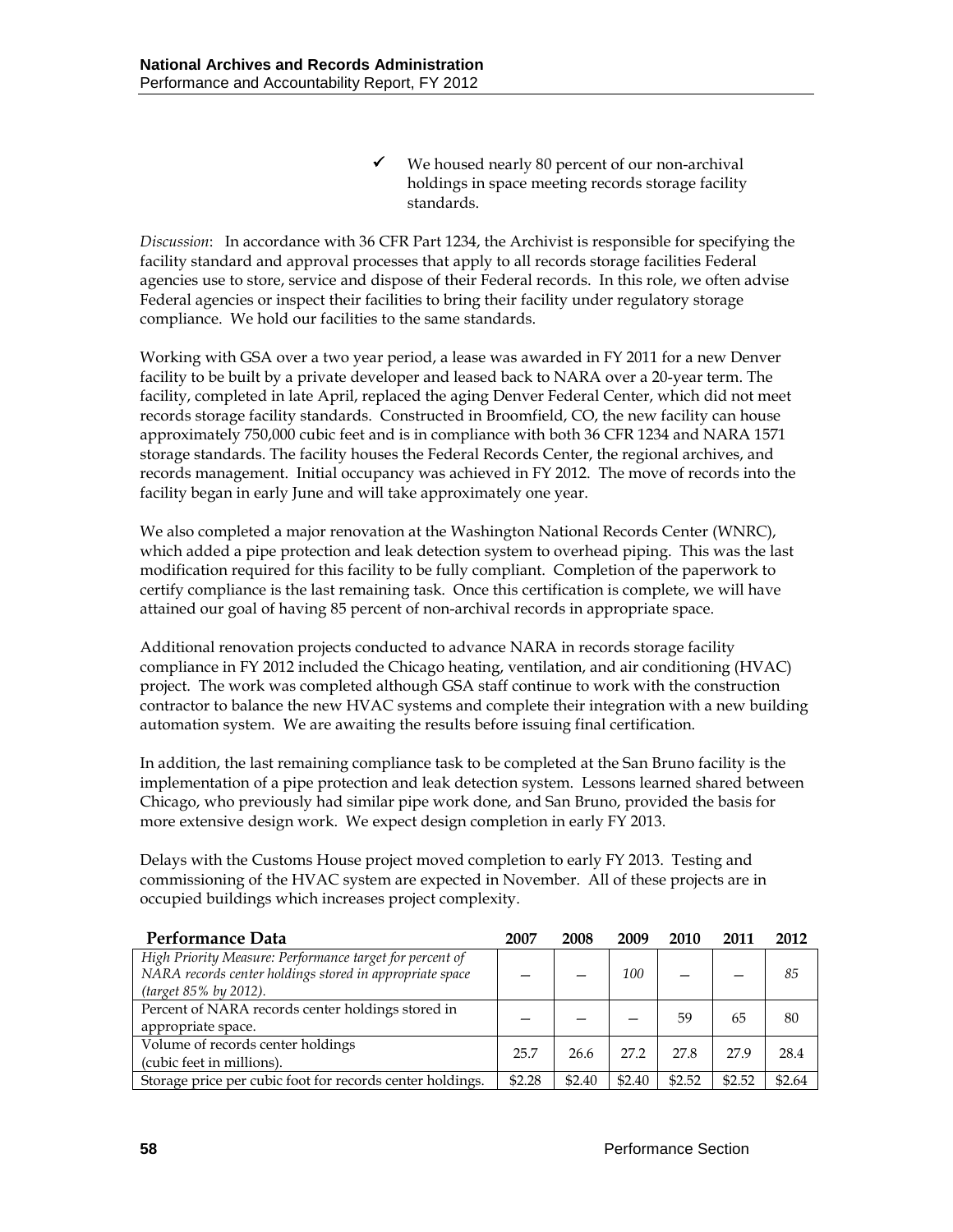*FY 2013 Performance Plan Evaluation*Our Federal Records Centers Program continues to implement infrastructure upgrades and compliant storage solutions as required for Federal temporary records.

| 2.7 PRESERVATION<br>FY 2012 Objectives | ⊠            | Appropriately treat and remove 65,000 cubic feet<br>of NARA's archival holdings needing<br>preservation from the backlog.                                                                      |
|----------------------------------------|--------------|------------------------------------------------------------------------------------------------------------------------------------------------------------------------------------------------|
|                                        | ☑            | Conduct preservation reviews at six NARA<br>locations.                                                                                                                                         |
|                                        | □            | Deploy Holdings Management System (HMS) in<br>five additional regional archives.                                                                                                               |
| <b>Results</b>                         | ✓            | We treated and removed more than 69,000 cubic<br>feet of NARA's archival holdings from the<br>preservation backlog.                                                                            |
|                                        | $\checkmark$ | We completed site visits and preservation<br>reviews at Waltham, Pittsfield, Seattle and<br>Anchorage regional locations and at the<br>Kennedy, Johnson, and Carter Presidential<br>Libraries. |
|                                        |              | We deployed HMS to Anchorage, Seattle,                                                                                                                                                         |

*Discussion:* NARA must preserve a variety of formats and media in our holdings—paper records, motion pictures, audio recordings, videotapes, still photography, aerial photography, microfilm and other microforms, maps, charts, and artifacts. Preservation is complex and challenging as a result of many factors. Rapid changes in technology used to create nontextual records, time induced deterioration and instability of the media, equipment and media obsolescence, handling of the records by researchers or the public, the size of our holdings, tools and knowledge to support the records are just some of the challenges that exist with preservation. Accomplishing our preservation goals extends the life of our holdings and makes records accessible to the public. Despite the challenges we face with significant increases in new record formats, increased demand for digitization, and fluctuating demand for use of archival records, we continue to examine multiple strategies to address the preservation needs of our holdings.

Chicago, and San Bruno regional archives.

This year we treated and removed more than 69,000 cubic feet of records from our preservation backlog. Although we were able to meet our target this year, balancing the competing demand of limited resources available to enable the preservation of a high number of cubic footage and substantially lowering our preservation backlog remains a significant challenge. We continue to focus on implementing efficiencies in work flows, provide storage for electronic records, identify the requirements for holdings maintenance and other preservation actions, and establish contracts for special media formats that we are unable to preserve in-house. NARA initiated a program to review preservation aspects of holdings and programs nationwide on a five-year cycle. Preservation reviews serve to advance long-term preservation of NARA holdings. This year we completed reviews at three of our Presidential Libraries and at four of our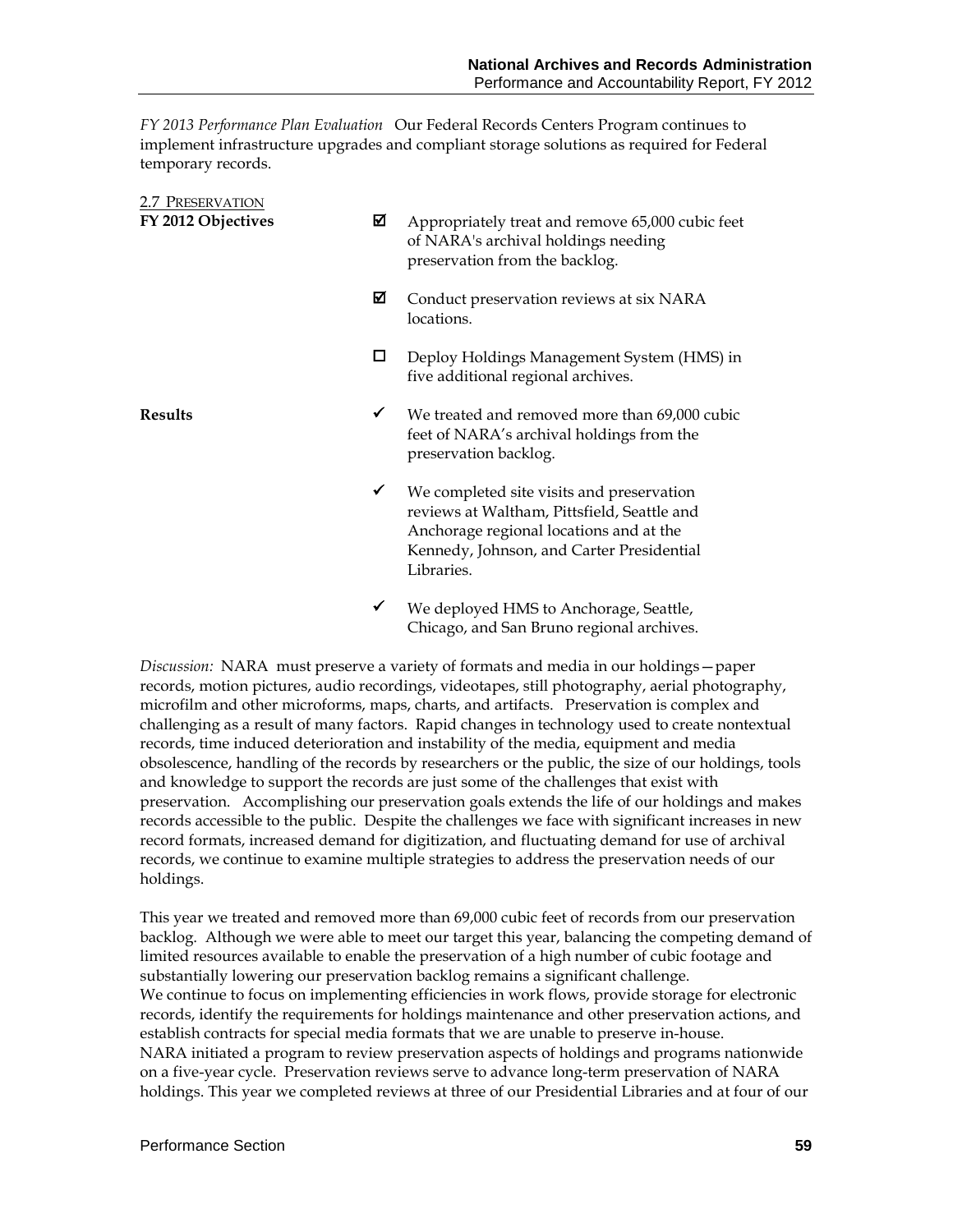regional facilities. We adhered to an aggressive schedule to follow up on action plan progress for preservation reviews conducted in FY 2010 and FY 2011 in addition to carrying out preservation reviews at seven locations throughout the country.

Preservation reviews are the primary mechanism used to identify broad preservation priorities for each NARA storage and access location for original records and holdings. The process is structured with pre-planning and discussions with selected sites and respective program offices, an on-site review of the facility and programs along with discussions with staff, and a written report that summarizes findings and identifies preservation priorities. This process also involves our space and security management offices who conduct facility inspections and reviews, space planning, and more formal building review. The preservation review culminates with an action plan and scheduled follow up on progress.

NARA' s Holdings Management System (HMS) provides the capability to record assessments and track the location and progress of treatment of NARA's non-electronic archival holdings. The initial implementation included space management, circulation of records to staff, preservation risk assessment, and work requests for preservation and other activities. We developed this system to address long-standing issues and inefficiencies that we experience with storage and management of hardcopy archival holdings. HMS provides a common, integrated solution that when fully deployed, will provide greater physical control over non-electronic archival holdings across all NARA facilities. HMS was deployed to four regional archives facilities (i.e. Anchorage, Seattle, Chicago, and San Bruno) this year. Deployment to the Denver regional archives was delayed until FY 2013 due to the recent move into the new Denver facility.

| Performance Data                                                                                                                         | 2007                         | 2008      | 2009      | 2010      | 2011      | 2012      |
|------------------------------------------------------------------------------------------------------------------------------------------|------------------------------|-----------|-----------|-----------|-----------|-----------|
| Performance target for percent of archival holdings that<br>require preservation action.                                                 | Establish<br><b>Baseline</b> | $\leq 65$ | $\leq 65$ | $\leq 65$ | $\leq 65$ | $\leq 65$ |
| Percent of archival holdings that require<br>preservation action.                                                                        | 65                           | 65        | 65        | 64        | 62        | 61        |
| Holdings requiring preservation action (in<br>thousands of cubic feet).                                                                  | 2,163                        | 2,425     | 2,571     | 2,578     | 2,636     | 2,734     |
| Archival holdings that received preservation<br>treatment this year (thousands of cubic feet).                                           | 56                           | 125       | 116       | 110       | 79        | 102       |
| Cumulative volume of archival holdings in cold<br>storage needing preservation (thousands of cubic<br>feet).                             | 90                           | 91        | 93        | 94        | 97        | 98        |
| Performance target for NARA's archival holdings treated<br>and removed from preservation backlog this year<br>(thousands of cubic feet). |                              |           |           | 85        | 90        | 65        |
| NARA's archival holdings treated and removed<br>from preservation backlog this year (thousands of<br>cubic feet).                        |                              | 91        | 46        | 56        | 96        | 70        |

*FY 2013 Performance Plan Evaluation*We are changing the way we calculate the universe of archival holdings needing preservation, employing more current assessments of preservation needs for our locations outside Washington, DC, instead of extrapolation of samples. This will have the effect of reducing the overall percentage of archival holdings needing preservation to between 55 and 58 percent. We will conduct preservation reviews at Presidential Libraries and regional archive locations.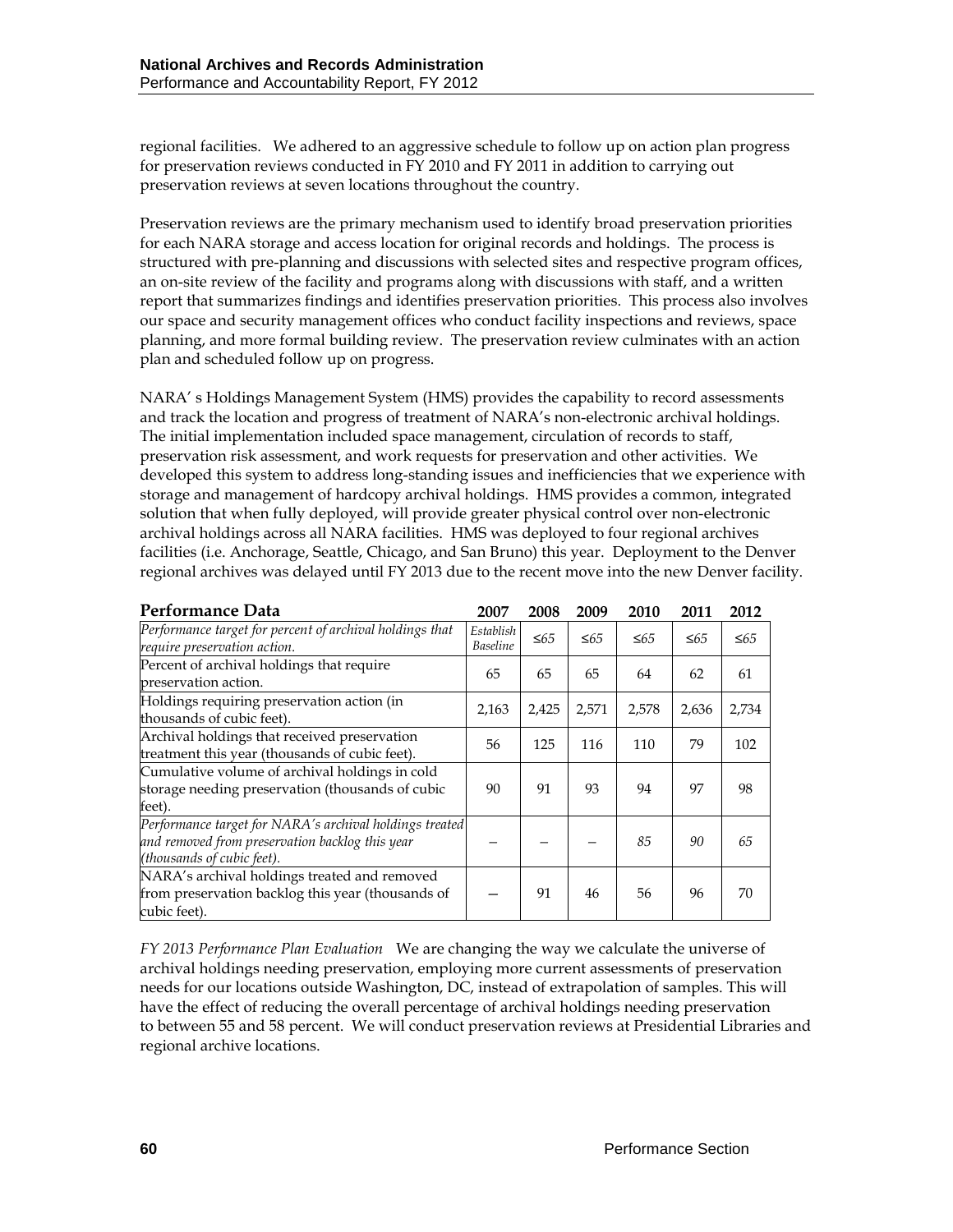### *Strategic Goal 3: Electronic Records*

### *We will address the challenges of electronic records in Government to ensure success in fulfilling NARA's mission in the digital era*

| Long-Range<br><b>Performance Targets</b>                     |  | 3.1 By 2016, 95 percent of archival electronic<br>holdings have been processed to the point where<br>researchers can have efficient access to them. |  |  |  |
|--------------------------------------------------------------|--|-----------------------------------------------------------------------------------------------------------------------------------------------------|--|--|--|
|                                                              |  | 3.2 By 2012, 80 percent of archival electronic<br>records are preserved at the planned level of<br>service.                                         |  |  |  |
|                                                              |  | 3.3 By 2016, the per-megabyte cost of managing<br>electronic records decreases each year.                                                           |  |  |  |
| 3.1 PROCESSING ELECTRONIC RECORDS<br>☑<br>FY 2012 Objectives |  | Sustain 85 percent of archival electronic holdings<br>processed to the point where researchers can<br>have efficient access to them.                |  |  |  |
| ⊠                                                            |  | Achieve 75 percent migration of legacy holdings<br>to ERA system for Federal records.                                                               |  |  |  |
| <b>Results</b><br>✔                                          |  | More than 87 percent of archival electronic<br>holdings were processed to the point where<br>researchers could access.                              |  |  |  |
| ✓                                                            |  | We migrated 75 percent of our eligible electronic<br>holdings accessions to ERA system for Federal<br>records.                                      |  |  |  |

*Discussion* To ensure our success in fulfilling NARA's mission in the digital era, we must guarantee the continued availability of the permanent electronic records of all three branches of our Government. Failure to do so would result in the loss of essential evidence necessary to protect citizens' legal rights; the Government would suffer loss of accountability and credibility, and our ability to discover and learn from our documented national experience would be substantially decreased.

We understand that the public expects government information and services to be accessible through their channel of choice. To meet these expectations, our holdings must be preserved, available, and accessible by the public online. In FY 2012, 87 percent of our holdings were fully processed, described, and available for researcher access.

NARA's Electronic Records Archives (ERA) is designed to address the continued availability of permanent electronic records transferred to NARA. The system handles the unique needs of electronic records from Federal agencies, Presidential Administrations, and the U.S. Congress. The Online Public Access—a component of ERA, makes our permanent electronic records searchable and accessible by the public.

An FY 2012 accession of the 2010 Census records tripled our volume of electronic holdings. Although statutory requirements restrict the release of Census records for 72 years, we must

#### Performance Section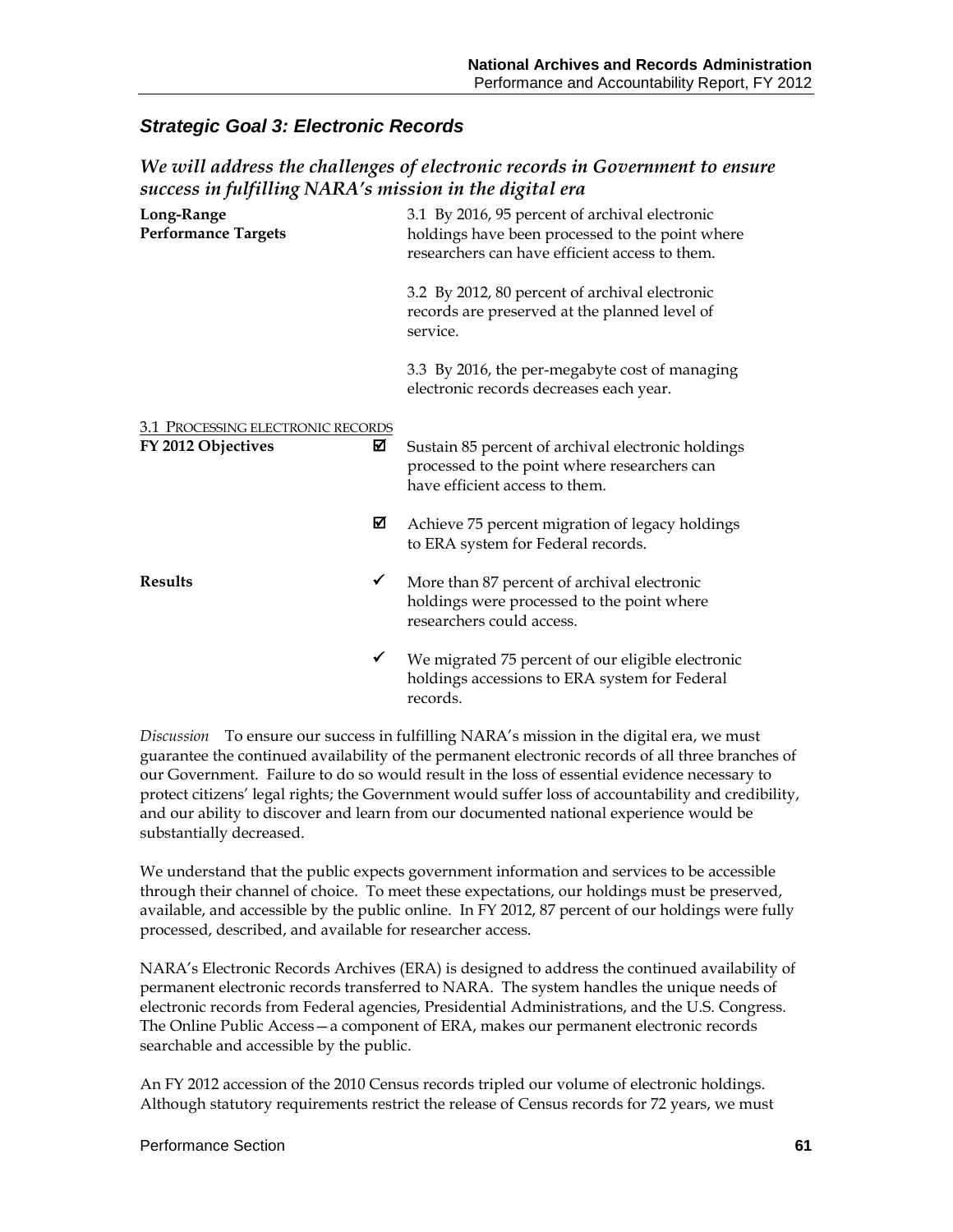ensure that these records are available and accessible at that time—long after the software and hardware used to create these records becomes obsolete. Maintaining the authenticity and accessibility of these records throughout time is the challenge that ERA prepares us to tackle.

We must ensure that our legacy holdings are ingested into ERA. A systematic procedure involving numerous steps is in place to ensure we accurately and securely move these records from our legacy systems into ERA. This year we met our target to transfer 75 percent of unclassified legacy holdings to ERA. As we continue the migration of legacy holdings, we run dual operations, using both ERA and portions of our legacy systems, to manage electronic records.

| Performance Data                                                                                                                                   | 2007   | 2008     | 2009   | 2010     | 2011   | 2012   |
|----------------------------------------------------------------------------------------------------------------------------------------------------|--------|----------|--------|----------|--------|--------|
| Performance target for percent of archival electronic<br>accessions processed to the point where researchers can<br>have efficient access to them. | 95     | 80       | 80     | 80       | 83     | 85     |
| Percent of archival electronic accessions<br>processed.                                                                                            | 81     | 86       | 88     | 88       | 83     | 87     |
| Number of accessions received.                                                                                                                     | 2.153  | 2,328    | 2,476  | 2,674    | 2,938  | 3,143  |
| Number of accessions processed.                                                                                                                    | 1,738  | 2,004    | 2,188  | 2,349    | 2,429  | 2,743  |
| Unprocessed accessioning backlog (in<br>accessions).                                                                                               | 415    | 324      | 288    | 325      | 509    | 400    |
| Performance target for per-megabyte cost of managing<br>electronic records each year.                                                              |        | < 0.37   | 50.39  | 50.36    | < 0.1  | 50.12  |
| Per-megabyte cost of managing electronic records<br>each year.                                                                                     | \$0.37 | \$0.39   | \$0.36 | \$0.15   | \$0.12 | \$0.03 |
| Median time (in calendar days) from the transfer<br>of archival electronic records to NARA until they<br>are available for access.                 | 467    | $2,127*$ | 1.842* | $2,209*$ | 274    | 414    |

*\*Processing completed for numerous electronic record holdings received more than 5 years ago.*

*FY 2013 Performance Plan Evaluation*We will continue to migrate data from the legacy media to ERA Base while sustaining a high volume of electronic records available for researchers' access.

| 3.2 PRESERVING ELECTRONIC RECORDS |
|-----------------------------------|
|-----------------------------------|

| FY 2012 Objectives | ☑ | Establish a methodology for evaluating<br>preservation risk.                                                                                     |
|--------------------|---|--------------------------------------------------------------------------------------------------------------------------------------------------|
|                    | ☑ | Develop preservation and access plans for<br>selected high priority (targeted) archival<br>electronic records.                                   |
|                    | □ | Transform 100 percent of standard EBCDIC<br>records to ASCII records in accordance with our<br>preservation and access plan.                     |
| <b>Results</b>     | ✔ | We developed a methodology to assess the risks<br>of format obsolescence of permanent electronic<br>records.                                     |
|                    | ✔ | We created preservation plan and access plan<br>templates to establish a standardized approach<br>for assessing preservation and access needs of |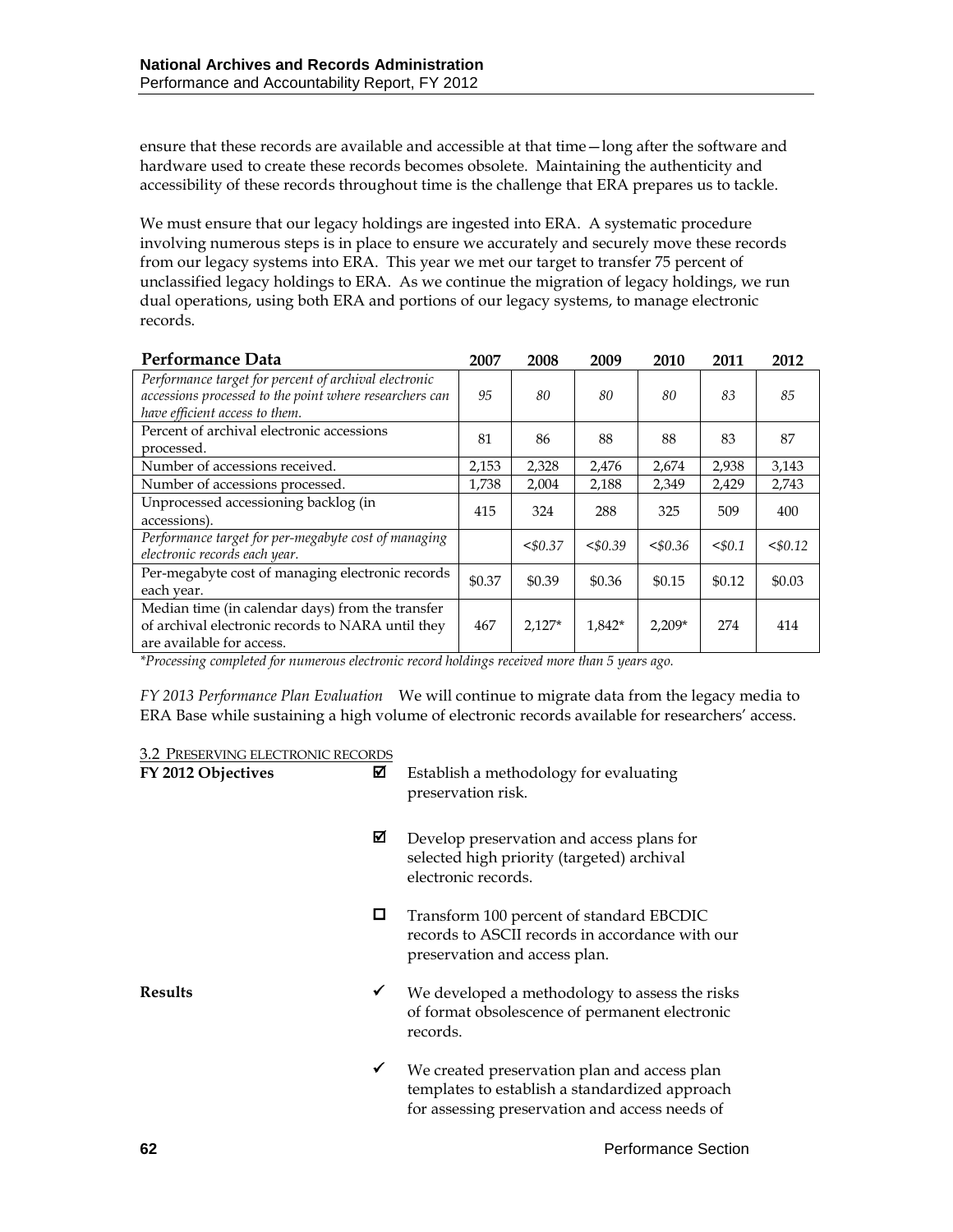specific electronic formats.

 $\checkmark$  We examined the process for transforming EBCDIC records to ASCII format using the tool.

*Discussion* NARA currently provides one level of service for its electronic records: we preserve the records in the format in which we receive them, ensuring that the data remains unchanged and uncorrupted over time. The ERA system enables NARA to preserve permanent holdings and mitigating the risks and threats to these records is essential. It requires that we assess the digital preservation needs of archival electronic formats in NARA's custody and establish criteria to prioritize the development of plans to address preservation and access requirements.

In FY 2012, we developed a methodology to evaluate the risks of format obsolescence for electronic records. Prior to developing a risk methodology, we examined best practices in place at similar institutions. We found that the Library of Congress' "sustainability factors" methodology included the most comprehensive inventory of risk factors. Leveraging our work with that of the Library of Congress, we decomposed their sustainability factors into a series of questions that we will use to determine the suitability of a format for transferring records to NARA, as well as to determine the risk of format obsolescence.

We developed nearly 20 technical white papers to help us gain a fundamental understanding, from a technical perspective, of the nature of the source formats in our electronic holdings. Our goal is to develop technical white papers for each format that exists in our holdings as well as for formats that may be transferred to NARA in the future. Using our preservation risk methodology, we will establish priorities for formats needing the most attention and base the development of white papers on these priorities. Technical information on source formats will help us make better decisions about how to manage each format over the long term, from a preservation perspective.

Leveraging the information we developed in the technical white papers, NARA will complete preservation plans for formats represented among its holdings of permanent electronic records. The preservation plan provides a place for NARA to record the results of its analysis, as well as its analysis of the extent to which NARA's systems can accurately identify, verify, and transform records in the source format, and extract the necessary metadata.

We will also develop access plans that address the needs of the research community likely to use a specific source format. This methodology will help us determine the level of risk of obsolescence of a specific format. In FY 2012, we developed preservation plan templates and access plan templates to standardize the methodology and information required for each plan type.

In the long term, the ERA system will allow NARA to preserve and maintain electronic records using the analysis of information in our preservation plans and access plans. The ERA system will enable NARA to preserve permanent holdings to maximize the number of records available to researchers. We will preserve and maintain permanent electronic records in any format and transform these records to the most appropriate format needed, or to a persistent format or state when possible. This work will be carried out based on the technical characteristics of the records, expected customer demands or interests, the needs of the records' originators, the laws and regulations requiring differing levels of control, and NARA's business strategies and priorities.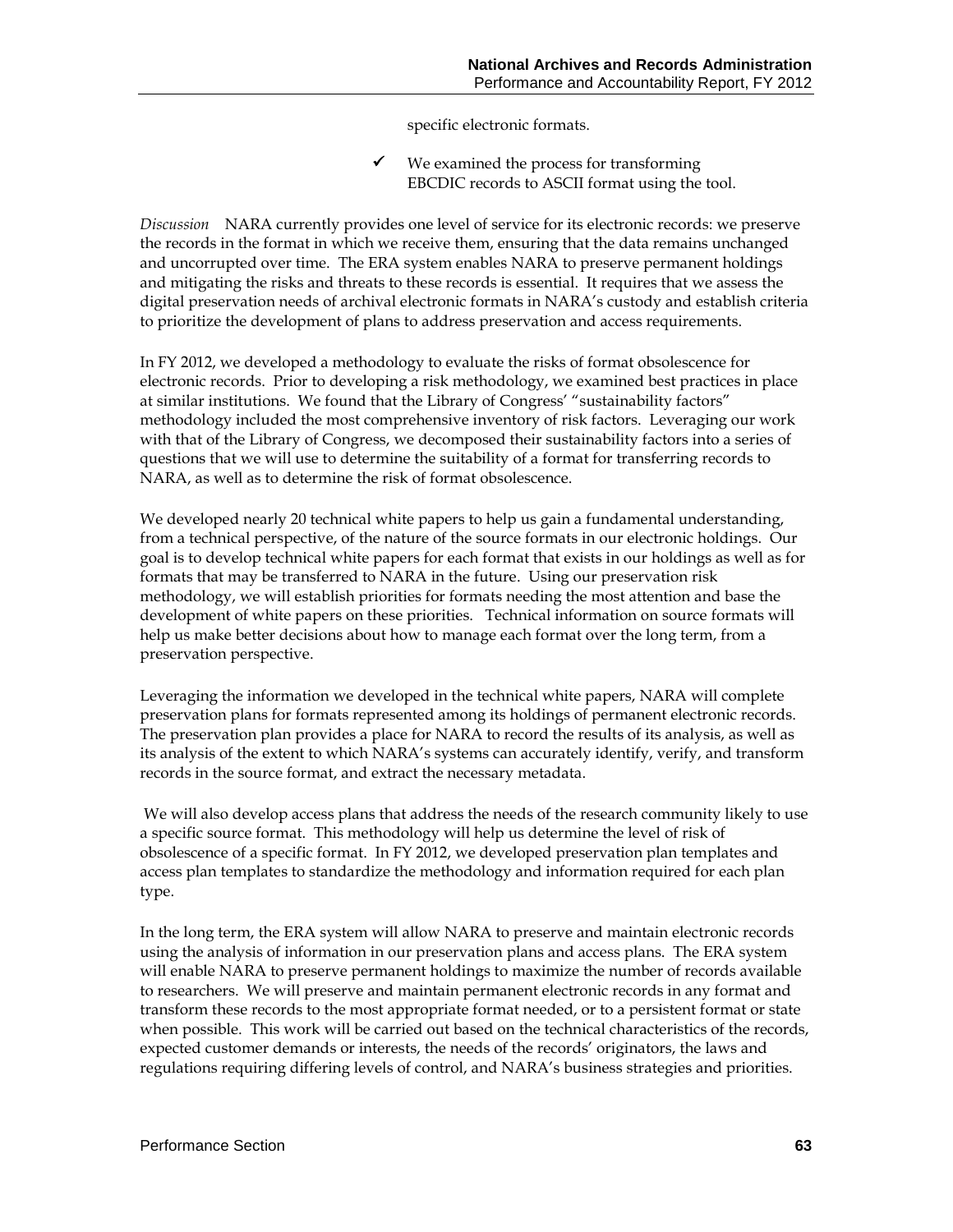We must also synchronize the work to evaluate formats for risk of obsolescence with our approach to evaluating formats for the purpose of developing transfer guidance. Our plan is to first develop criteria and an approach for transfer guidance and use that approach as a starting point for defining risk of obsolescence. The risk of obsolescence methodology helps us to begin the work of determining which formats present the greatest risk of obsolescence.

Our work to transform EBCDIC records to ASCII proved more challenging than expected. We learned that the process for selecting the source records for conversion was logistically complex. Manual examination of each potential source file was required to determine candidates for transformation. This labor-intensive task would not necessarily result in records that were frequently referenced. To more effectively use our resources, we recommended a more tangible approach to provide transformations upon reference demand.

*FY 2013 Performance Plan Evaluation*We will assess the digital preservation needs of the archival electronic formats in NARA's custody and establish criteria to prioritize the development of preservation plans. We will continue investigating whether and how the ERA Transformation Tool can be used to address and mitigate the risk of format obsolescence in the context of fulfilling reference orders.

#### 3.3 COST OF ELECTRONIC RECORDS MANAGEMENT

| FY 2012 Objectives | ☑ | Mandate ERA use by Federal agencies in<br>scheduling and transferring permanent records<br>in all media to NARA.                  |
|--------------------|---|-----------------------------------------------------------------------------------------------------------------------------------|
|                    | ⊠ | Carry out corrective and adaptive maintenance<br>tasks.                                                                           |
| <b>Results</b>     | ✔ | More than 260 Federal agencies have received<br>instruction on how to get started using ERA.                                      |
|                    | ✔ | We established a methodology for setting<br>priorities for corrective and adaptive tasks<br>through NARA's IT governance process. |

*Discussion* Beginning in FY 2013, Federal agencies must use ERA for scheduling records and transferring permanent records to NARA. In FY 2011, NARA implemented an aggressive communication campaign to push Federal agency adoption and use of ERA. NARA issued a bulletin to inform agencies that in FY 2013, NARA would use ERA to process schedules and transfer permanent records to NARA. Only a few narrowly defined exceptions were included that would exclude agencies from using ERA (e.g. ERA cannot handle classified records, an agency's firewall prohibits connection with ERA, etc.). By the end of FY 2012, we briefed, trained, and surveyed our Federal agency customers to prepare them for mandatory use of ERA in FY 2013 and beyond.

We approached the rollout of ERA to agencies in two phases. Phase 1 focused the deployment to CIO council departments and agencies. The second phase rollout of ERA to all other agencies began in July 2011 and included briefings and training provided to 5 through 25 agencies every month through September 2012. Feedback was welcomed and agencies' were invited to participate in an online survey in late March 2012. At a minimum, we provided agencies with instruction on how to get started using ERA, how to obtain user accounts and how to access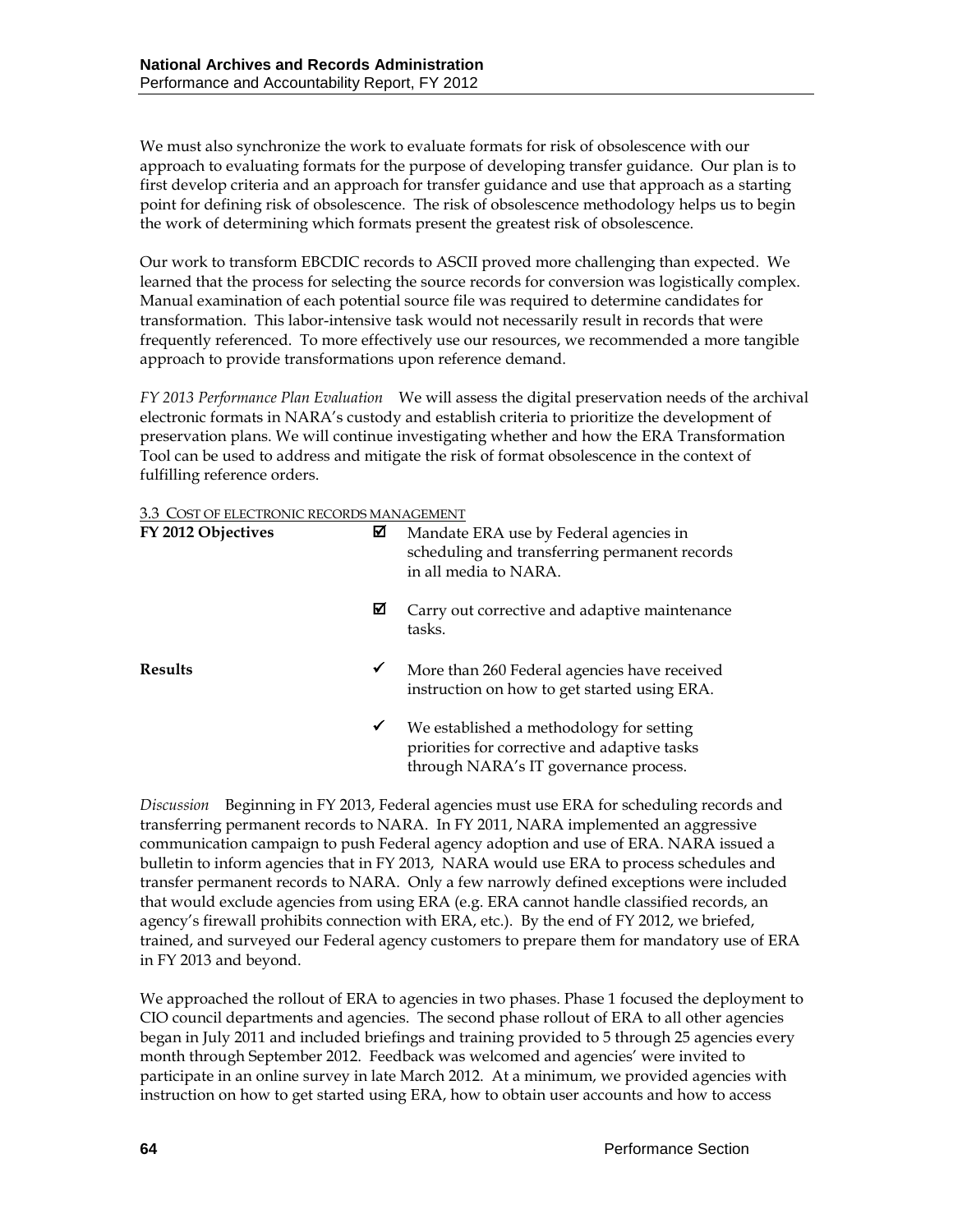appropriate training. More than 56 percent of the agencies also took our online training and nearly 29 percent have already completed work—either drafting records schedules or creating transfer requests—in the system. We continue to offer hands-on "boot camps" in our regional and Washington, DC locations to our active users.

ERA user adoption presented several challenges. We developed procedures to ensure that agencies have all necessary information to begin using ERA; that archival and technical support is available; that the system operates effectively and does not impede the user adoption process; and that we have the capability to inform agencies of records that they need to schedule. ERA survey results from April indicated that 56 percent of survey respondents were satisfied with ERA overall, 20 percent were neutral about their experience, and 24 percent were unsatisfied. We will continue to capture and monitor feedback to improve the experience for the customer.

NARA awarded an ERA operations and maintenance contract to IBM. Certain ERA functionality must be enhanced, adapted, or corrected to meet customer needs. We established a methodology for setting priorities for these corrective and adaptive tasks for consideration and validation through NARA's IT governance process. Some of the feedback from our external customers addresses the need for performance improvement. To address this concern we augmented our customer acceptance lab and activities are underway to improve search performance.

| Performance Data                                                                                                         | 2007   | 2008   | 2009                  | 2010       | 2011   | 2012   |
|--------------------------------------------------------------------------------------------------------------------------|--------|--------|-----------------------|------------|--------|--------|
| Performance target for megabyte cost to manage archival<br>electronic records.                                           |        |        | Establish<br>baseline | $<$ \$0.36 | 50.15  | 50.12  |
| Per megabyte cost to manage archival electronic<br>records.                                                              | \$0.37 | \$0.39 | \$0.36                | \$0.15     | \$0.12 | \$0.03 |
| *Number of terabytes of archival electronic records<br>managed by NARA (includes pre-accessioned<br>electronic records). | 17.8   | 18.2   | 19.2                  | 110.4      | 156.1  | 515.2  |

*\* Note on the unit of measure for electronic holdings. In FY2012, NARA switched from the gigabyte defined as 1,0243 bytes, a common practice in the computer industry, to gigabyte defined as 1,0003 bytes, to be in alignment with the international SI standard. The effect of this alignment is that numbers previously reported in gigabytes have all increased by 7.4 percent and numbers reported as terabytes have increased by 10 percent over what was reported before FY 2012.*

*FY 2013 Performance Plan Evaluation*We will continue to offer hands-on ERA training through the second quarter for agencies' active users. We will focus on operational efficiency and will look at ways to support the federal cloud computing initiatives.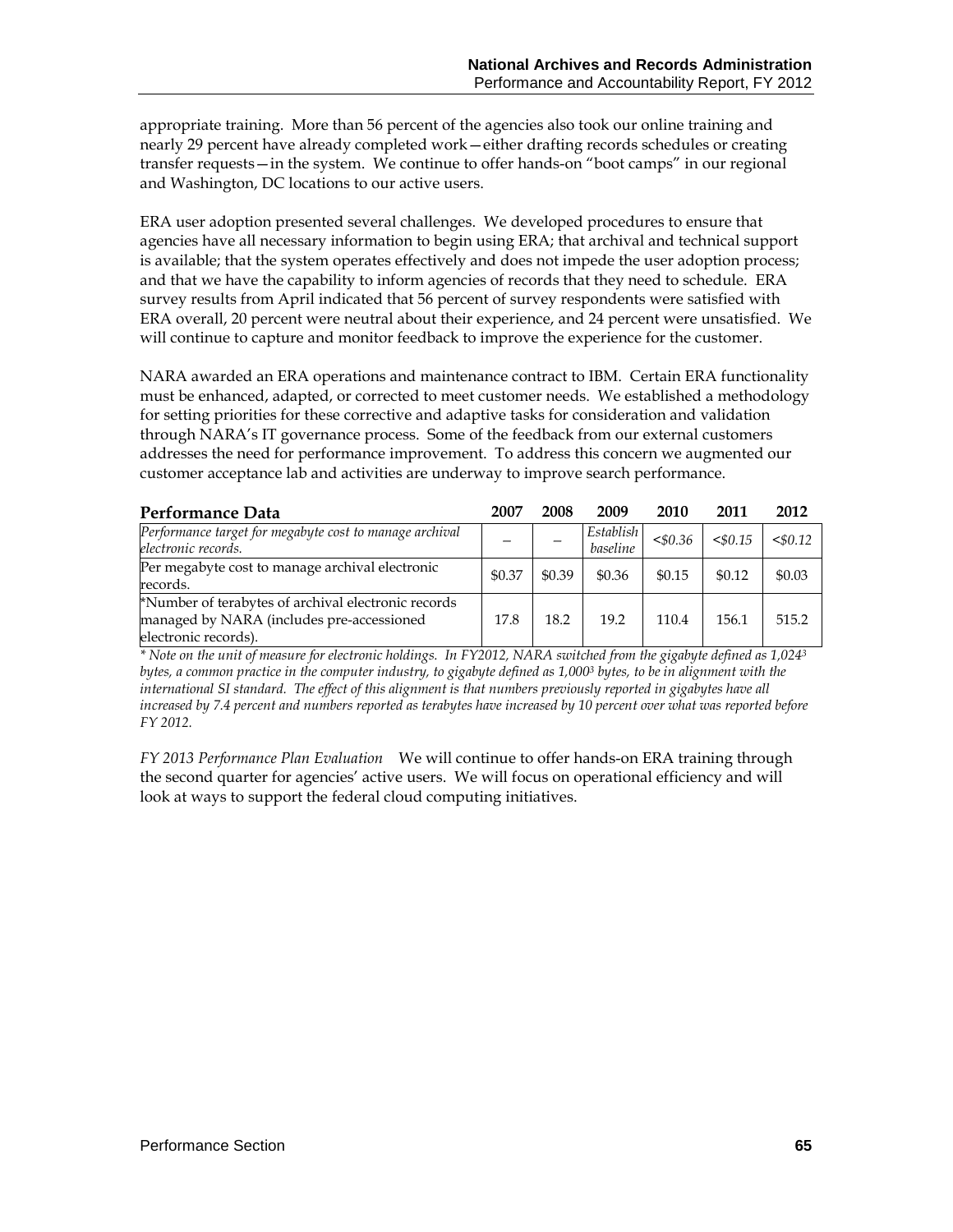## *Strategic Goal 4: Access*

## *We will provide prompt, easy, and secure access to our holdings anywhere,*  **anytime**

| unyume                                                    |   |                                                                                                                               |
|-----------------------------------------------------------|---|-------------------------------------------------------------------------------------------------------------------------------|
| Long-Range<br><b>Performance Targets</b>                  |   | 4.1. By 2016, NARA customer service standards<br>for researchers are met or exceeded.                                         |
|                                                           |   | 4.2. By 2012, 1 percent of archival holdings are<br>available online.                                                         |
|                                                           |   | 4.3. By 2016, 95 percent of archival holdings are<br>described in an online catalog.                                          |
|                                                           |   | 4.4. By 2012, our web sites score at or above the<br>benchmark for excellence as defined for Federal<br>Government web sites. |
|                                                           |   |                                                                                                                               |
| 4.1 NARA CUSTOMER SERVICE STANDARDS<br>FY 2012 Objectives | ⊠ | 94 percent of written requests are answered<br>within 10 working days;                                                        |
|                                                           | ⊠ | 95 percent of items requested in our research<br>rooms are furnished within 1 hour of request or<br>scheduled pull time;      |
|                                                           | 0 | 89 percent of Freedom of Information Act<br>requests for Federal records are answered within<br>20 working days;              |
|                                                           | ☑ | 92 percent of online archival fixed-fee<br>reproduction orders are completed in 20 working<br>days or less.                   |
|                                                           | 0 | Successfully maintain average OGIS case closing<br>time of 34 working days.                                                   |
|                                                           | 0 | Establish formal mediation program to resolve<br>FOIA disputes.                                                               |
| <b>Results</b><br>sense of urgency was astounding!"       |   | "The customer focused attitude and $\checkmark$ We answered 97 percent of written requests<br>within 10 working days.         |
| "Knowledge of the collections is a<br>priceless asset"    |   | We provided 98 percent of items requested in<br>our research rooms within 1 hour of the request<br>or scheduled pull time.    |
|                                                           | ✓ | We answered 85 percent of Freedom of<br>Information Act (FOIA) requests for Federal<br>records within 20 working days.        |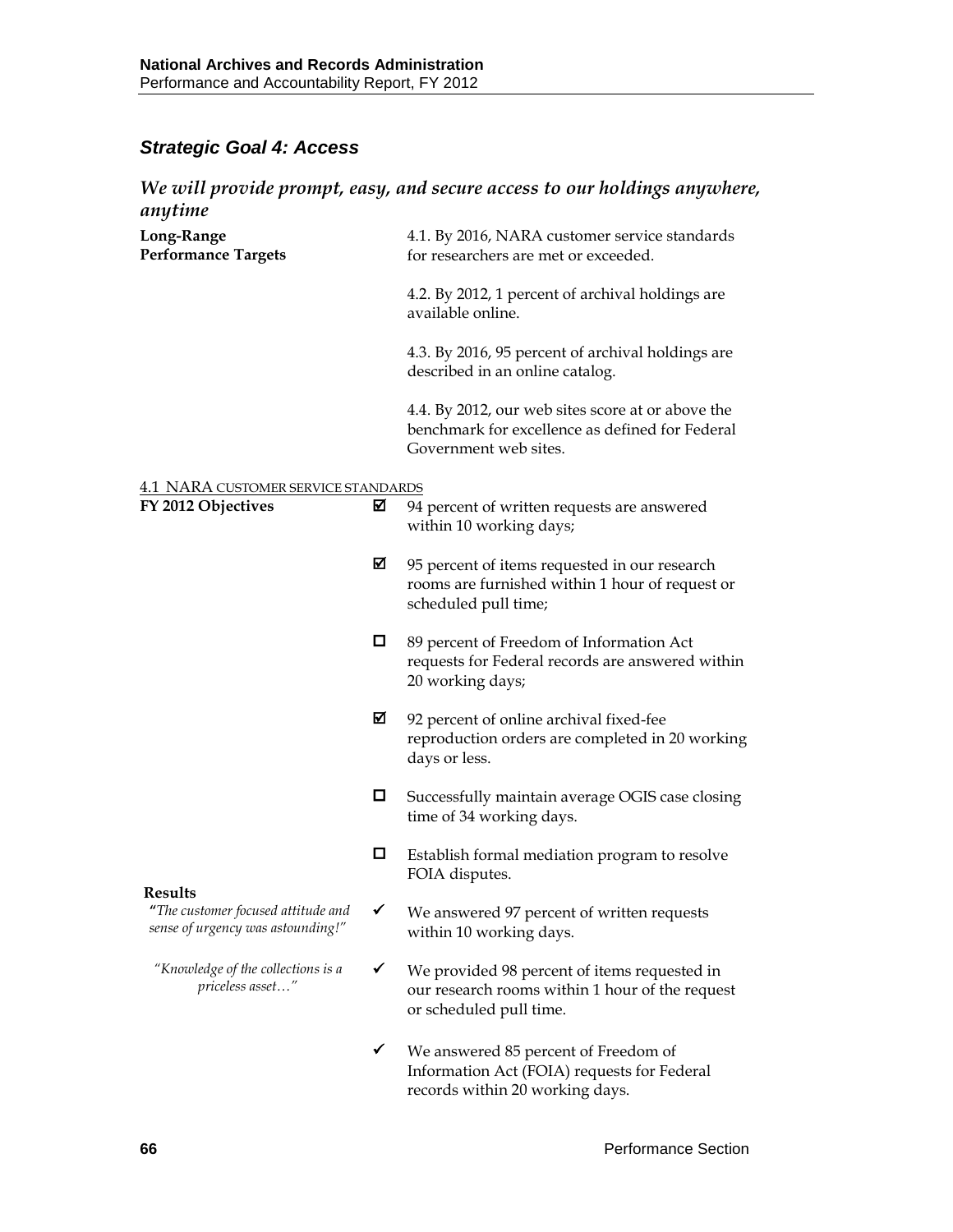*"On behalf of my shipmates and myself, I want to thank you for the work you did in getting me copies of the deck logs."*

- $\checkmark$  We completed 95 percent of our online archival fixed-fee reproduction orders in 20 working days or less.
- $\checkmark$  We completed an evaluation of our OGIS case intake process, resulting in the implementation of more streamlined case intake procedures.
- We completed our preliminary mediation program design along with operating procedures in preparation for implementation.

*Discussion* We successfully met or exceeded most of our customer service targets in FY 2012. In our research rooms, our customers received requested research materials within one hour 98 percent of the time. We increased the number of items that we furnished in our research room by one percent over last year. We responded to customers' written requests within 10 working days 97 percent of the time. Although our staff accommodates increasingly diverse forms of inquiry, including social networking media requests, we continue to maintain our historic record of consistently meeting and exceeding our written requests timeliness targets. Ninety-five percent of the time we responded to online archival reproduction orders within 20 working days and we answered 85 percent of FOIA requests for Federal records within 20 working days.

Many staff were challenged with meeting the targets and balancing the work required for multiple tasks and new initiatives. Some of these tasks included the implementation of our Holdings Management System (HMS) at several of our facilities, the migration to our Electronic Records Archives, and digital processing initiatives. Although we were able to meet our targets, these efforts tested the ability of staff to maintain our high standards of service.

The Office of Government Information Services (OGIS), established in September 2009, reviews policies and procedures of administrative agencies under FOIA, reviews agency compliance with FOIA, and recommends policy changes to the Congress and the President to improve the administration of FOIA. OGIS's mission also includes providing services to mediate disputes between FOIA requesters and Federal agencies, developing an innovative approach to reduce litigation, and improving the FOIA process for the public and the Government. Since establishment of the OGIS, 1,038 cases out of 1,097 were closed. OGIS cases include requests for dispute resolution for specific FOIA requests as well as more general inquiries.

In FY 2012, OGIS implemented more streamlined procedures to improve its case intake process, complementing its new case management database, the OGIS Access System (OAS). Through this and other efforts, OGIS aims to provide exemplary customer service to stakeholders. We also produced a preliminary report detailing a mediation program design along with operating procedures. When fully implemented, this program will enable OGIS to provide formal mediation for appropriate cases, helping to meet Congress' expectations with respect to its statutory mission.

| Performance Data                                                            | 2007 | 2008 | 2009 | 2010 | 2011 | 2012 |
|-----------------------------------------------------------------------------|------|------|------|------|------|------|
| Performance target for written requests answered within 10<br>working days. | 90   | 91   | 92   | 93   | 94   | 94   |
| Percent of written requests answered within 10 working<br>davs.             | 95   | 94   | 95   | 93   | 95   | 97   |
| Performance target for Freedom of Information Act requests for              | 85   | 86   | 87   | -87  | 88   | 89   |

#### Performance Section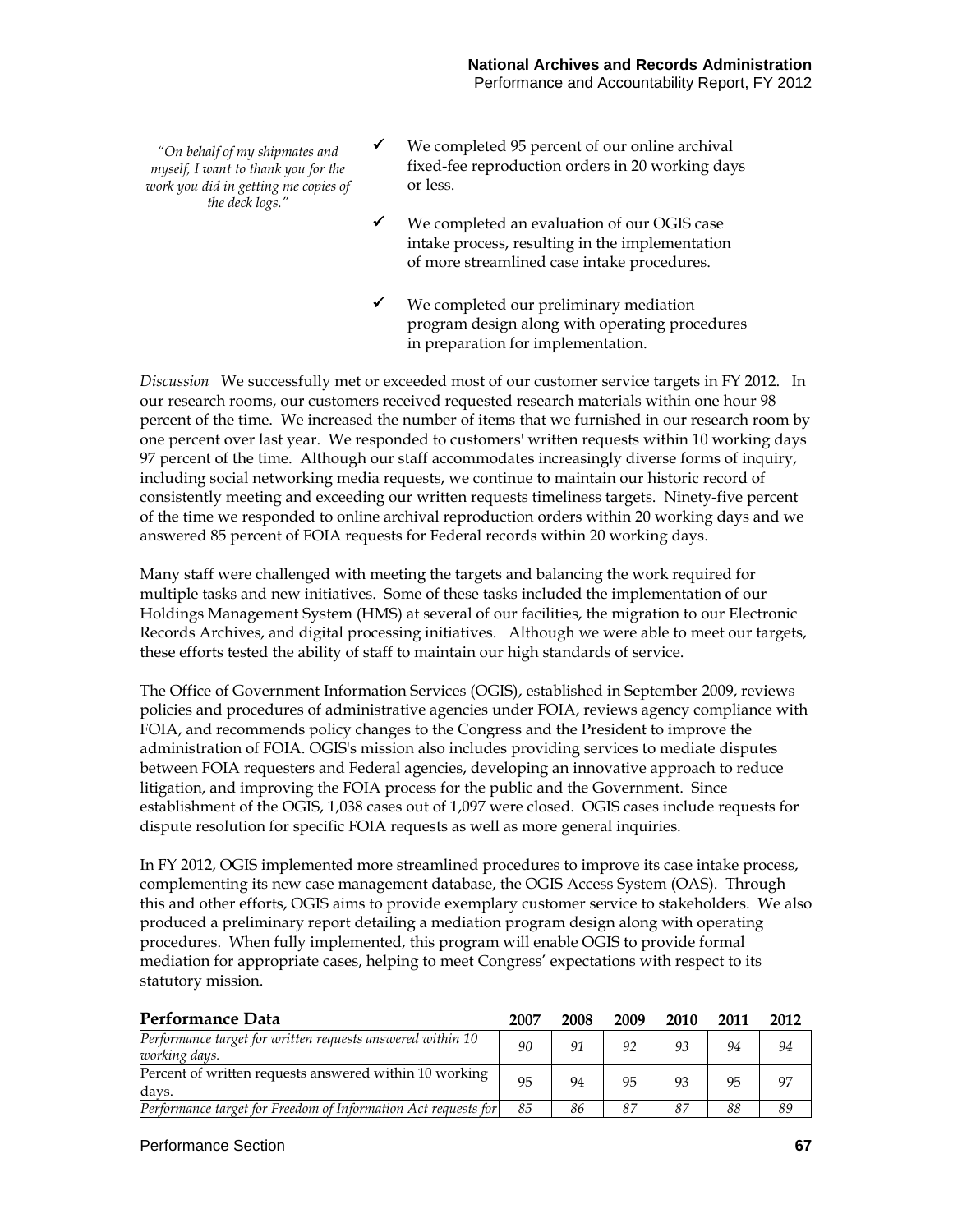| Performance Data                                                                                                                         | 2007    | 2008    | 2009    | 2010    | 2011    | 2012    |
|------------------------------------------------------------------------------------------------------------------------------------------|---------|---------|---------|---------|---------|---------|
| Federal records completed within 20 working days.                                                                                        |         |         |         |         |         |         |
| Percent of Freedom of Information Act requests for<br>Federal records completed within 20 working days.                                  | 88      | 89      | 86      | 89      | 89      | 85      |
| Number of FOIAs processed (Federal and Presidential).                                                                                    | 12,406  | 13,485  | 17,512  | 15,771  | 17,182  | 13,745  |
| Annual cost to process FOIAs (in millions).                                                                                              | \$2.72  | \$2.34  | \$2.76  | \$2.97  | \$3.16  | \$3.08  |
| Annual per FOIA cost.                                                                                                                    | \$219   | \$173   | \$157   | \$189   | \$184   | \$224   |
| Performance target for items requested in our research rooms<br>furnished within 1 hour of request or scheduled pull time.               | 95      | 90      | 93      | 94      | 94      | 95      |
| Percent of items requested in our research rooms<br>furnished within 1 hour of request or scheduled pull<br>time.                        | 86      | 93      | 93      | 96      | 97      | 98      |
| Number of researcher visits to our research rooms (in<br>thousands).                                                                     | 136     | 140     | 129     | 137     | 129     | 123     |
| Number of items furnished in our research rooms<br>(in thousands).                                                                       | 520     | 577     | 553     | 564     | 578     | 549     |
| Number of items furnished on time in our research<br>rooms (in thousands).                                                               | 449     | 538     | 515     | 539     | 560     | 536     |
| Performance target for archival fixed-fee reproduction orders<br>through SOFA are completed in 20 (35 pre-2007) working<br>days or less. | 85      | 85      | 90      | 90      | 91      | 92      |
| Percent of archival fixed-fee reproduction orders through<br>SOFA are completed in 20 working days or less.                              | 72      | 68      | 90      | 96      | 96      | 95      |
| Average per order cost to operate fixed-fee ordering.                                                                                    | \$26.67 | \$30.59 | \$38.06 | \$40.49 | \$39.59 | \$39.82 |
| Average order completion time (days).                                                                                                    | 17      | 22      | 18      | 13      | 13      | 7       |

*FY 2013 Performance Plan Evaluation*We expect to meet or exceed our published standards for customer service. In FY 2013, the Office of Government Information Services (OGIS) will gather additional data points that will assist us in better understanding our case load, ultimately establishing accurate estimates of average case closing time. In addition, OGIS will continue the planning and implementation of a formal mediation program that will ensure that we are capable of responding to requests for formal mediation.

#### 4.2 ONLINE ACCESS TO ARCHIVAL HOLDINGS

| FY 2012 Objectives                                                                             | ☑            | Meet 100 percent of the 2012 target for archival<br>holdings accessible online.                               |
|------------------------------------------------------------------------------------------------|--------------|---------------------------------------------------------------------------------------------------------------|
|                                                                                                | □            | Develop a digitization strategy for access and<br>preservation.                                               |
|                                                                                                | ⊠            | Open 1940 Census records to the public.                                                                       |
| <b>Results</b>                                                                                 | ✔            | We reached 119 percent of the 2012 target for<br>making archival holdings accessible online.                  |
|                                                                                                | $\checkmark$ | We developed a draft digitization strategy.                                                                   |
| "I think this whole project and your<br>progress on it is just AMAZING. So<br>easy to access!" | ✔            | NARA successfully released 3.8 million images<br>of the 1940 Census online to the public on April<br>2, 2012. |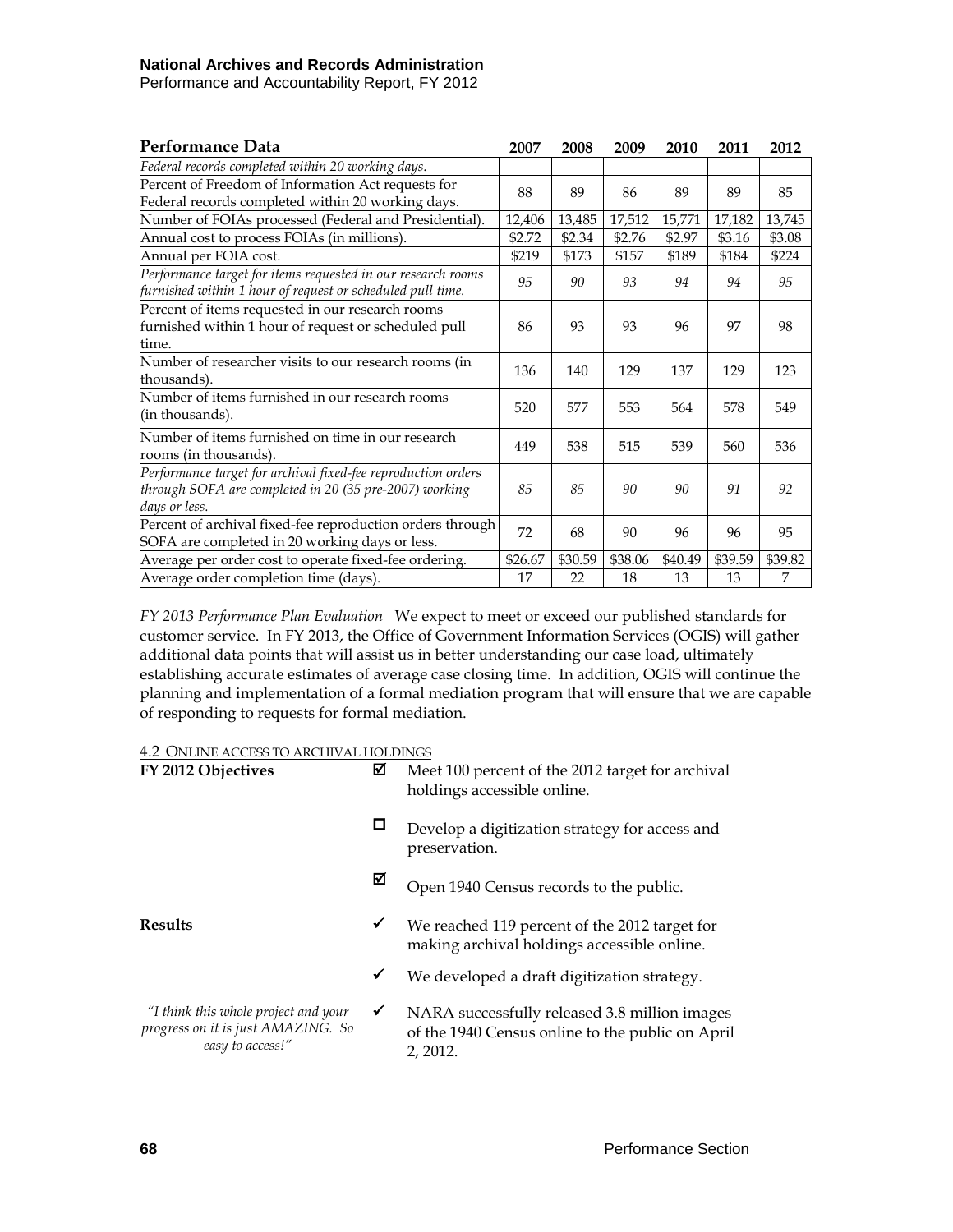*Discussion* We released our updated [Open Government Plan for 2012 –](http://www.archives.gov/open/open-plan.html) 2014 which lays out an ambitious path to strengthen the efforts we have already put in place to further the principles of open government*—*transparency, participation and collaboration. These open government principles, while inherent to NARA's mission, drive us to examine how we accomplish our mission given the opportunities and challenges that lay before us both today and in the future.

We actively engage in four major strategies to increase the amount of archival material that we provide online. These strategies include partnerships to digitize selected traditional archival material, collecting existing digital copies of traditional archival material, exploring innovative NARA-led projects for digitizing archival material, and making electronic records which are "born digital" available online, as appropriate. A recent organizational change was made to create an *Office of Innovation* at NARA. This office will focus on accelerating NARA's innovation activities and culture, as well as support innovation in public access delivery. We will develop and launch collaborative projects, public challenges, and partnerships with the archival community, industry, and academic institutions to support innovation activities.

NARA successfully released the [1940 Census](http://www.archives.gov/research/census/1940/) records online to the public on April 2, 2012. These records, highly sought after by both genealogists and other researchers, included 3.8 million digital images of the [1940 Census](http://www.archives.gov/research/census/1940/) schedules, enumeration district descriptions, and maps. With previous decennial Censuses releases on microfilm, the 1940 Census was provided in a more modern and efficient format for public access.

In anticipation of a high demand for access to the Census records, we contracted work to develop a site to host the 1940 Census in the "cloud." Prior to launching the Census, we ran a "40 days 'til the 1940 Census" campaign to inform the public about the release. We communicated using social media outlets such as YouTube. Within the first 7 hours of the release, the 1940 Census website received over 37 million hits. As a result of this demand, visitors experienced problems with searching and displaying images on the site. The initial problems were quickly resolved by the second day when we opened additional servers and added additional cache to help with the display of images. By the end of the second week, the site served more than 126 million images and 2.85 million searches.

The Census database includes an index searchable at the enumeration district level. To make the search for information easier, NARA joined a consortium of groups to create a name-based index. With this effort led by FamilySearch, as many as 300,000 volunteers may assist to enter names into a central database.

NARA engages in internal digitization projects and projects with partners to increase the number of archival holdings accessible online. For several years we have worked to reach a 2012 target of achieving 1 percent of archival holdings accessible online. We exceeded that goal this year, but the one percent target alone reflects how vast the number of archival holdings that require digitization.

Initiatives to increase public participation such as our [Citizen Archivist Dashboard,](http://www.archives.gov/citizen-archivist/) where the public can engage in efforts to tag, transcribe, and scan Federal records to help make the Federal Government's archival records more accessible online, is one of the ways we are facilitating innovative ways to expedite access to NARA holdings. In the last two years, we have dramatically increased our participation with Wikipedia, a source where 42 percent of Americans turn to for information. The Citizen Archivist Dashboard also encourages individuals to share their knowledge about topics related to the records on the National Archives on *Our Archives Wiki* and on *Wikipedia*. As a result of Wikipedians, more than 90,000 digital copies for our catalog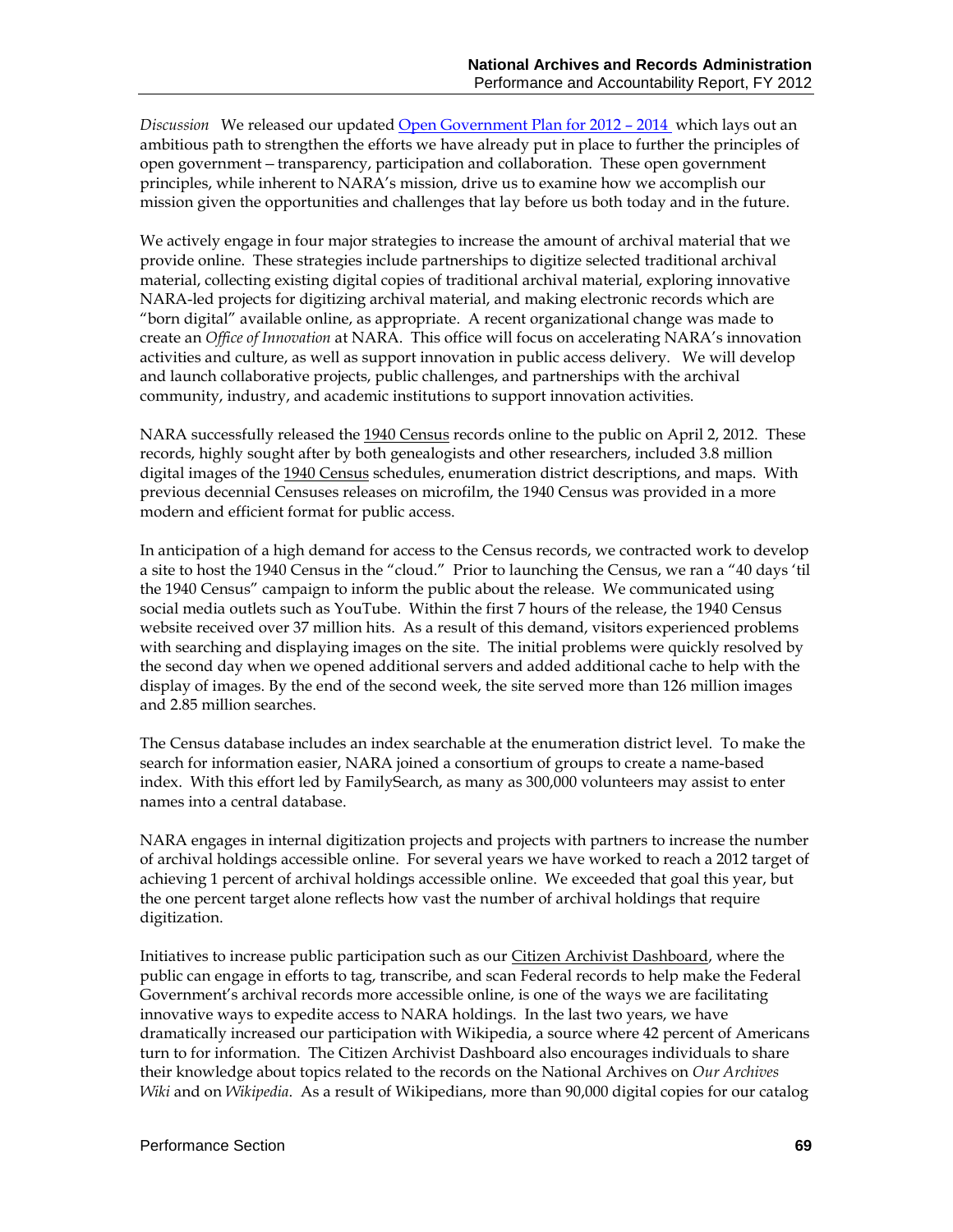are available in the Wikimedia Commons. This relationship is changing the way we think about our own archival work. Our visibility on social media outlets such as YouTube, Facebook, Flickr, Twitter, Tumblr, FourSquare and numerous blogs, recognizes the importance of proactively going where the public is instead of waiting for the public to find us. We will continue with these best practices as well as monitor the environment to identify new ways to improve open government.

| Performance Data                                                          | 2007 | 2008 | 2009 | 2010 | 2011 | 2012 |
|---------------------------------------------------------------------------|------|------|------|------|------|------|
| Performance target for percent of archival holdings accessible<br>online. |      |      |      | .30  | .65  |      |
| Percent of traditional archival holdings available online.                |      | .04  | .04  | .6   |      |      |
| Performance target for percent increase in online catalog visits.         |      | 10   | 10   |      |      |      |
| Percent increase in online catalog visits.                                | 15   | 131  | -6   | -4   |      |      |
| Number of online catalog visits (in thousands of visits).                 | 291  | 671  | 631  | 603  | 657  | 673  |

*FY 2013 Performance Plan Evaluation*We will continue to increase the number of archival holdings accessible online by streamlining processes and engaging the public in social media projects that facilitate access.

4.3 ONLINE CATALOG

| FY 2012 Objectives | ⊠            | Describe 80 percent of NARA traditional<br>holdings in the online catalog.          |
|--------------------|--------------|-------------------------------------------------------------------------------------|
|                    | ⊠            | Describe 80 percent of NARA artifact holdings in<br>the online catalog.             |
|                    | ⊠            | Describe 80 percent of NARA electronic holdings<br>in the online catalog.           |
| <b>Results</b>     | $\checkmark$ | We described 81 percent of NARA traditional<br>holdings in the online catalog this. |
|                    | $\checkmark$ | We nearly 88 percent of NARA artifact holdings<br>in the online catalog.            |
|                    | ✔            | We described 87 percent of NARA electronic<br>holdings in the online catalog.       |

*Discussion* NARA's online catalog provides access to descriptions of holdings, artifacts, and electronic records held by the National Archives. This comprehensive, self-service tool ensures anyone with an internet connection access to descriptions of more than 3.4 million cubic feet of traditional holdings (e.g. historical documents, videos, photographs), 527,000 artifacts, and 9.9 billion born-digital records that are currently described in the online catalog.

In addition to quality review processes to ensure high quality descriptions, we offer numerous description training opportunities to staff. With more than 6.25 million descriptions in the online catalog, we are developing the next generation description and authority service (DAS) that will allow us to add millions of descriptions and digital objects from our partnership projects. Development of the final iteration of DAS is scheduled for completion in early FY 2013 and we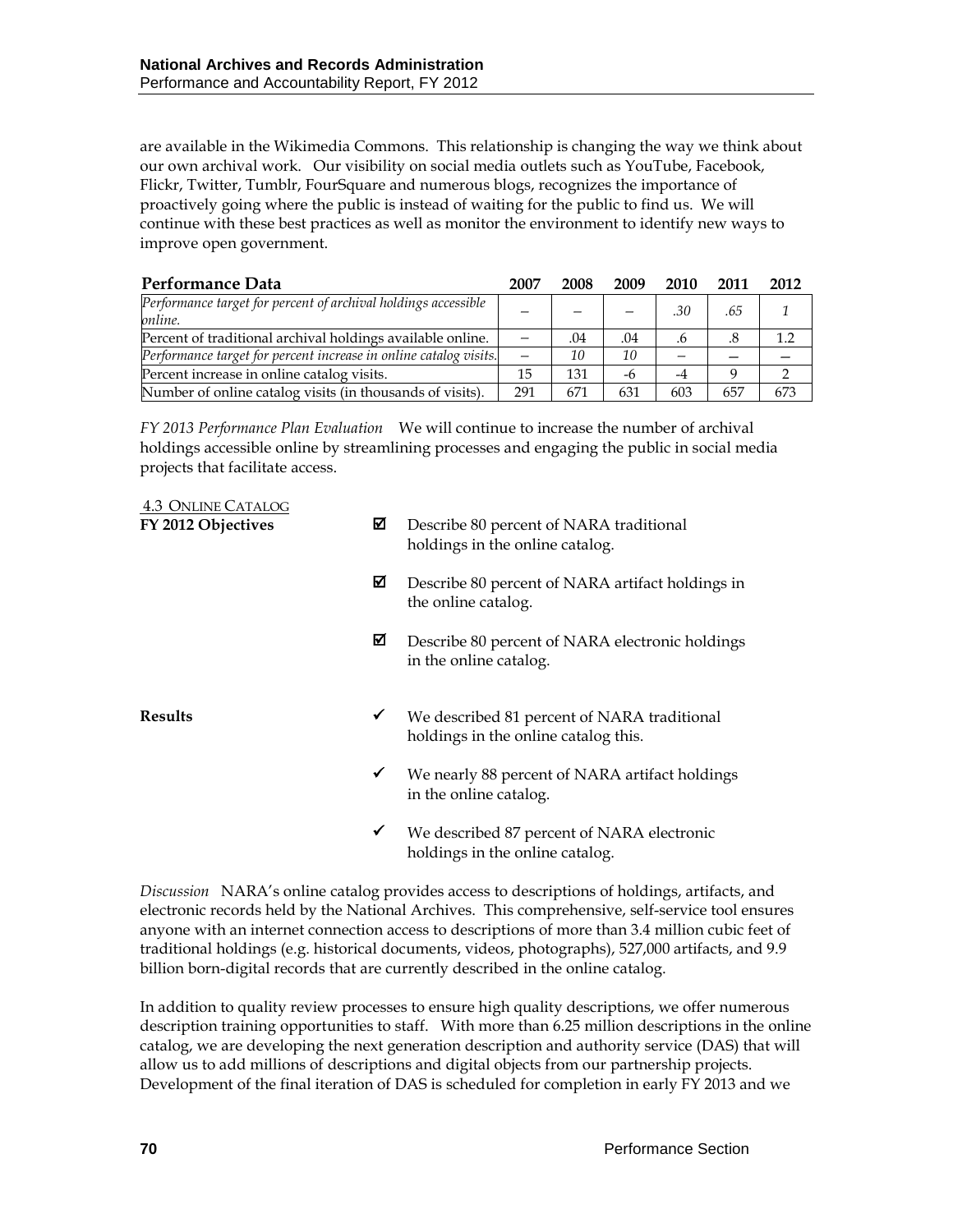plan to deploy the tool in March 2013. The DAS will streamline the description review process and impose automated business rules up front rather than as part of the manual review process.

A Description Challenge Working Group was established to examine all aspects of the description process and identify ways to accelerate the archival description process. Strategies to avoid future backlogs and ways to develop a high quality description program were also examined. The study resulted in a streamlined process involving a four-tiered approach to performing description. Levels of description including preliminary description, minimal description, enhanced description, and in-depth research guides are used as guidelines to increase our rate of describing records. We created a roadmap for creating a high quality description program where we will pilot the preliminary description process and establish a description coordination group to evaluate proposals for enhanced description and in-depth research guide projects. We will monitor the impact of this four-tiered approach and its impact on our performance to describe archival records.

| Performance Data                                                                                    | 2007 | 2008 | 2009 | 2010 | 2011 | 2012 |
|-----------------------------------------------------------------------------------------------------|------|------|------|------|------|------|
| Performance target for traditional holdings in an<br>online catalog.                                | 55   | 60   | 65   | 70   | 75   | 80   |
| Percent of traditional holdings in an online<br>catalog.*                                           | 57   | 71   | 73   | 72   | 74   | 81   |
| Number of traditional holdings described in an<br>online catalog (millions of cubic feet).          | 1.9  | 2.4  | 2.7  | 2.8  | 3.0  | 3.4  |
| Number of traditional holdings in NARA<br>(millions of cubic feet). **                              | 3.3  | 3.7  | 3.9  | 4.0  | 4.2  | 4.5  |
| Performance target for artifact holdings in an online<br>catalog.                                   | 55   | 60   | 65   | 70   | 75   | 80   |
| Percent of artifact holdings in an online catalog.*                                                 | 57   | 65   | 80   | 74   | 78   | 88   |
| Number of artifact holdings described in an<br>online catalog (thousands of items).                 | 309  | 353  | 465  | 466  | 466  | 528  |
| Number of artifact holdings in NARA<br>(thousands of items).                                        | 544  | 582  | 628  | 600  | 600  | 600  |
| Performance target for electronic holdings in an<br>online catalog.                                 | 55   | 60   | 65   | 70   | 75   | 80   |
| Percent of electronic holdings in an online<br>catalog.                                             | 99   | 98   | 95   | 96   | 96   | 87   |
| Number of electronic holdings described in an<br>online catalog (billions of logical data records). | 4.7  | 5.4  | 6.4  | 6.7  | 6.9  | 10.0 |
| Number of electronic holdings in NARA<br>(billions of logical data records).                        | 4.7  | 5.5  | 6.7  | 6.9  | 7.2  | 11.4 |
| Number of online catalog users (in thousands of<br>visits).                                         | 291  | 671  | 631  | 603  | 657  | 673  |

*\*Percent of holdings described in an online catalog may differ from previous PARs because percent is now based on start of year inventory. \*\* The figures for traditional holdings are less than reported in previous years by about 3,600 cubic feet (1/10th of 1 percent) due to the re-allocation of a collection stored at the Library of Congress.*

*FY 2013 Performance Plan Evaluation*We will continue to expand our online holdings and implement the four-tiered description approach to further drive progress on describing our holdings.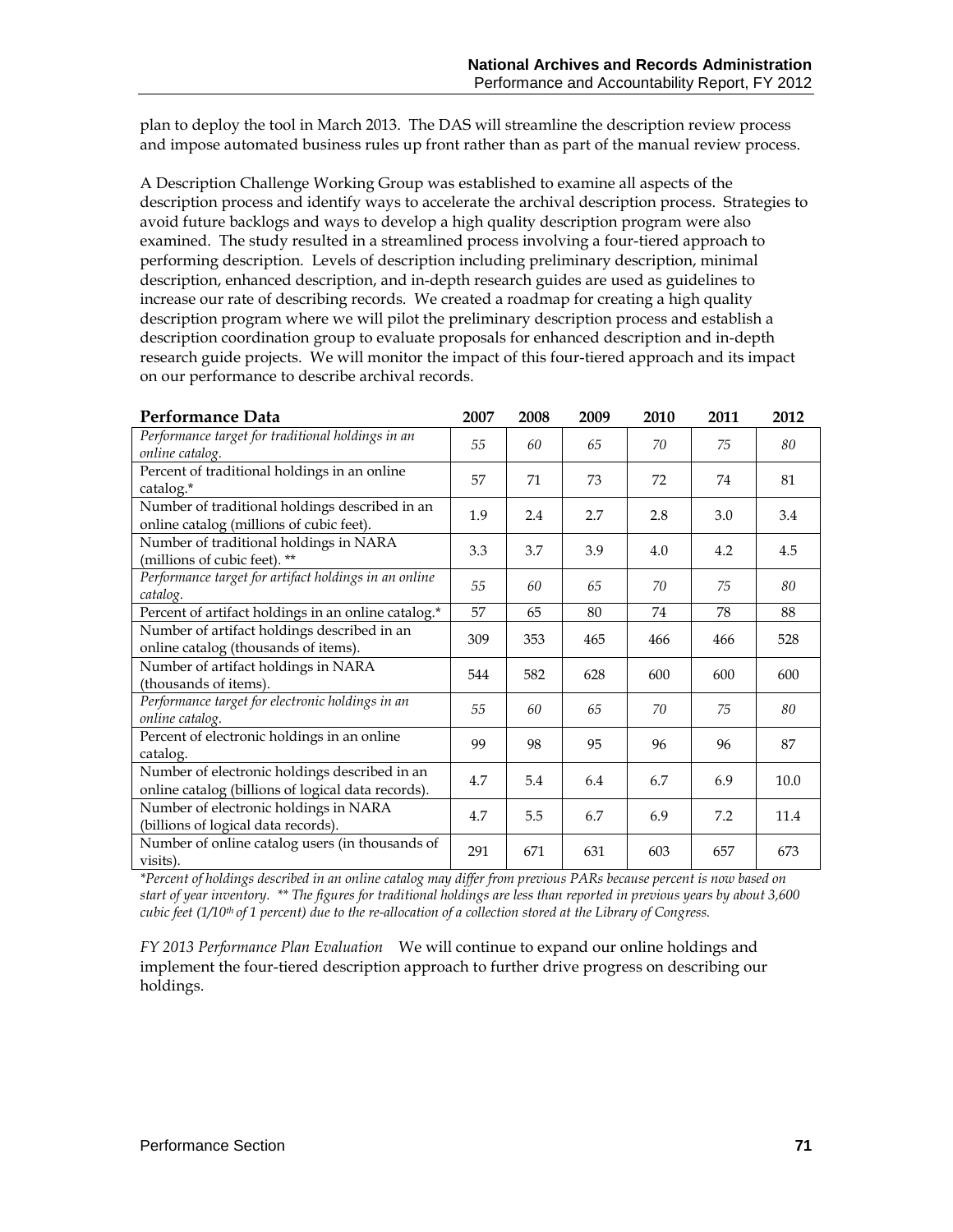| 4.4 WEB SITES<br>FY 2012 Objectives                                           |   | Improve NARA's score against the benchmark<br>for excellence by 3 percentage points.                            |
|-------------------------------------------------------------------------------|---|-----------------------------------------------------------------------------------------------------------------|
|                                                                               |   | Develop a project and plan to host Archives.gov in<br>the cloud.                                                |
| <b>Results</b><br>"The best thing for me was the very<br>friendly interface." | ✔ | We completed an upgrade to WebTrends<br>analytics software user to measure online traffic<br>and user behavior. |
|                                                                               | ✔ | We prepared a proposal and plan to move<br>NARA's public web site to a cloud computing<br>service model         |

*Discussion* NARA's public website, *[Archives.gov](http://www.archives.gov/)*, is often the virtual door and initial experience for customers using the internet to access the National Archives. Online visits have increased from 17.3 million in FY 2011 to 25.9 million in FY 2012—a 49.3 percent increase. Customer feedback and satisfaction with *[Archives.gov](http://www.archives.gov/)* is critical to our understanding of the customers' experience when seeking access to our services and information. We compare *[Archives.gov](http://www.archives.gov/)* to other government portal sites across the Federal Government as a benchmark for excellence. NARA uses the American Customer Satisfaction Index (ACSI) to determine how satisfied our online customers are with our web sites. The ASCI helps us to measure satisfaction by customer groups (e.g. genealogists, veterans, educators, students, etc.); by types of content accessed and preferred, and it was more recently updated to include questions on social media usage and preferences. This level of customer feedback helps us to develop strategies to create, modify, enhance, or remove online web content to improve customer satisfaction levels.

We experienced a slight decline in our score when we compare ourselves to the rest of the Federal Government. Comments observed in some of the survey responses suggest that problems with the performance of the 1940 Census web site during the initial release, problems with eVetRecs functionality, and questions about the Electoral College may correlate to lower satisfaction scores. Problems with displaying images on the Census site were quickly resolved by the second day. Comments about the Electoral College related to an understanding of the process and purpose of the Electoral College. In response, we updated the Electoral College pages and provided an interactive Electoral College map feature by the end of October. Although no action was taken to directly upgrade the eVetRecs website in FY 2012, the website was made more stable with additional redundant capabilities as part of another upgrade effort. Additionally, the hardware supporting the eVetRecs website now processes user requests much more quickly. We will analyze the eVetRecs website in FY 2013 for additional improvement considerations,

In addition to these changes, we incorporated "plain language" improvements throughout Archives.gov and enhanced several content areas to improve the display of information and also learn more about our customers and their tasks. The completion of an upgrade to WebTrends analytics software will assist in measurement of online traffic and user behavior.

We used data from the UK National Archives 1911 Census web site that launched in 2009 to estimate the potential demand for the 1940 census site. We realized that we needed to improve *Archives.gov* before the 1940 Census release. Faced with the challenge of high demand for census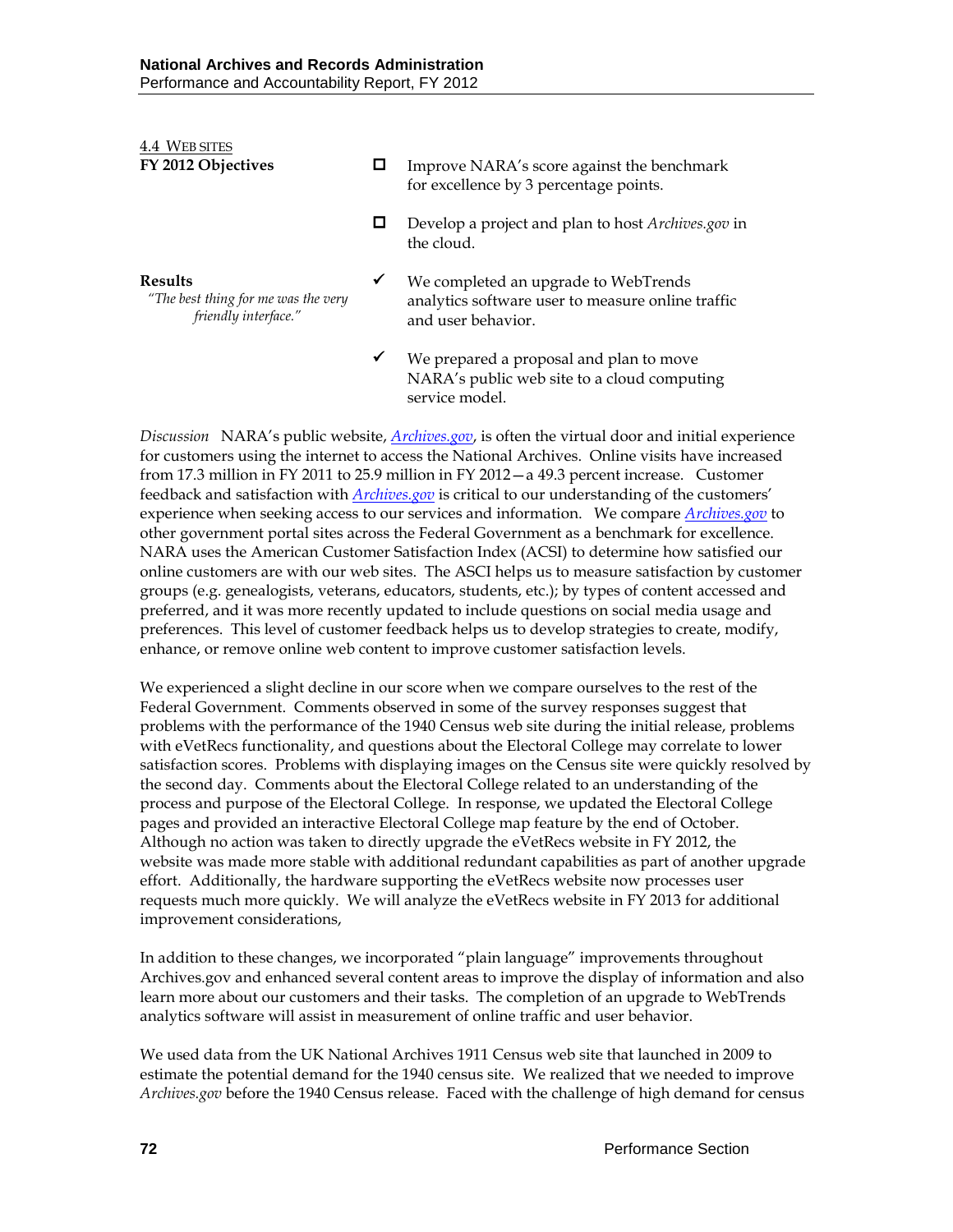data, we worked to meet the deadline and successfully launched *Archives.gov* on a Federal cloud before the April 2, 2012, 1940 Census release date. To address a two-day outage of the website in late April, we altered the configuration to keep the site up and running if the main host site were to fail. Moving *Archives.gov* to the cloud was transparent to our external customers and does not appear to impact their perception of the site. We will continue to test our failover process to ensure operational continuity of *Archives.gov.*

| Performance Data                                                                                             | 2007   | 2008                  | 2009   | 2010   | 2011   | 2012   |
|--------------------------------------------------------------------------------------------------------------|--------|-----------------------|--------|--------|--------|--------|
| Online visits to NARA's web sites (in thousands).                                                            | 34.871 | 37,807                | 37.470 | 39.036 | 33.600 | 44,128 |
| Performance target NARA web site scores as percent of<br>benchmarked score for other Federal web sites.      |        | Establish<br>baseline | 67     | 72     | 75     | 75     |
| Percentage point improvement in web sites scores.                                                            |        |                       |        |        | $-2$   |        |
| Web sites score at or above the benchmark for<br>excellence as defined for Federal Government web<br>sites.* | 67     | 66                    | 69     | 74     | 72     |        |

*\* Website score reflects data up through the third quarter. Fourth quarter ACSI data is typically available in December.*

*FY 2013 Performance Plan Evaluation* To improve website content, highly requested features such as "Ask an Archivist" will be implemented. We will monitor and respond to data observed using our WebTrends Analytics software to identify further improvements. While the *Archives.gov* web site has received multiple awards and recognition for the new design, feedback typically is specific to applications running on the site. We will discontinue this measure as a comparison against the Federal Government average score, but will continue to survey and monitor feedback as it pertains to the website and applications accessed via the web site.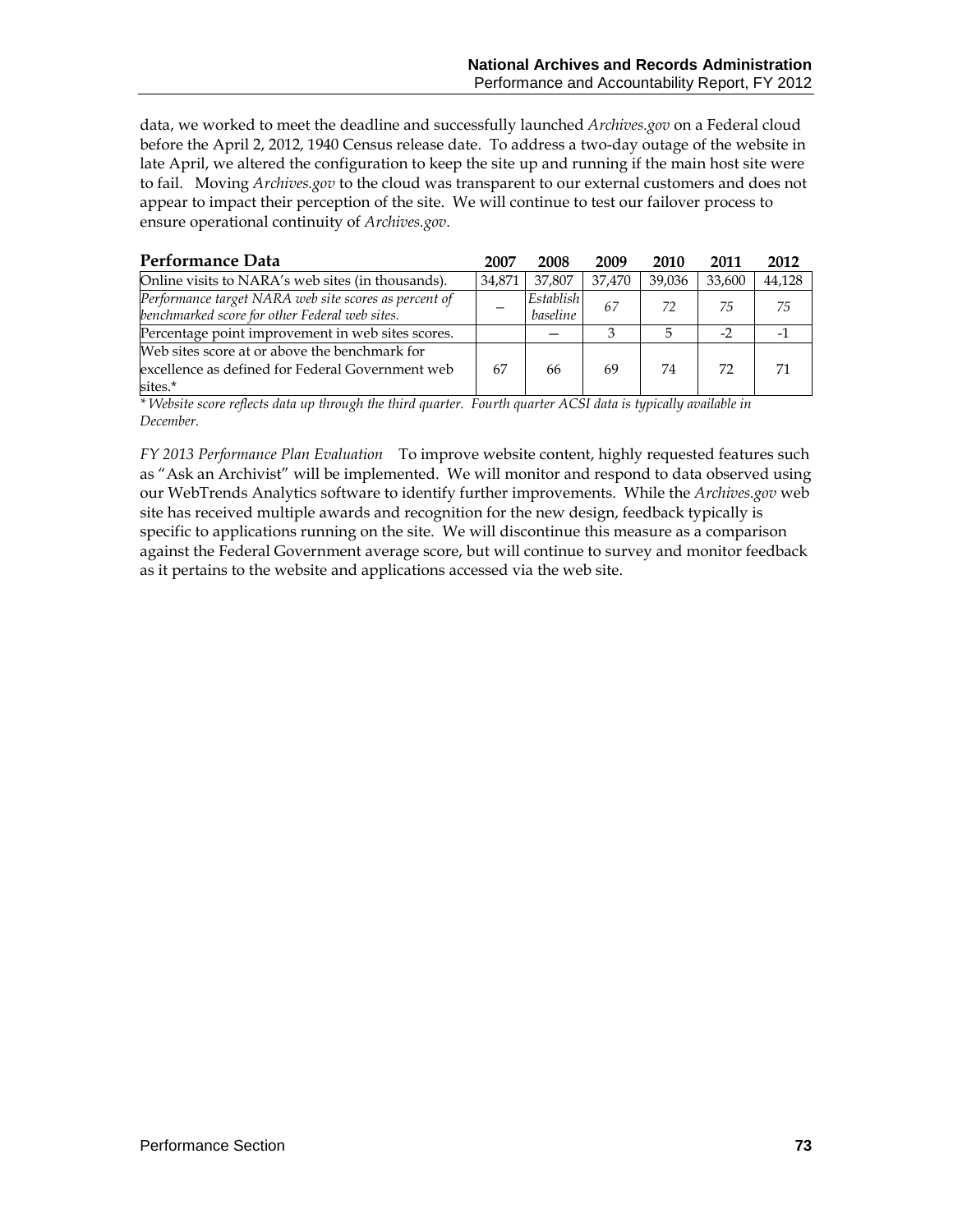## **Strategic Goal 5: Civic Literacy**

### *We will increase access to our records in ways that further civic literacy in America through our museum, public outreach, and education programs*

| Long-Range<br><b>Performance Targets</b>                          |   | 5.1. By 2016, 90 percent of NARA's visitors are<br>satisfied with their visit experience.                                                                                      |
|-------------------------------------------------------------------|---|--------------------------------------------------------------------------------------------------------------------------------------------------------------------------------|
|                                                                   |   | 5.2 By 2016, a minimum of 85 percent of<br>NHPRC-assisted projects produce the results<br>required, employing rigorous standards and<br>milestones approved by the Commission. |
|                                                                   |   |                                                                                                                                                                                |
| 5.1 CUSTOMER SATISFACTION WITH OUR PROGRAMS<br>FY 2012 Objectives | ⊠ | 87 percent of NARA education program visitors<br>are satisfied with their visit.                                                                                               |
|                                                                   | □ | 87 percent of NARA exhibit visitors are satisfied<br>with their visit.                                                                                                         |
|                                                                   | ⊠ | 87 percent of NARA public program visitors are<br>highly satisfied with their visit.                                                                                           |
|                                                                   | ◻ | Implement prioritized recommendations from<br>FY 2010 AASLH study results.                                                                                                     |
|                                                                   | O | Implement prioritized recommendations from<br>2011 longitudinal study of the Public Vaults.                                                                                    |
| <b>Results</b><br>"DocsTeach is "History<br>Deliciousness!"       | ✔ | 100 percent of 377 surveys completed voluntarily<br>by education program participants indicated that<br>they were satisfied with their visit.                                  |
|                                                                   | ✓ | We completed an observational study to identify<br>the elements in the Public Vaults that are likely<br>to impact visitor satisfaction.                                        |
| "Thank you for your wonderful<br>program. Proof of the wonderful  | ✔ | We met the expectations of 100 percent of<br>visitors rating our public programs.                                                                                              |
| things that our government<br>does."                              | ✓ | We designed a new interactive way-finding<br>system to help visitors navigate our exhibits.                                                                                    |
|                                                                   | ✓ | We established a gallery management team to<br>ensure that all aspects of the Public Vaults<br>worked properly for our visitors.                                               |

*Discussion:* Our monthly workshop, *The Federal Register: What It Is and How To Use It,"* is a means of educating the public and Federal agency regulation-writers about the Federal regulatory process embodied in the Federal Register Act and the Administrative Procedure Act, with an aim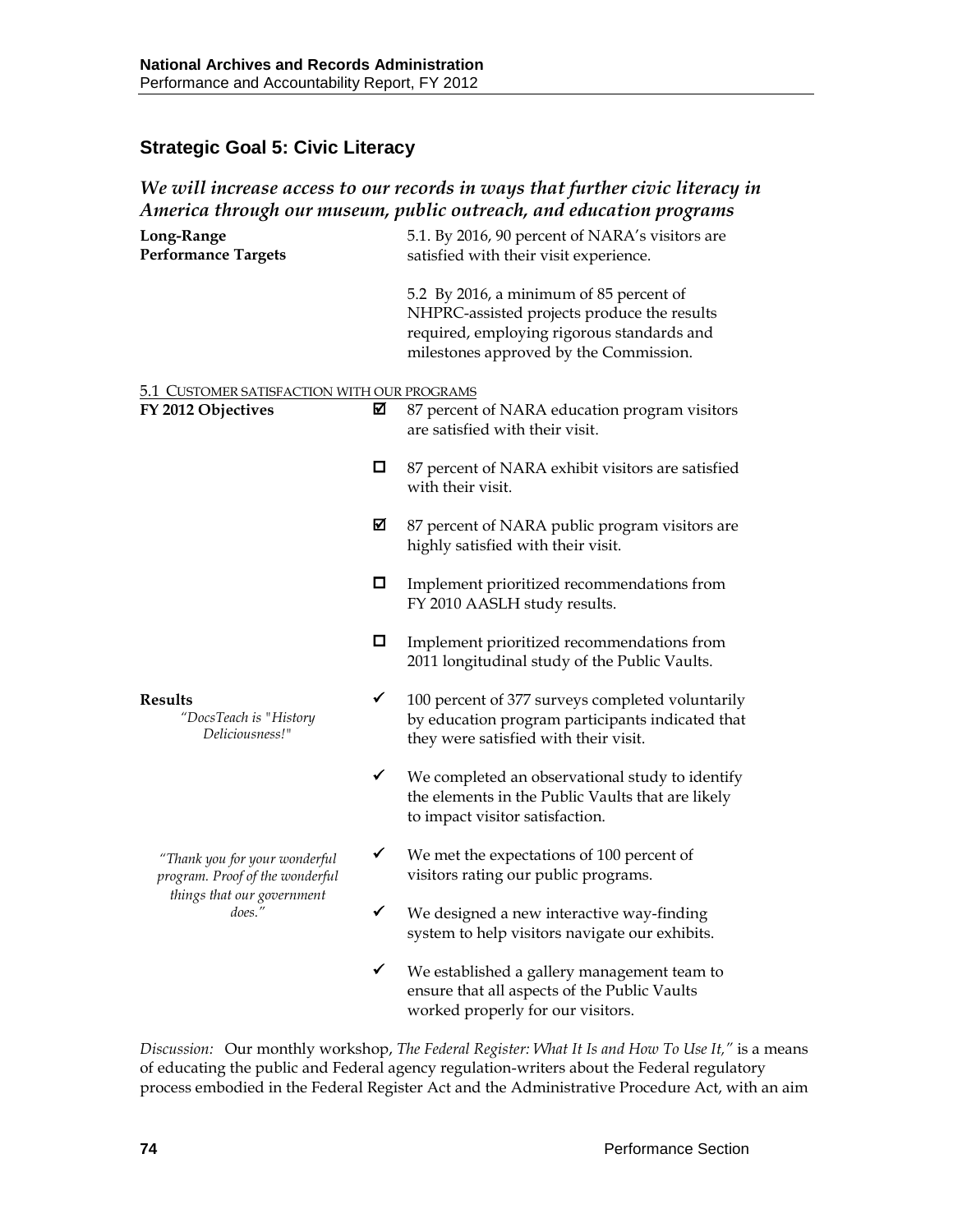towards increasing participation in the notice-and-comment process, and improving regulationwriting.

The Presidential Libraries play a vital role in promoting an understanding not only of the Presidency, but also American history and democracy. Our Presidential Libraries host robust museum, outreach, and education programs. As the keeper of the records of the Government, we have literally safeguarded the documentary record of American history. From the Charters of Freedom, to the census records that enumerate our country's population, to the records of Congress, and Presidential Administrations that document political developments, our holdings are vast and uniquely diverse. Our museums offer thought-provoking and entertaining permanent exhibits that combine documents and artifacts, photographs and film to immerse visitors in the sights and sounds of the past. While each Library has its own unique initiatives, they also collaborate on system-wide efforts to educate the public. The Libraries create programs for the public and student classrooms centered on such topics as Presidential decision making. Throughout our Libraries we conduct special workshops and teacher outreach programs, and programs for adults and families.

The Presidential Libraries support open government through a variety of social media tools that encourage two-way conversations with our audiences. Web 2.0 tools in use include social networking sites, blogging, microblogging, media sharing, and a mobile application that all serve to extend online and mobile access to the Presidential Libraries. Simultaneously, these communication channels provide more opportunities for the public to learn about Presidential Library holdings, public programs, and educational content. In FY 2012, in response to feedback from educators, we worked with the Foundation of the National Archives and Second Story Interactive to create the DocsTeach app for iPad devices. The DocsTeach website was chosen as one of the American Association of School Librarians (AASL) *Best Website for Teaching and Learning in 2012*.

We closely analyzed the results of the FY 2010 AASLH survey and determined that our visitors had concerns regarding navigating some of our exhibits and touring our building. In FY 2012, we increased the number of signs throughout our building, offering directions and instructions to our visitors. We also designed a new interactive system that will be implemented during the National Archives Experience Phase II renovations, to improve our visitor's exhibit experience.

Our customers continue to express interest in having more electronic access to our exhibits and to information about visiting the Public Vaults and the National Archives Experience. In response to our customers' needs, in FY 2012 we gained support from AT&T to create an app for our new exhibit: *To the Brink - JFK and the Cuban Missile Crises*. This accomplishment may pave the way for the creation of new electronic outreach opportunities through collaborations and partnerships in the future.

| Performance Data                                                                          | 2007 | 2008 | 2009 | 2010 | 2011 | 2012 |
|-------------------------------------------------------------------------------------------|------|------|------|------|------|------|
| Number of physical visitors to NARA museums,<br>exhibits, research rooms and programs (in | 3.2  | 3.2  | 3.6  | 3.6  | 4.0  | 3.8  |
| millions).                                                                                |      |      |      |      |      |      |
| Percentage of NARA education program visitors                                             |      |      |      | 85   | 86   | 87   |
| satisfied with their visit.                                                               |      |      |      |      |      |      |
| NARA education program visitors satisfied with                                            |      |      |      |      |      |      |
| their visit.*                                                                             |      |      |      |      |      |      |
| Percentage of NARA exhibit visitors satisfied with                                        |      |      |      | 85   | 86   | 87   |
| their visit.                                                                              |      |      |      |      |      |      |
| NARA exhibit visitors satisfied with their visit.                                         |      |      |      |      |      |      |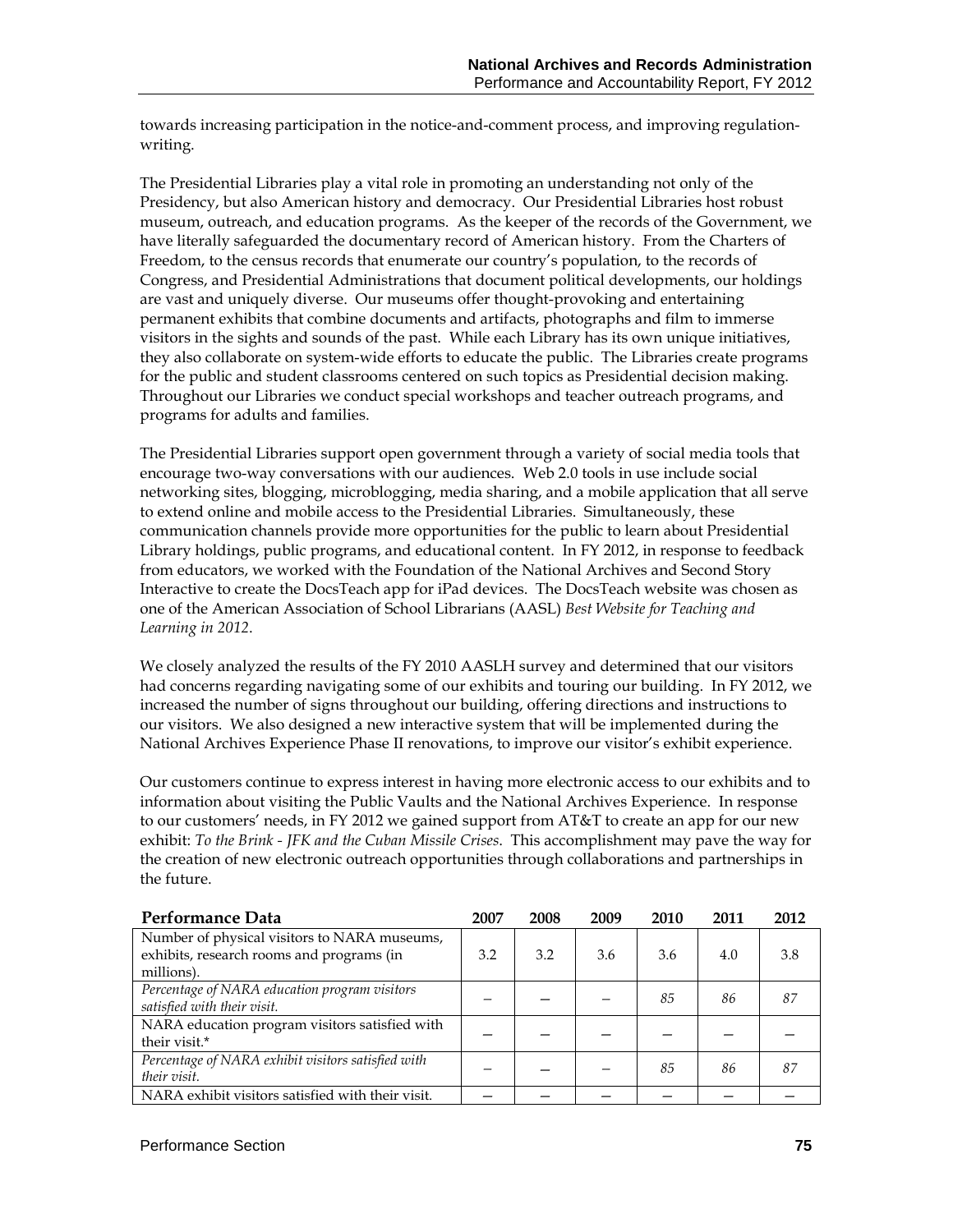| Performance Data                                                          | 2007 | 2008 | 2009 | 2010 | 2011 | 2012 |
|---------------------------------------------------------------------------|------|------|------|------|------|------|
| Percentage of NARA public program visitors satisfied<br>with their visit. |      |      |      | 85   | 86   |      |
| NARA public program visitors satisfied with<br>their visit.               | 98   | 100  | 99   | 99   | 99   | 100  |

*\*An evaluation instrument developed in FY 2012 will be used to capture survey data in FY 2013 and beyond.*

*FY 2013 Performance Plan Evaluation*We will continue to evaluate the results and proposed solutions from our observational study of exhibit visitors, to identify changes to pursue in FY 2013 that will improve our exhibits and impact customer satisfaction. We will complete the planning and administering of another AASLH survey in FY 2013.

| 5.2 NHPRC-ASSISTED PROJECTS<br>FY 2012 Objectives | ⊠ | 85 percent of all NHPRC-assisted grants produce<br>the results expected.                                                |
|---------------------------------------------------|---|-------------------------------------------------------------------------------------------------------------------------|
| <b>Results</b>                                    | ✔ | Nearly 89 percent of all NHPRC-assisted grants<br>successfully reached their goal and produced the<br>results expected. |

*Discussion:* The National Historical Publications and Records Commission (NHPRC), a statutory body affiliated with the National Archives, supports a wide range of activities to preserve, publish, and encourage the use of documentary sources relating to the history of the United States. The NHPRC grant programs fund projects that promote the preservation and use of America's documentary heritage essential to understanding our democracy, history, and culture.

In FY 2012, the NHPRC closed 116 grant projects with an 89 percent success rate. The NHPRC employs a rigorous competitive review process to determine which projects receive funds. Grant recipients come from a host of communities including colleges and universities, state, local, and tribal government archives, and nonprofit organizations. Grant projects typically range in duration from one to three years; therefore, grants awarded in any given year will not yield results until the following year at the earliest.

The NHPRC is challenged with managing grantee performance of typically more than 200 ongoing projects at any given time. To meet the challenge of managing performance of projects at various stages in the grant process, appropriate measures of success were developed with each new grant project to monitor interim progress toward their respective goals. The NHPRC continues to improve communication—specifically to applicants and grantees—about NHPRC programs, specific performance objectives, and general expectations of all Federal grantees to continuously improve our success rate. In FY 2012, the NHPRC authored *Introduction to Financial Management for Grant Recipients* and presented a companion webinar training to provide guidance and facilitate oversight of overall grant management requirements to ensure grantees understand the relationship between achieving project objectives and careful financial management.

In FY 2012, a total of 47,337 cubic feet of archival collections were preserved by NHPRC funded projects. The NHPRC also supported the publication of fifteen volumes of documentary editions. In addition, NHPRC funding helped preserve 25,000 electronic records and create 858,274 digital facsimiles of historical records.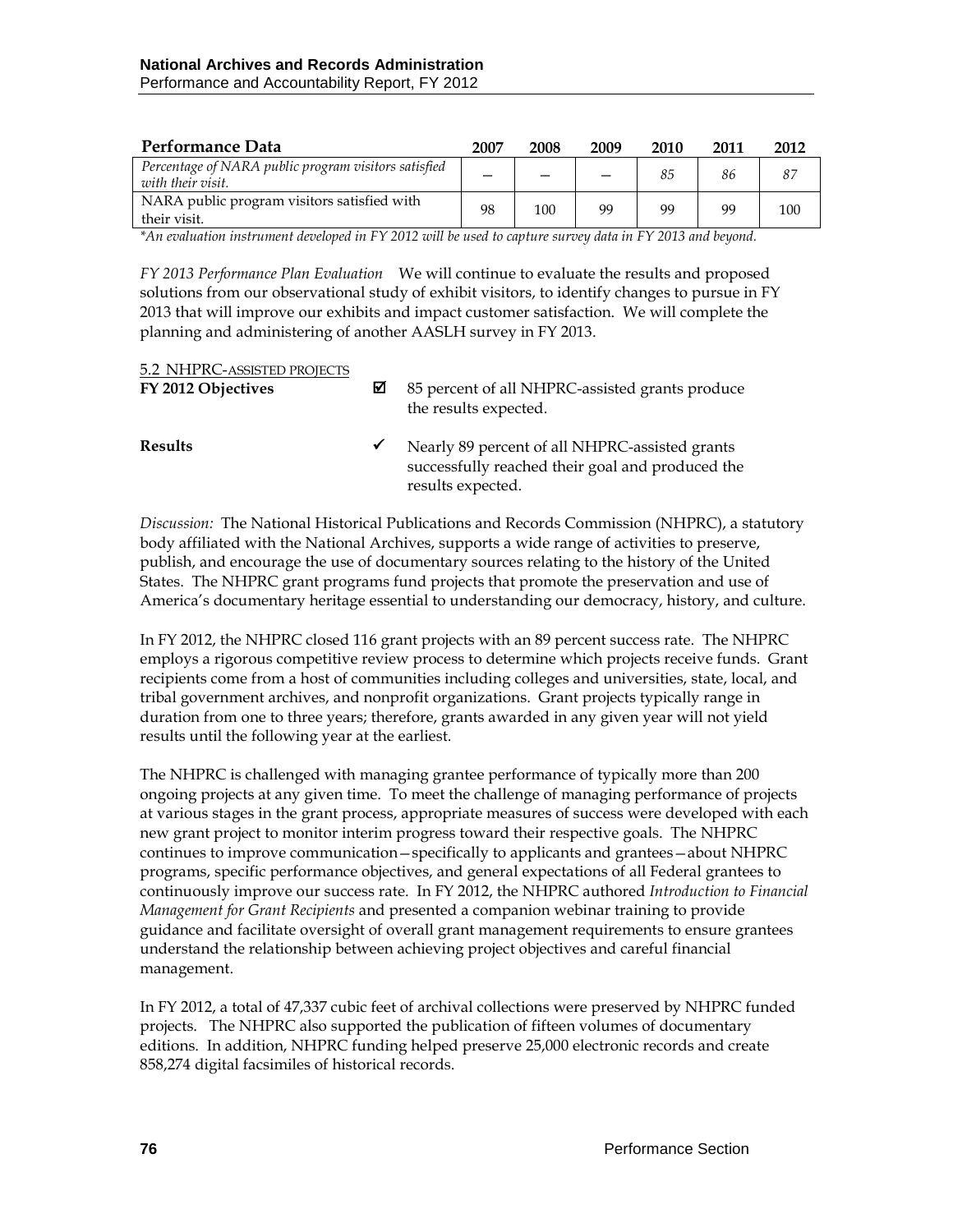The NHPRC continues to develop the web resource, *Founders Online*, a multi-year undertaking to place online over 170,000 historical documents from the nation's Founding Era. Upon release, the public will be able to access, without charge, the full, annotated transcriptions of the papers of John Adams, Benjamin Franklin, Alexander Hamilton, Thomas Jefferson, James Madison, and George Washington.

The University of Virginia Press (UVA Press), our principal partner, in collaboration with the Ivy Group continues to test and develop *Founders Online*. In preparation for the June 2012 public launch of a preliminary version of the web resource, the software consultants determined that the site user load capacity was insufficient. The public launch was postponed. A new date will be determined after final load capacity testing is complete and system corrections are implemented.

| Performance Data                                                                             | 2007 | 2008 | 2009 | 2010 | 2011 | 2012 |
|----------------------------------------------------------------------------------------------|------|------|------|------|------|------|
| Performance target for percent of all NHPRC-assisted grants<br>produce the results expected. |      |      |      |      | 85   | 85   |
| Percent of all NHPRC-assisted grants produce the results<br>expected.                        | 86   | 81   | 82   | 92   | 84   | 89   |

*FY 2013 Performance Plan Evaluation* We continue to develop the web resource, *Founders Online,*  and expect to launch the public version [\(www.founders.archives.gov\)](http://www.founders.archives.gov/) in FY 2013. Through this web resource, users will be able to read, browse, and search tens of thousands of documents from the Founding Era.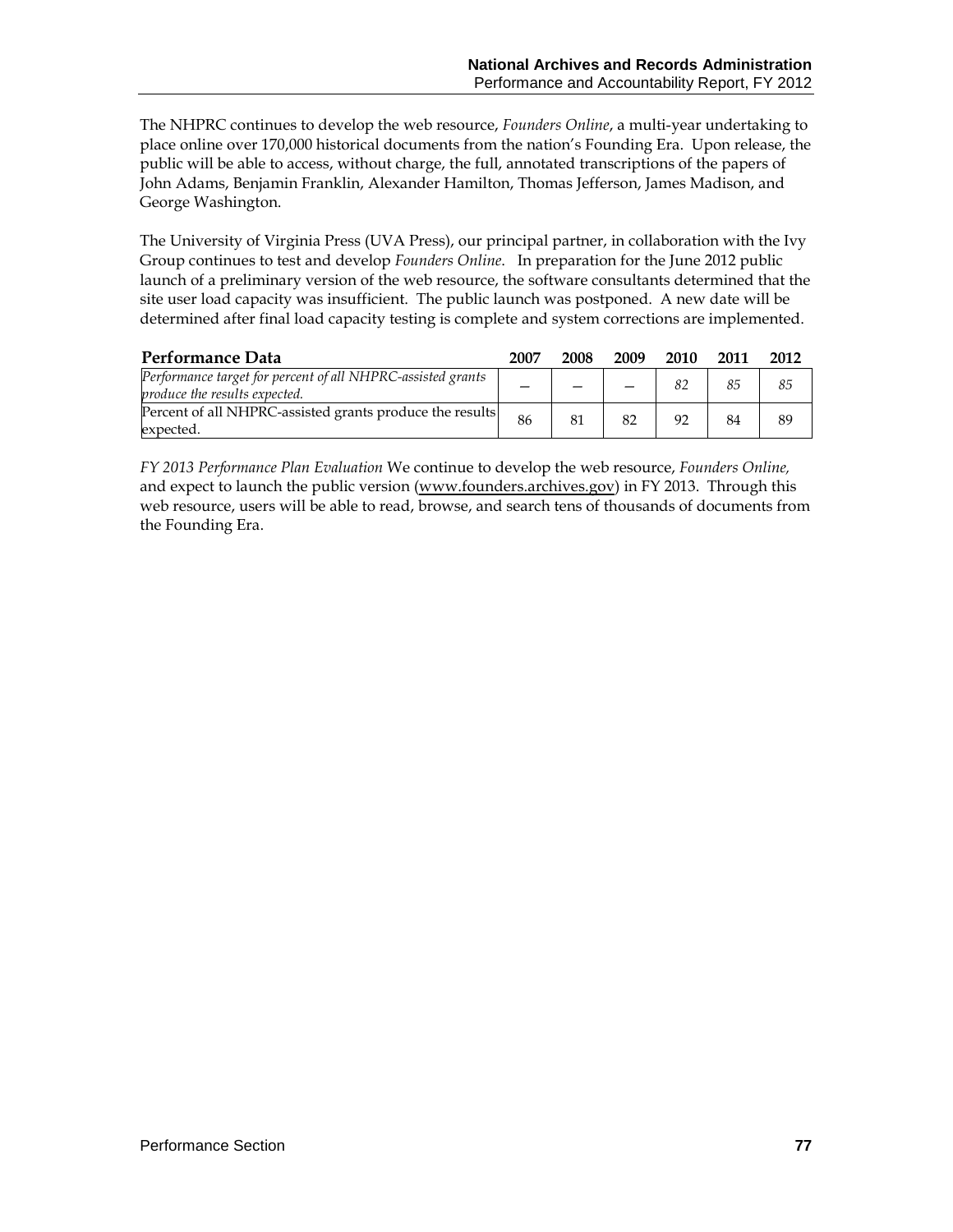### *Strategic Goal 6: Infrastructure*

| Long-Range<br><b>Performance Targets</b>              |   | 6.1. By 2016, 95 percent of employees possess the<br>core competencies that were identified for their<br>jobs.                                                               |
|-------------------------------------------------------|---|------------------------------------------------------------------------------------------------------------------------------------------------------------------------------|
|                                                       |   | 6.2. By 2016, the percentages of NARA<br>employees in underrepresented groups match<br>that of the Civilian Labor Force (CLF).                                               |
|                                                       |   | 6.3. By 2016, 60 percent of NARA's positions are<br>filled within 80 days.                                                                                                   |
|                                                       |   | 6.4 By 2016, NARA's telework rate is 100 percent<br>of the Federal Government average rate.                                                                                  |
|                                                       |   | 6.5 By 2016, public network applications are<br>available 99 percent of the time.                                                                                            |
|                                                       |   |                                                                                                                                                                              |
| <b>6.1 DEVELOPING EMPLOYEES</b><br>FY 2012 Objectives | □ | Establish competency models for 85 percent of<br>NARA's positions.                                                                                                           |
| <b>Results</b>                                        | ✔ | We established competency models for<br>numerous jobs throughout the agency including<br>those in the Management and Program Analyst<br>series, and various archival series. |

*We will equip NARA to meet the changing needs of our customers*

*Discussion:* To ensure that NARA has the right skills it needs to meet organizational goals both now and in the future we are systematically examining NARA's occupations throughout the agency to identify the competencies required at all levels and using this as the groundwork to improve human capital functions. Competency models describe the set of skills, knowledge, and abilities necessary for successful performance in a given job. Well crafted competency models for jobs reduces legal exposure in hiring practices as well as improves the efficiency, consistency, and continuity across human resource functions. As competency requirements are identified, we use them as the basis for recruitment, selection, performance management, training, succession planning, and staff development.

In FY 2012, we successfully established competency models for various occupations within NARA. In addition to the competency models, we created competency based assessments such as interview guides and occupational questionnaires. We found that these tools facilitated faster turnaround of postings and helped to decrease the time-to-hire. We deployed OPM's Federal Competency Assessment Tool (FCAT-M) for managers and supervisors and for human resource specialists (FCAT-HR) to assist in assessing skills and identifying potential areas for future training and development. Competency modeling helps us to analyze current and future workforce competencies needed to achieve NARA's mission and strategic goals and help us identify, project, and close competency gaps for various NARA occupations.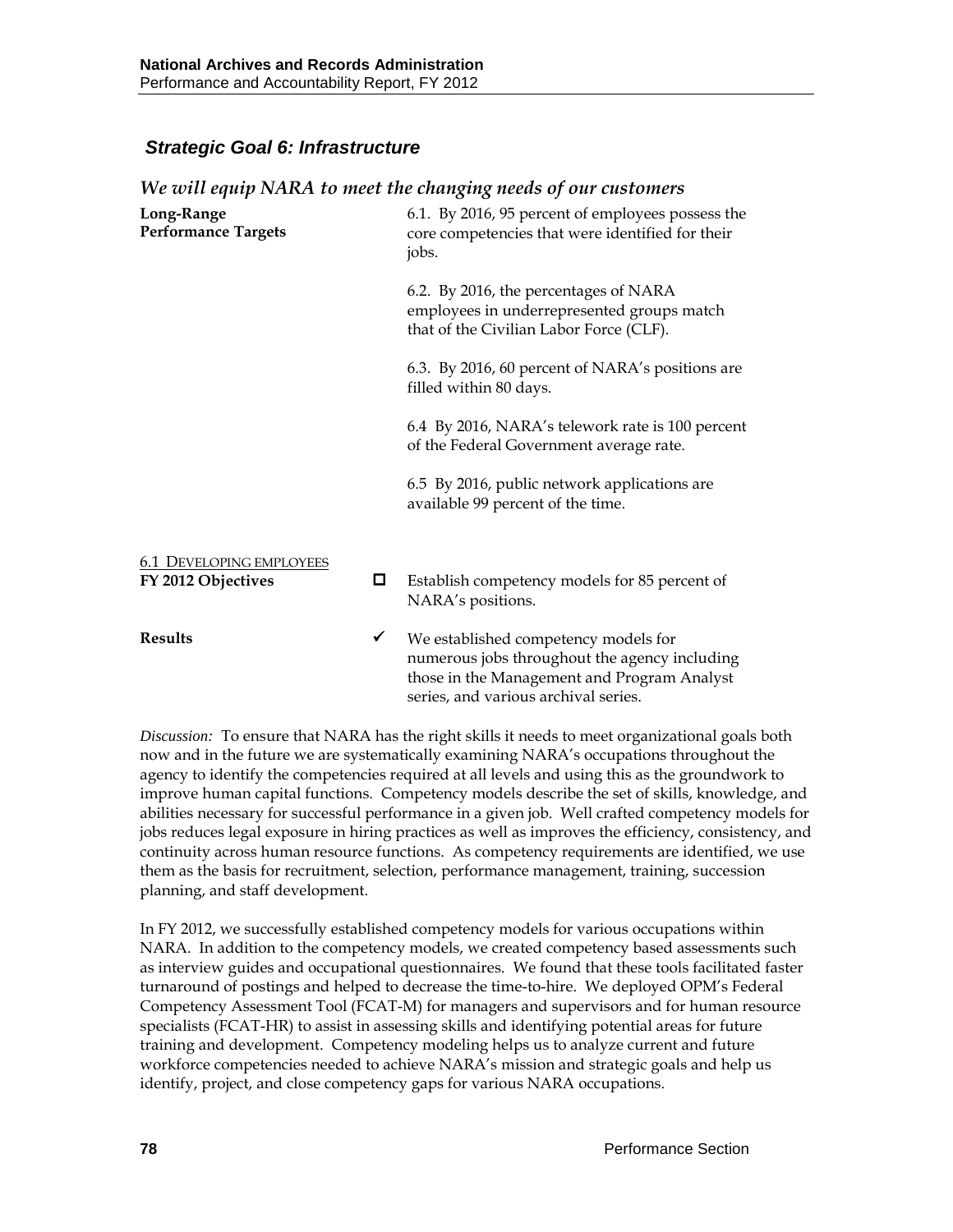| Performance Data                                                                    | 2007 | 2008 | 2009 | 2010 | 2011 | 2012 |
|-------------------------------------------------------------------------------------|------|------|------|------|------|------|
| Performance target for percent of NARA's positions that have<br>a competency model. |      |      |      |      |      | 85   |
| Percent of NARA's positions with competency models.                                 |      |      |      |      |      | 63   |

*FY 2013 Performance Plan Evaluation*NARA will continue to develop competency modeling and will develop and administer training to close gaps. We will rollout an electronic individual development plan (eIDP) and mentor program to strategically address competency gap occurrences.

| <b>6.2 WORKFORCE DIVERSITY</b><br>FY 2012 Objectives | ⊔ | Increase the percentage of employees in<br>underrepresented groups relative to their<br>representation in the CLF.               |
|------------------------------------------------------|---|----------------------------------------------------------------------------------------------------------------------------------|
|                                                      | ◻ | Achieve 65 percent positive response rate in<br>Annual Employee Survey (AES) questions<br>referencing workforce diversity.       |
| <b>Results</b>                                       | ✔ | The percent of employees in 2 out of 7<br>underrepresented groups matched or exceeded<br>their rate in the Civilian Labor Force. |
|                                                      | ✔ | Fifty-six percent of NARA employees responded<br>positively to workforce diversity questions on<br>Annual Employee Survey.       |

*Discussion:* NARA strives to achieve a workforce that reflects the demographics of our nation's diverse workforce. This objective relates directly to a major goal in our Strategic Human Capital Plan, "Sustain a productive, diverse workforce and achieve results by valuing and recognizing performance in an environment in which all employees are encouraged to contribute." By promoting and valuing workforce diversity, we create a work environment where employees with a variety of experiences can contribute varied perspectives and viewpoints that can improve the planning and actions we take to achieve our mission and goals. In our underrepresented groups (i.e. Women, Black/African American, Latino/Hispanic, Asian, Native Hawaiian /Pacific Islander, American Indian/Alaskan Native, and persons with disabilities), we achieved an increase in one group —women; but all other groups remained stable or experienced slight decreases.

NARA's Diversity and Inclusion Strategic Plan and our annual Federal Equal Opportunity Recruitment Program (FEORP) Plan lay out the strategies that we pursue to enhance underrepresented groups at NARA. Some of our strategies include focusing on expanding partnerships with minority-serving universities, education associations, and professional organizations; attending and networking at minority conferences and job fairs; and using developmental assignments that provide on-the-job training. We welcomed 23 interns through our Summer Diversity Internship Program, a partnership that we have maintained since 2007 with the Hispanic Association of Colleges and Universities (HACU) and The Washington Center (TWC). Since the partnership's inception, more than 118 students have participated in the program. A new event that we hosted this year, "A Conversation with Top Hispanic Executives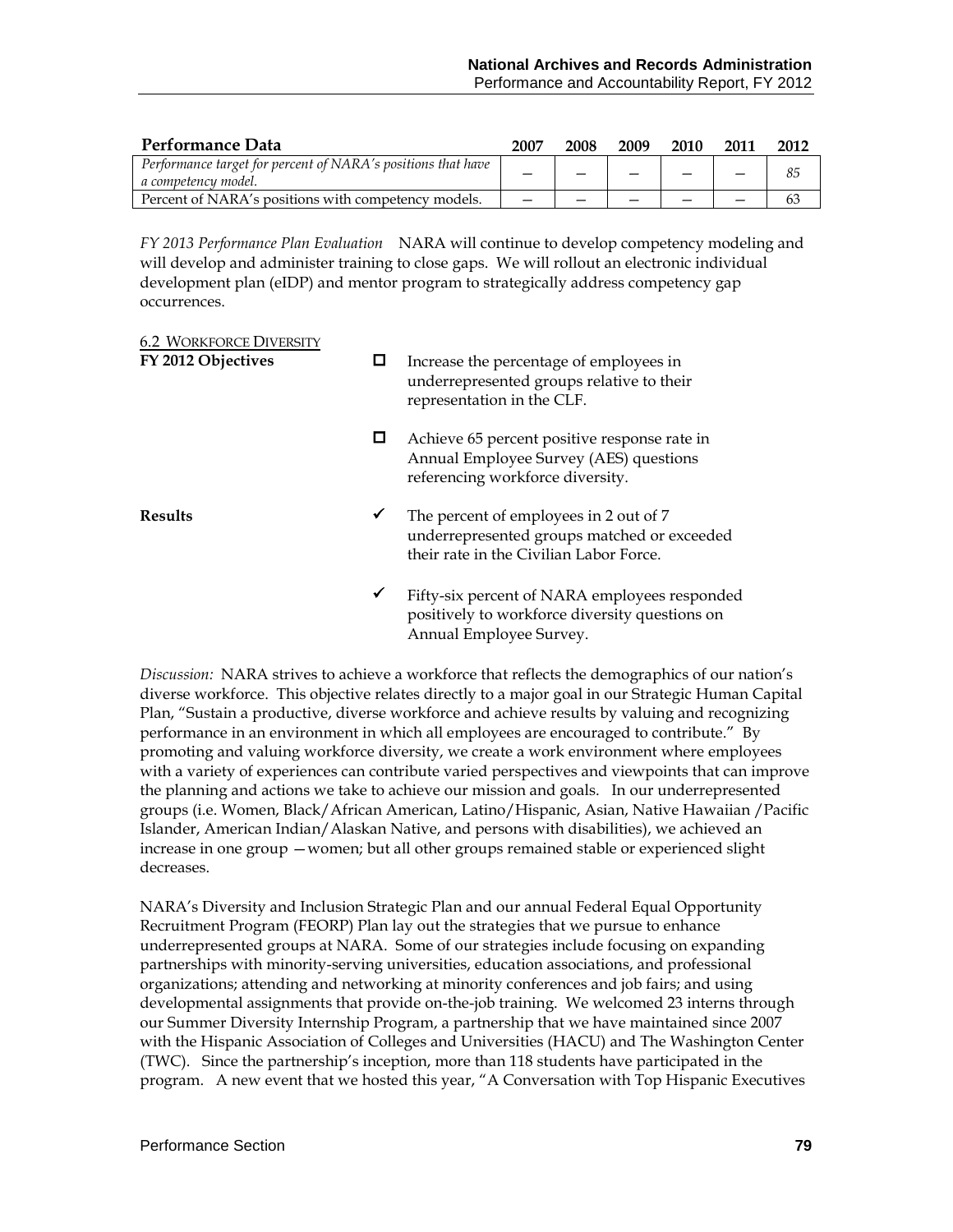in the Federal Government", exposed interns to Federal Executives who shared their experiences about what led them to their careers in the Federal Government.

NARA participates in the annual, government-wide Employee Viewpoint Survey administered by OPM as part of their ongoing effort to assess and improve human capital management in the Federal Government. The survey is designed to measure Federal employees' perceptions about how effectively agencies are managing their workforces. We analyze the responses to four specific questions that reference workforce diversity to determine employee perception. Analysis shows that NARA employees continually express dissatisfaction in the area of promoting diversity in the workplace. In FY 2012, our satisfaction rate was slightly more than 56 percent.

The Archivist is committed to develop and maintain a diverse and inclusive workplace. Our Diversity and Inclusion Strategic Plan documents strategies to cultivate a culture that encourages collaboration, flexibility and fairness. We are dedicated to developing structures and strategies to equip leaders with the ability to manage diversity and address diversity and inclusion challenges and opportunities. Although it may take several years to implement and recognize measurable changes within the agency, we have built upon the steps taken last year such as the addition of new critical elements added to the responsibilities of managers and supervisors to fully engage them in NARA's diversity efforts. We continue to meet with NARA's management team to establish a relationship for support of future efforts. Our *Internal Collaboration Network* (ICN) and *Declarations blog* are used to engage employees in diversity and inclusion efforts. In our Fort Worth records center, we are conducting a major pilot program to facilitate discussions on workplace issues and develop a sustainable action plan to address specific challenges. Changing employee perception of diversity at NARA will take time; however, we are committed to creating a better workplace culture at NARA.

| Performance Data                                                                                               | 2007  | 2008  | 2009  | 2010  | 2011           | 2012  |
|----------------------------------------------------------------------------------------------------------------|-------|-------|-------|-------|----------------|-------|
| Number of applicants.                                                                                          | 4,690 | 5,559 | 6,362 | 6,803 | 10,015         | 7,592 |
| Number of applicants in underrepresented<br>groups.                                                            | 1,744 | 2,515 | 2,811 | 852   | 122            | 194   |
| Percent of applicants in underrepresented<br>groups.                                                           | 37    | 45    | 44    | 13    | 1              | 3     |
| Number of qualified applicants.                                                                                | 2,857 | 3,099 | 3,735 | 4,027 | 7,638          | 1,622 |
| Percent of qualified applicants in<br>underrepresented groups.                                                 | 42    | 52    | 48    | 15    | 1              | 12    |
| Number of best qualified applicants.                                                                           | 1,001 | 1,533 | 1,643 | 1,488 | 1,501          | 18    |
| Percent of best qualified applicants in<br>underrepresented groups.                                            | 51    | 52    | 48    | 21    | $\overline{4}$ | 50    |
| Number of applicants hired.                                                                                    | 236   | 334   | 309   | 199   | 127            | 18    |
| Percent of applicants hired in<br>underrepresented groups.                                                     | 50    | 49    | 57    | 37    | 24             | 50    |
| Percent of Civilian Labor Force rate used to<br>determine if underrepresented groups met<br>employment target. | 90    | 100   | 100   | 100   | 100            | 100   |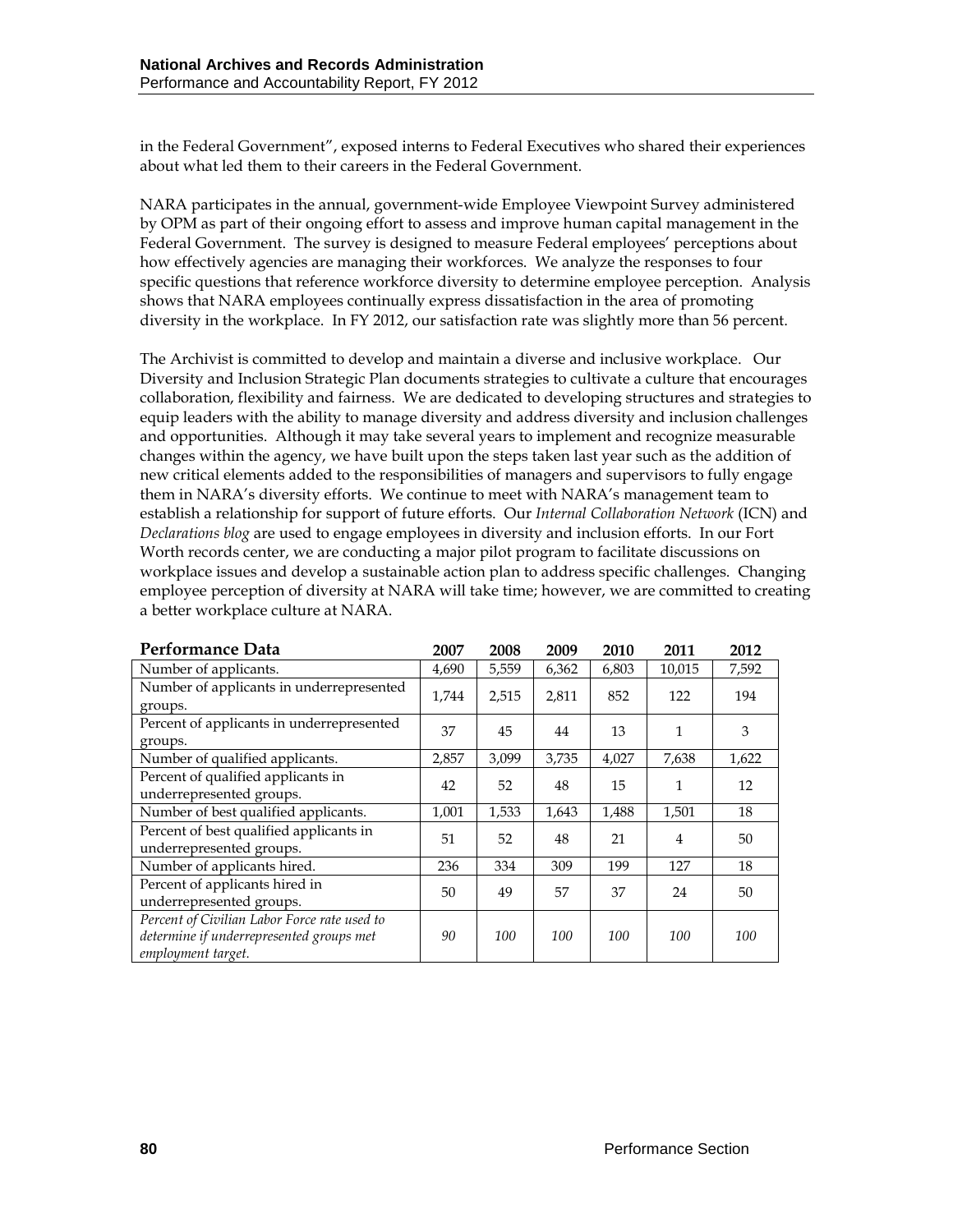| Underrepresented groups of employees<br>meeting target (checkmark indicates target |  |  |  |
|------------------------------------------------------------------------------------|--|--|--|
| met or exceeded)<br>-Women                                                         |  |  |  |
| $-$ Black                                                                          |  |  |  |
| -Latino-Hispanic                                                                   |  |  |  |
| - Asian American                                                                   |  |  |  |
| -Hawaiian/Pacific Islander                                                         |  |  |  |
| - American Indian/Alaskan Native                                                   |  |  |  |
| -Targeted disability                                                               |  |  |  |
|                                                                                    |  |  |  |
|                                                                                    |  |  |  |
|                                                                                    |  |  |  |
|                                                                                    |  |  |  |
|                                                                                    |  |  |  |
|                                                                                    |  |  |  |

*\*Note: FY 2012 data is calculated based on the Civilian Labor Force (CLF) targets whereas data prior to FY 2012 was*  based on Relative CLF targets. The calculation was changed to be aligned with the actual civilian labor force and not a *subset.*

*FY 2013 Performance Plan Evaluation*Improving performance in hiring and promoting people in underrepresented groups is an ongoing effort to achieve a workforce reflective of the society in which we live. We will place more emphasis on working closely with all levels of NARA employees regarding awareness of diversity and inclusion efforts.

#### 6.3 RECRUITING EMPLOYEES

| FY 2012 Objectives | ⊠ | 25 percent of NARA's positions are filled within<br>80 days.                                                                   |
|--------------------|---|--------------------------------------------------------------------------------------------------------------------------------|
|                    | ⊠ | Migrate to the Federal Personnel and Payroll<br>System (FPPS).                                                                 |
| Results            | ✔ | We successfully filled more than 27 percent of<br>positions within 80 days.                                                    |
|                    | ✔ | We implemented the Federal Personnel and<br>Payroll System (FPPS), an integrated personnel,<br>payroll and timekeeping system. |

*Discussion:* NARA's Strategic Human Capital Plan lays out how we will manage our workforce both now and in the future to achieve NARA's strategic goals and objectives. Understanding both long and short term organizational requirements assists in identifying the workforce requirements needed to perform the work. NARA's ability to attract the best talent in a competitive market is enhanced by an effective hiring process. Proper workforce planning will decrease delays experienced when agency program offices need to commence, resume, or properly staff work vital to the agency's mission. An effective hiring process, one that supports both the manager and the job seeker, mitigates the risk of lost opportunity, which happens when potential candidates accept positions elsewhere because of the lengthy hiring time. NARA is committed to meeting the goal set by the Office of Personnel Management to fill vacancies within 80 days. This 80-day process begins when the hiring manager receives approval to fill a vacancy and ends on the employee's entrance on duty date.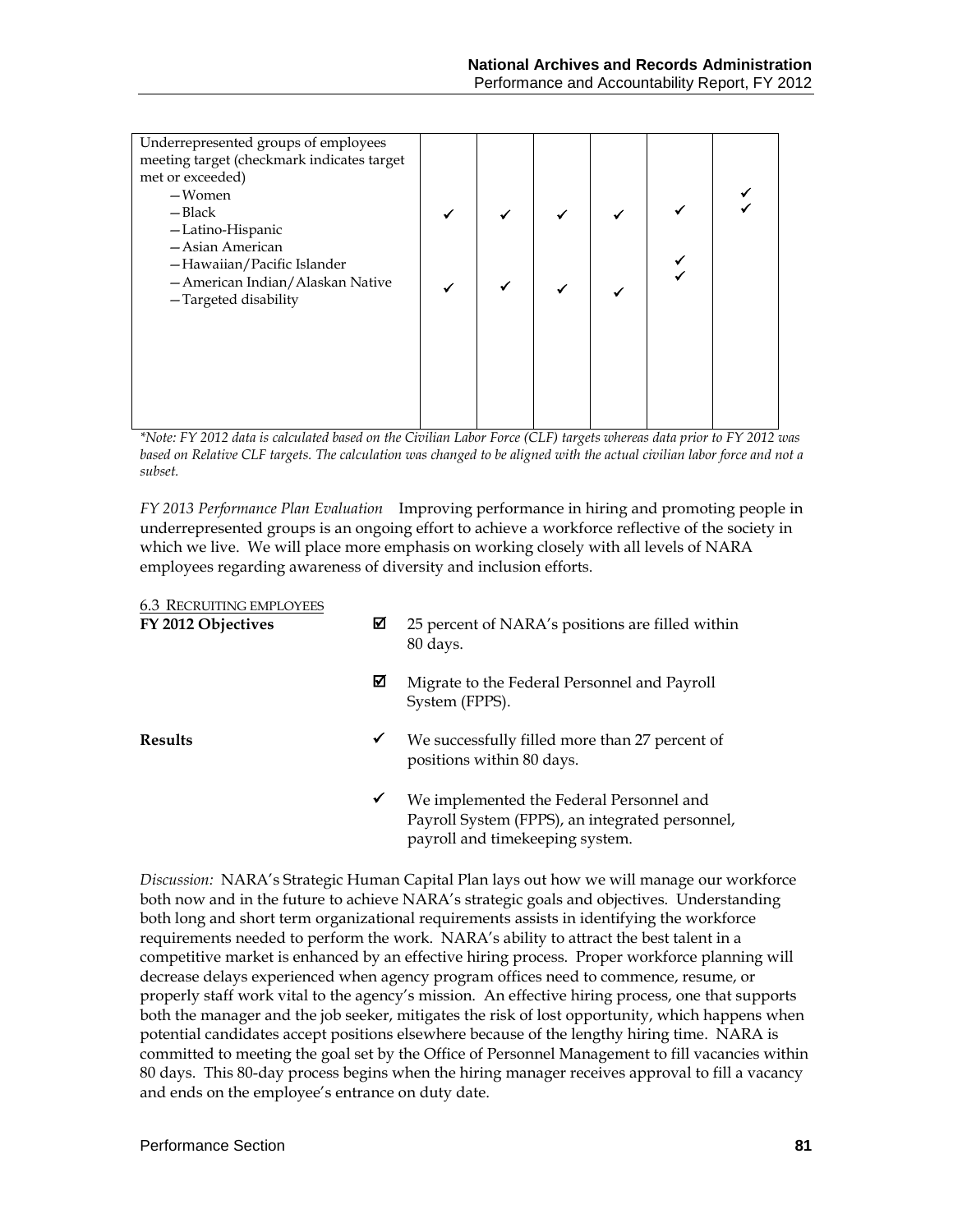NARA has instituted an automated staffing system to screen the hundreds of job applications received for each NARA posting. Implementation of the Federal Personnel and Payroll System (FPPS) eliminated our reliance on paper-based processing for routing personnel action requests, while enabling NARA offices to initiate and route approved electronic personnel actions online. We implemented metric driven performance standards at given stages throughout the 80-day hiring model process to improve performance. Individual specialists were assigned specific organizations to work with on recruit actions to improve communication and responsiveness to customer needs. Monitoring status of recruit actions in the recruitment process was also key to improvements in our process. Overall, these efforts to improve our hiring process proved successful and we exceeded our goal of 25 percent of NARA's positions being filled within 80 days.

In April 2012, NARA migrated our personnel, payroll and timekeeping system from the General Services Administration's Comprehensive Human Resources Information System (CHRIS) to a new Shared Service Center (SSC) hosted by the Department of the Interior (DOI) National Business Center (NBC). This new *Federal Personnel and Payroll System* (FPPS) and *Quicktime*, an integrated payroll and timekeeping system, provides us with an automated process that enables NARA offices to initiate, route, and approve electronic personnel actions online. Prior to deployment, NARA conducted an employee forum to inform staff of changes to expect with the new system. Both instructor-led and online training opportunities were held for timekeepers and staff. Post implementation upgrades to our telecommunications line improved performance and prepared us for future telecommunications needs when the agency moves to employee selfservice timekeeping. Subject matter experts identified at each of our regional and Presidential Library facilities were identified to serve as resident experts for FPPS and Quicktime at each of the sites.

| Performance Data                                                             | 2007  | 2008  | 2009  | 2010  | 2011   | 2012  |
|------------------------------------------------------------------------------|-------|-------|-------|-------|--------|-------|
| Number of applicants.                                                        | 4.690 | 5.559 | 6,362 | 6,803 | 10.015 | 7,592 |
| Number of applicants hired.                                                  | 236   | 334   | 309   | 199   | 127    | 18    |
| Average number of days to fill position.                                     |       |       |       | 152.2 | 144.0  | 109.4 |
| Performance target for percent of NARA's<br>positions filled within 80 days. |       |       |       | 30    | 40     | 25    |
| Percent of NARA's positions filled within 80<br>days.                        |       |       |       | 12    | 10     |       |

*FY 2013 Performance Plan Evaluation*We will work to improve timekeeping policies that allow employees to take advantage of the technology available in Quicktime, a web-based time and attendance system.

|--|

| FY 2012 Objectives | М            | 12 percent of NARA's eligible staff participates<br>in the telework program.         |
|--------------------|--------------|--------------------------------------------------------------------------------------|
| <b>Results</b>     | $\checkmark$ | Thirty-two percent of NARA's eligible staff<br>participates in the telework program. |

*Discussion:* Non-traditional work arrangements enhance the quality of employee work life. In addition, telework opportunities often entice job seekers, helps retain talented staff, improves the productivity of our workforce, and helps us prepare for and cope with emergency situations. Barriers to telework eligibility range from positions that require working with classified materials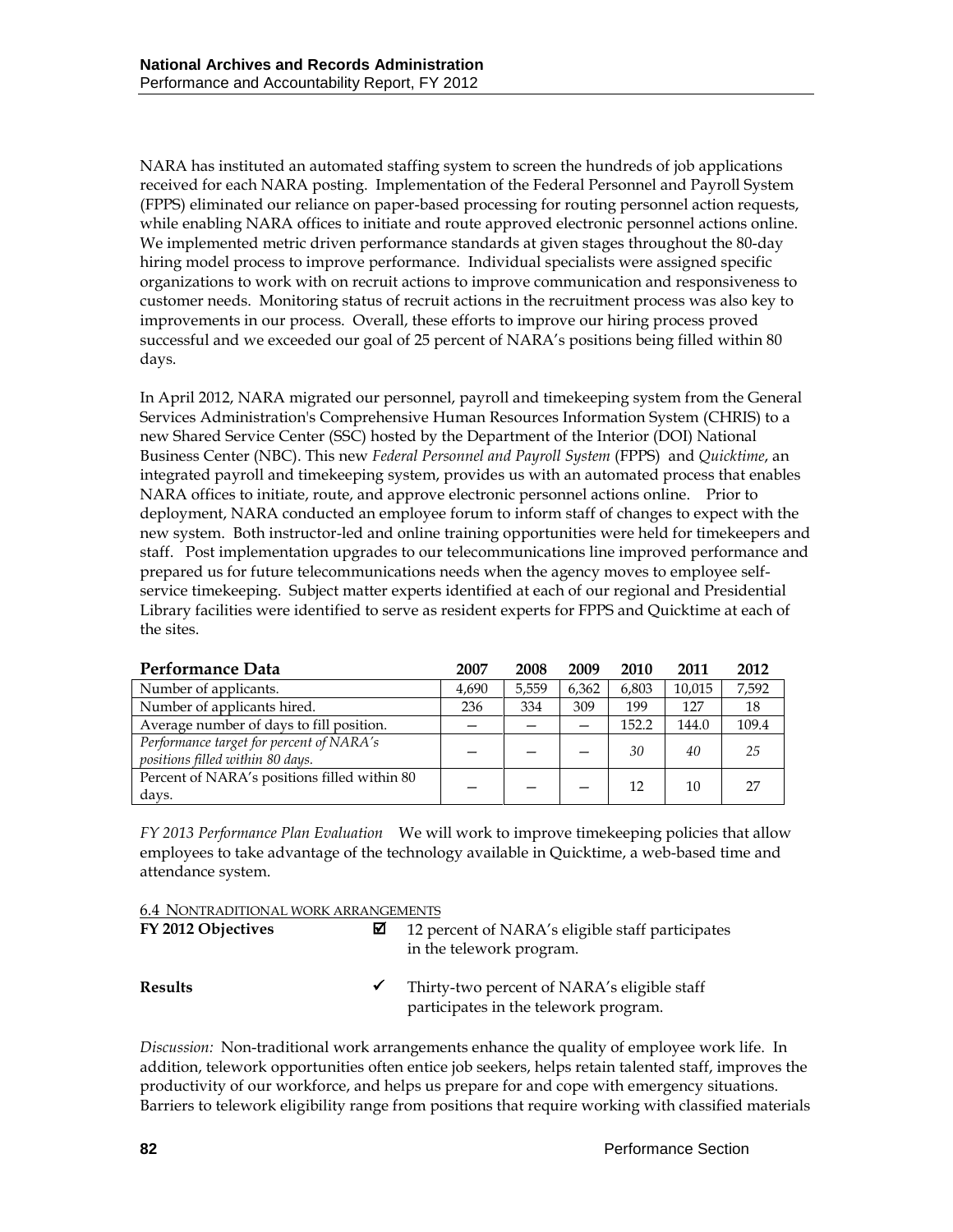to working with IT security issues to responsibilities that require in-person contact. We issued a telework directive, incorporating requirements from the Telework Enhancement Act (TEA), which provides employees information about NARA's telework program, informs them of employee eligibility requirements and training opportunities.

Obtaining management support and buy-in remains a challenge. Telework is a tool which affords the employee a balanced work life while also allowing both the agency and employee to accomplish the mission of the agency. Approaches to overcome management resistance are to conduct quarterly or semi-annual sessions that allow managers to address concerns or share accomplishments from their experiences with implementation of telework. Challenges with capturing telework data from the new FPPS have resulted in manual counting of telework participants. Improvements to this process will enable us to offer constructive intervention to offices that do not have reasonable telework participation rates.

| Performance Data                                                                | 2009 | 2010 | 2011  | 2012 |
|---------------------------------------------------------------------------------|------|------|-------|------|
| Percent of NARA's staff eligible to telework.                                   |      | 28   | 29    | 29   |
| Performance target for percent of NARA's eligible staff in telework<br>program. |      | 15   | 15    | 12   |
| Percent of NARA's eligible staff participating in the telework<br>program.      |      | 16   | 23    | 32   |
| Number of telework hours worked by NARA employees (in<br>thousands).            |      | 63.7 | 112.6 | 74.1 |

*FY 2013 Performance Plan Evaluation*We will monitor the telework program for increased participation rates within NARA offices where staff meet eligibility requirements.

| <b>6.5 INFORMATION TECHNOLOGY</b><br>FY 2012 Objectives |              | Public network applications are available 98.87<br>percent of the time.               |
|---------------------------------------------------------|--------------|---------------------------------------------------------------------------------------|
|                                                         | ⊠            | Develop a plan to host NARA e-mail through an<br>approved cloud service provider.     |
|                                                         | ☑            | Implement wireless capability at remaining<br>Presidential Libraries.                 |
| <b>Results</b>                                          | ✔            | Public network applications are available 99.1<br>percent of the time.                |
|                                                         | $\checkmark$ | We completed plans to host NARA e-mail<br>through an approved cloud service provider. |
|                                                         | ✓            | All Presidential Libraries have wireless internet<br>capability.                      |

*Discussion:* We rely heavily on technology to conduct business with the public, to perform our jobs, and to facilitate communications. Our technological tools are essential resources that we use to communicate with our customers, provide access to digital records and research, and create venues for customers to visit our facilities and experience our exhibits through virtual worlds. The tools offer flexibility and consistency in work processes and operations.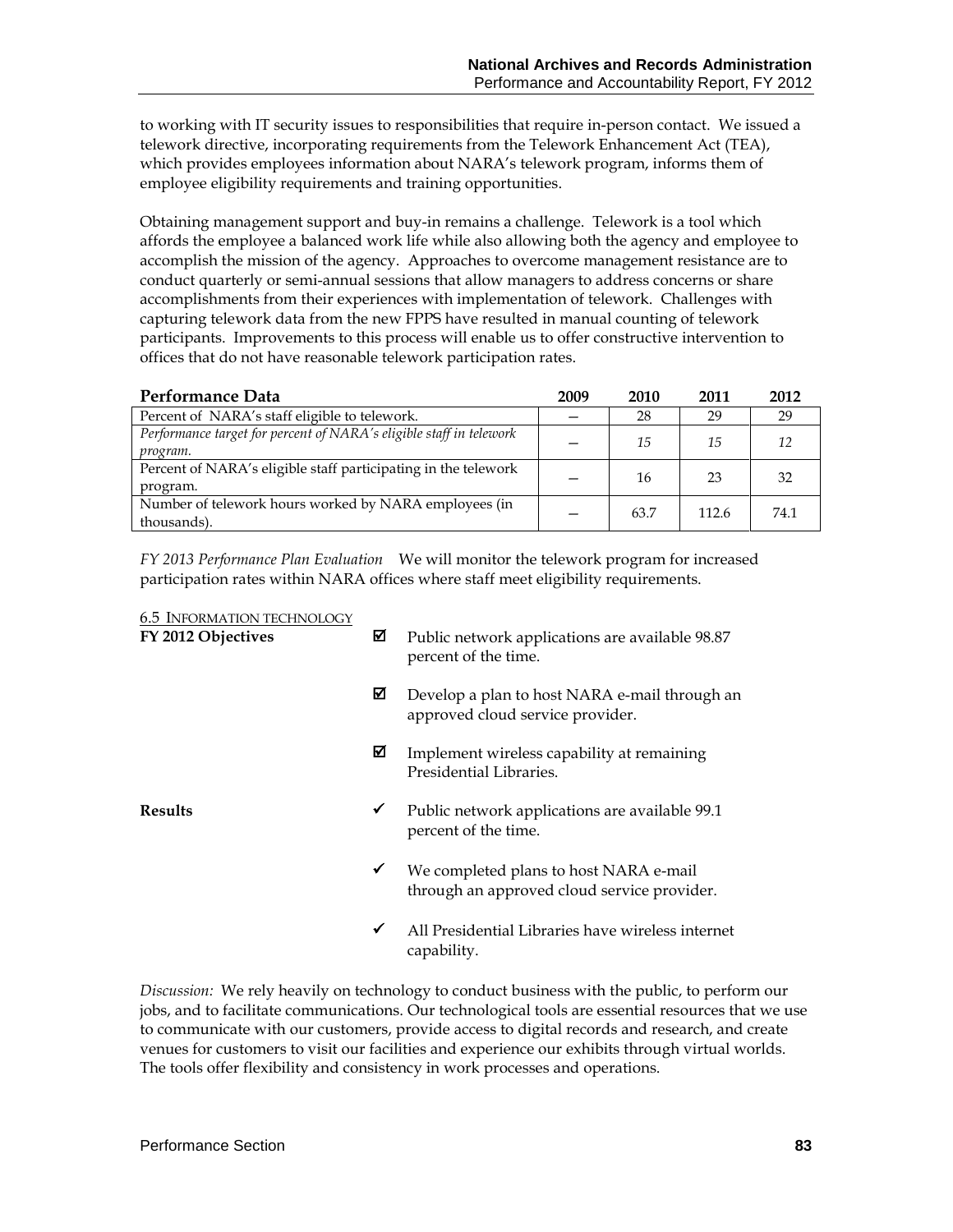NARA hosts several applications that are available to the public through the Internet. Our public network applications availability exceeded our 98.87 percent target for FY 2012. These systems support a variety of business applications and must be available to the public at all times. The requirements of both NARA's customers and staff using our public network applications necessitates that these tools remain stable, secure, and continuously available (i.e. 24 hours a day and 7 days a week). System upgrades and scheduled maintenance do require us to take systems off-line; however, we target off-peak times to lessen the impact to our customers. Maintaining this level of efficiency requires monitoring of our resources and services to ensure optimal performance.

In FY 2012, we continued an ongoing effort to develop our technology infrastructure by investing in our network infrastructure and services. To maintain the performance and stability of our public network, we are continually performing system maintenance and implementing necessary upgrades. We are close to completing the implementation of the Domain Name Server (DNS) redesign. This infrastructure enhancement improves our network capability— creating a redundant, stable environment by reducing the potential effects of network failure. In FY 2012, we began implementation of the DNSSEC project. Upon completion of this project, NARA will comply with OMB mandates to better secure our DNS system and the publicly available applications they support.

In addition to supporting NARA's public network applications and ensuring their security, the successful implementation and deployment of many NARA initiatives is dependent upon a robust, reliable, stable, scalable, and high performing technology infrastructure. We also plan to implement the IPv6 project, to provide a more secure and scalable IP addressing scheme, while enabling access to public facing resources. It is still in its initial stages and has passed the initial test, but is pending engineering resources to move forward.

In FY 2012, we completed the planning process and awarded a contract to host NARA e-mail through an approved cloud service provider. Deployment efforts for the cloud email will begin in the first quarter of FY 2013. We will facilitate successful transitioning by ensuring that email migration efforts are carefully planned and all stakeholders are engaged in the process. We are committed to providing adequate end-user communication and training.

We continue to implement technology that provides our customers with more options to access our records, obtain information about our records, and do so more efficiently. All Presidential Libraries are now equipped with wireless internet capability.

| Performance Data                                                                         | 2007  | 2008  | 2009  | 2010  | 2011  | 2012  |
|------------------------------------------------------------------------------------------|-------|-------|-------|-------|-------|-------|
| Percent of public network availability.                                                  | 100   | 100   | 100   | 100   | 99.8  | 92.5  |
| Performance target for percent availability of public<br>applications.                   | 98.80 | 98.83 | 98.84 | 98.85 | 98.86 | 98.87 |
| Percent of public network applications availability.                                     | 99.4  | 99.5  | 99.5  | 99.7  | 99.5  | 99.1  |
| Number of total hours that any public network<br>application was unavailable.            | 504   | 424   | 414   | 305   | 459   | 780   |
| Percent of customers highly satisfied with NARA<br>helpdesk services (average for year). | 65    | 83    | 87    | 87    | 83    | 83    |

*FY 2013 Performance Plan Evaluation*We will continue expanding our technological infrastructure by finishing the implementation of the DNS redesign and DNSSEC projects. We will also continue to maintain our public facing applications through proactive scheduling of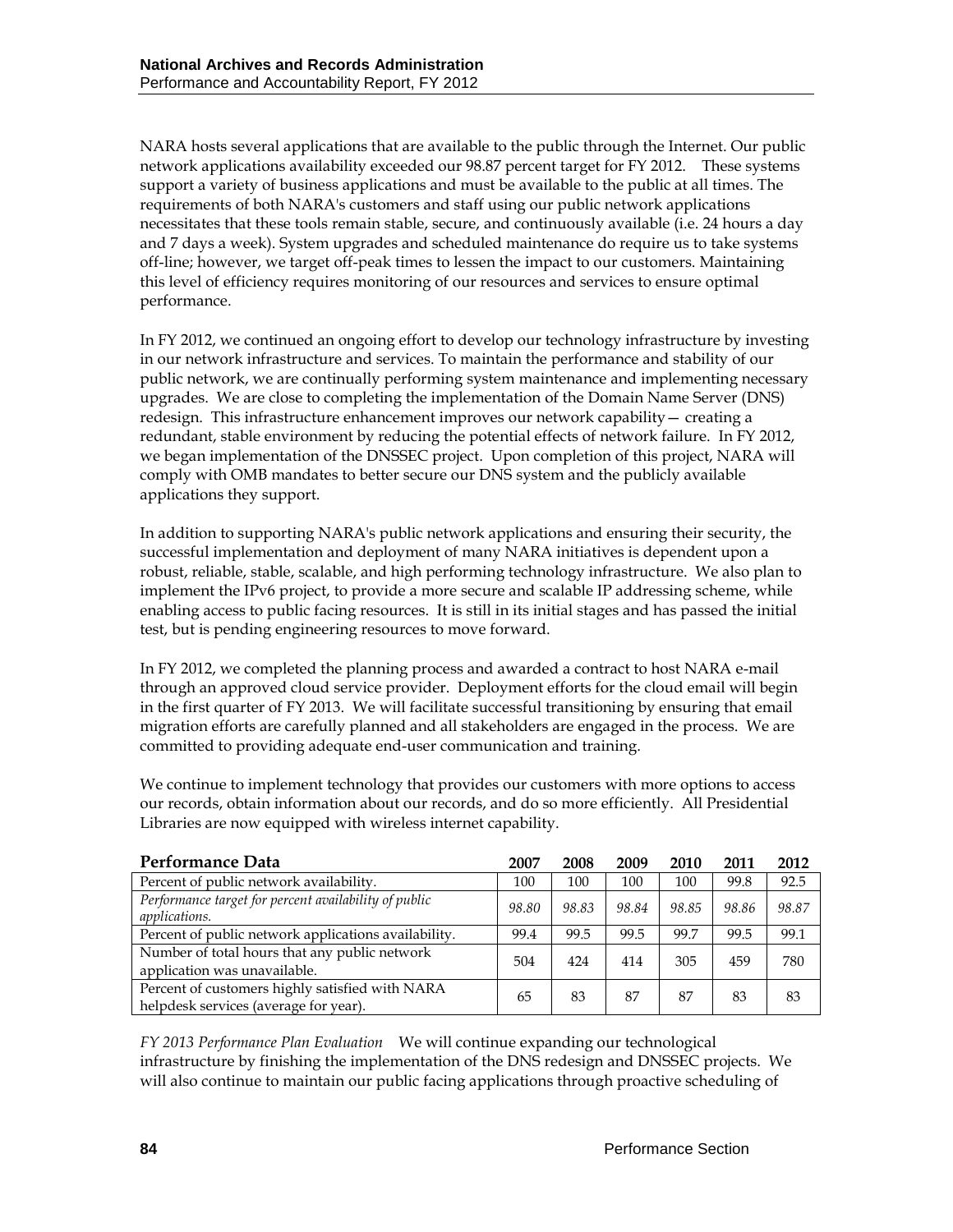maintenance windows, increased redundancy of infrastructure to better support publicly available applications, and transitioning to cloud services for critical systems.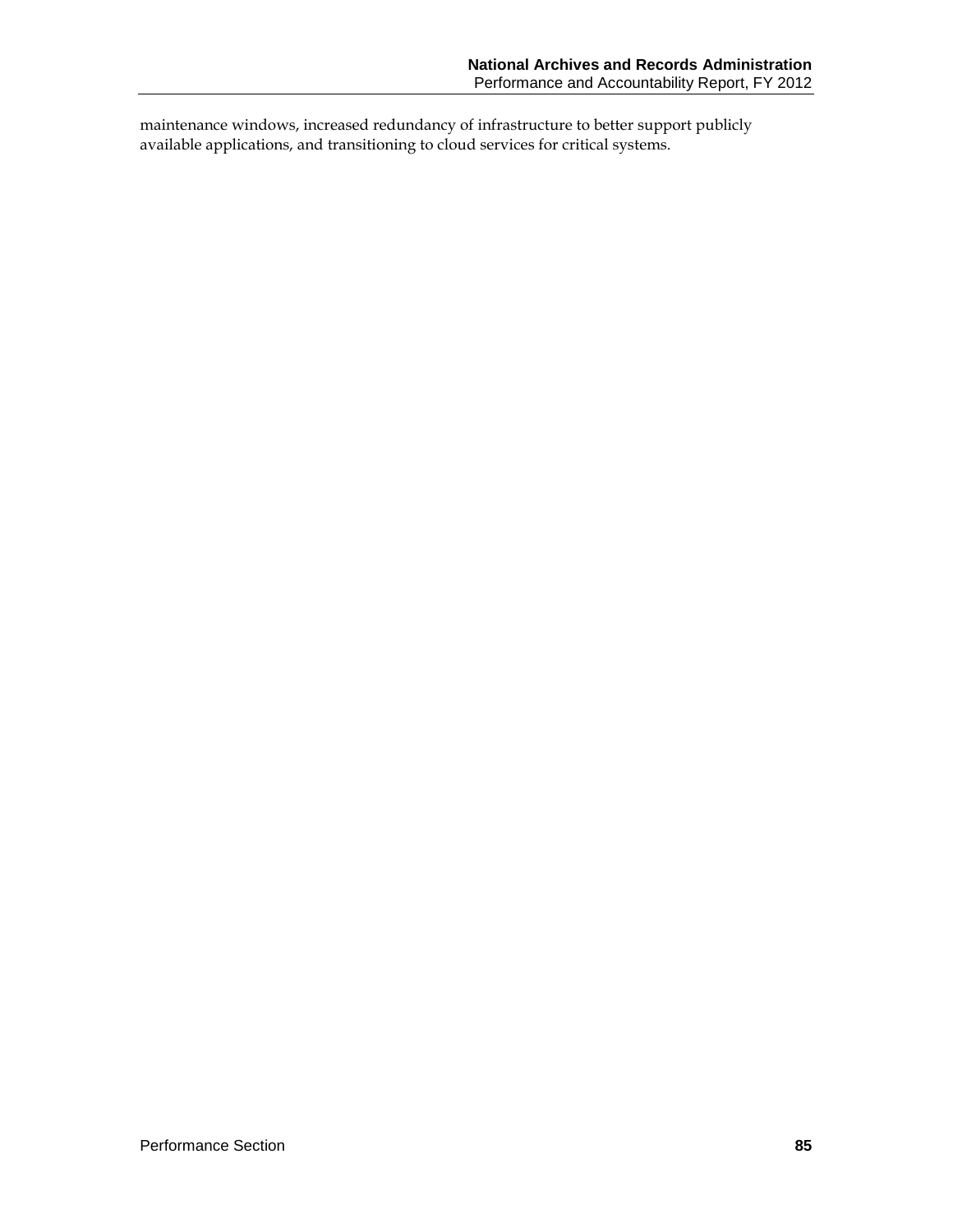# **FY 2012 PROGRAM EVALUATIONS**

### *Strategic Goal 1: Records Management*

Office of Inspector General, OIG Report 12-02, *Audit of the Management of Records at the Washington National Records Center*, November 3, 2011

The objective of this audit was to evaluate and assess the adequacy of controls over the management and handling of records at WNRC. Specifically, this audit focused on whether controls were in place to adequately safeguard and secure the records held at WNRC. There are 14 recommendations associated with this report, all of which remain open.

Office of Inspector General, OIG Report 12-05, *Audit of the Management of Records at the Washington National Records Center*, March 27, 2012

The objective of this audit was to evaluate and assess the adequacy of controls over the management and handling of records at WNRC. The audit focused on the handling and management of unclassified and classified records. There are 12 recommendation associated with this report, all of which remain open.

### *Strategic Goal 3: Electronic Records*

Office of Inspector General, OIG Advisory Report 12-04, *Inadequate Contingency Planning Continues to be a Significant Risk for the Electronic Records Archives System,* January 30, 2012

This Advisory Report is to advise the Archivist that two issues previously reported (system backups and an alternate backup site) have not been addressed.

Office of Inspector General, OIG Report 12-06, *Management Letter: Access to Records in the Base Electronic Records Archive*, February 21, 2012

This management letter is to bring to the Archivist's attention conditions that impact NARA's ability to provide access to records through ERA. There are no recommendations associated with this management letter.

Office of Inspector General, OIG Report 12-08, *Advisory Report: NARA's Reliance on Legacy Systems to Meet Electronic Records Mission Needs*, March 30, 2012

This advisory report is to inform the Deputy Archivist of NARA's continued reliance on outdated legacy systems to fulfill its mission as it relates to electronic records at considerable cost to the agency. There are no recommendations associated with this advisory report.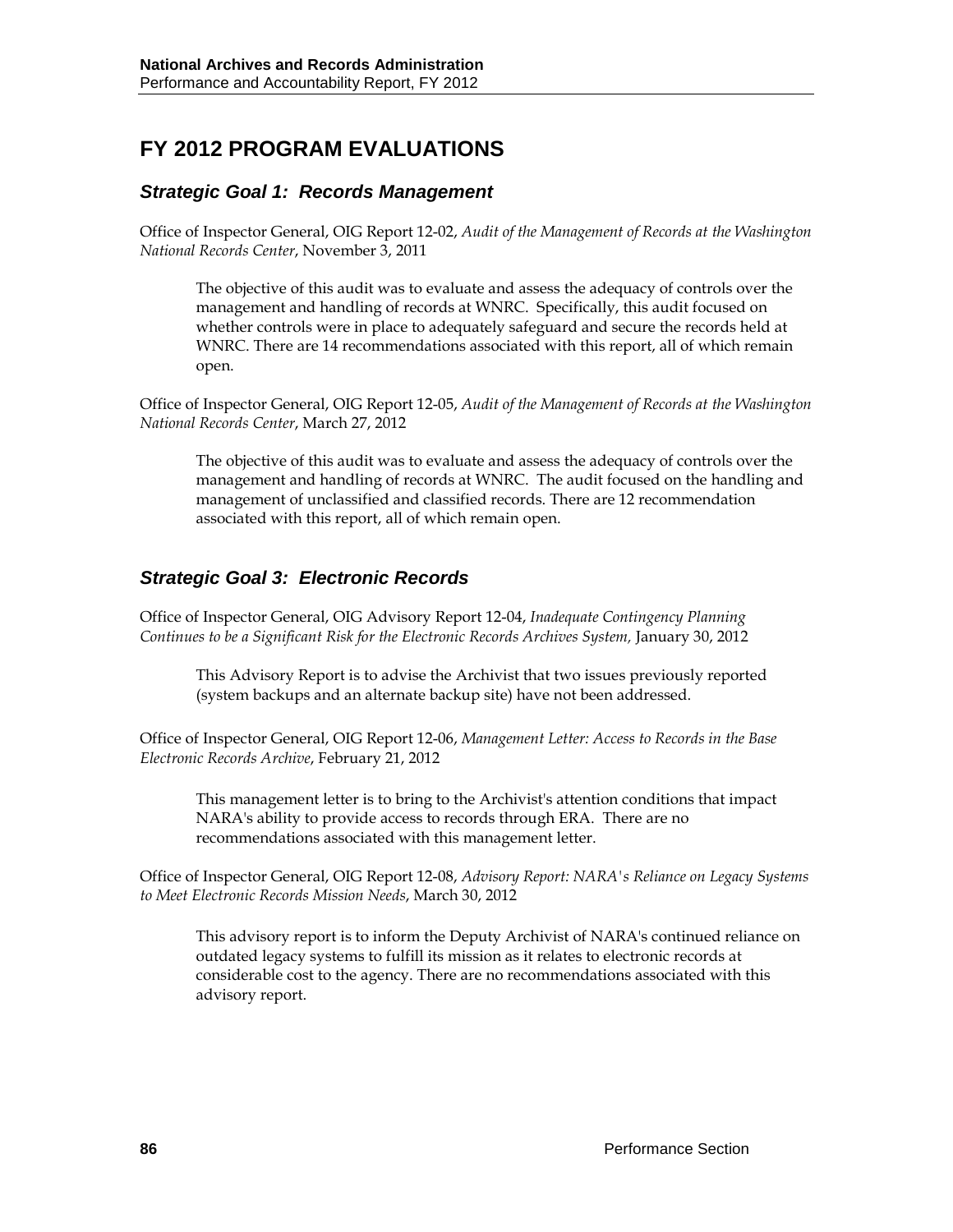### *Strategic Goal 6: Infrastructure*

Office of Inspector General, Management Letter 12-01, *Network Outage*, October 13, 2011

This management letter is to advise the Archivist of two separate issues discovered as a result of the internet outage on September 13, 2011. There are no specific recommendations associated with this management letter.

.Office of Inspector General, OIG Report 12-07, *Audit Memorandum: Audit of NARA's Compliance with the Improper Payment Elimination and Recovery Act of 2010*, February 23, 2012

The OIG concluded that our work in determining that programs and activities were not susceptible to significant improper payments and our analysis in determining no recapture payment audits were needed appears to be sufficient and reasonable. As a result of this review, the OIG believes that NARA is in compliance with the Act as amended. There are no findings associated with this report.

Office of Inspector General, OIG Report 12-09, *Audit of the Data Center Consolidation Effort at NARA*, May 10, 2012

The objective of this audit was to assess NARA's progress in meeting its consolidation objectives for consolidating its data centers. There are six recommendations in the report, all of which remain open.

Office of Inspector General, OIG Report 12-12, *Audit of NARA's Parking Program*, June 5, 2012

The overall objective of this audit was to determine whether NARA's new parking system, as well as NARA's parking program as a whole, met the needs of NARA requirements. The objective also included a determination as to whether the controls over the parking system and overall parking program were effective. The OIG placed particular emphasis on NARA's new parking system, the License Plate Recognition system. There are nine recommendations associated with this audit, all of which remain open.

Office of Inspector General, OIG Report 12-15, *Audit of NARA's Classified Systems,* July 23, 2012

The objective of this audit was to assess NARA's current and planned network architecture and design and provide recommendations to improve performance, security, and efficiency of the network. There are 51 recommendations associated with this audit, all of which remain open.

Office of Inspector General, OIG Report 12-16, Management *Letter: Contractor Oversight*, September 28, 2012

This management letter informs the Archivist of additional observations identified during an FY 2011 review of costs for Lockheed Martin Corporation subcontracts. There are no recommendations associated with this management letter.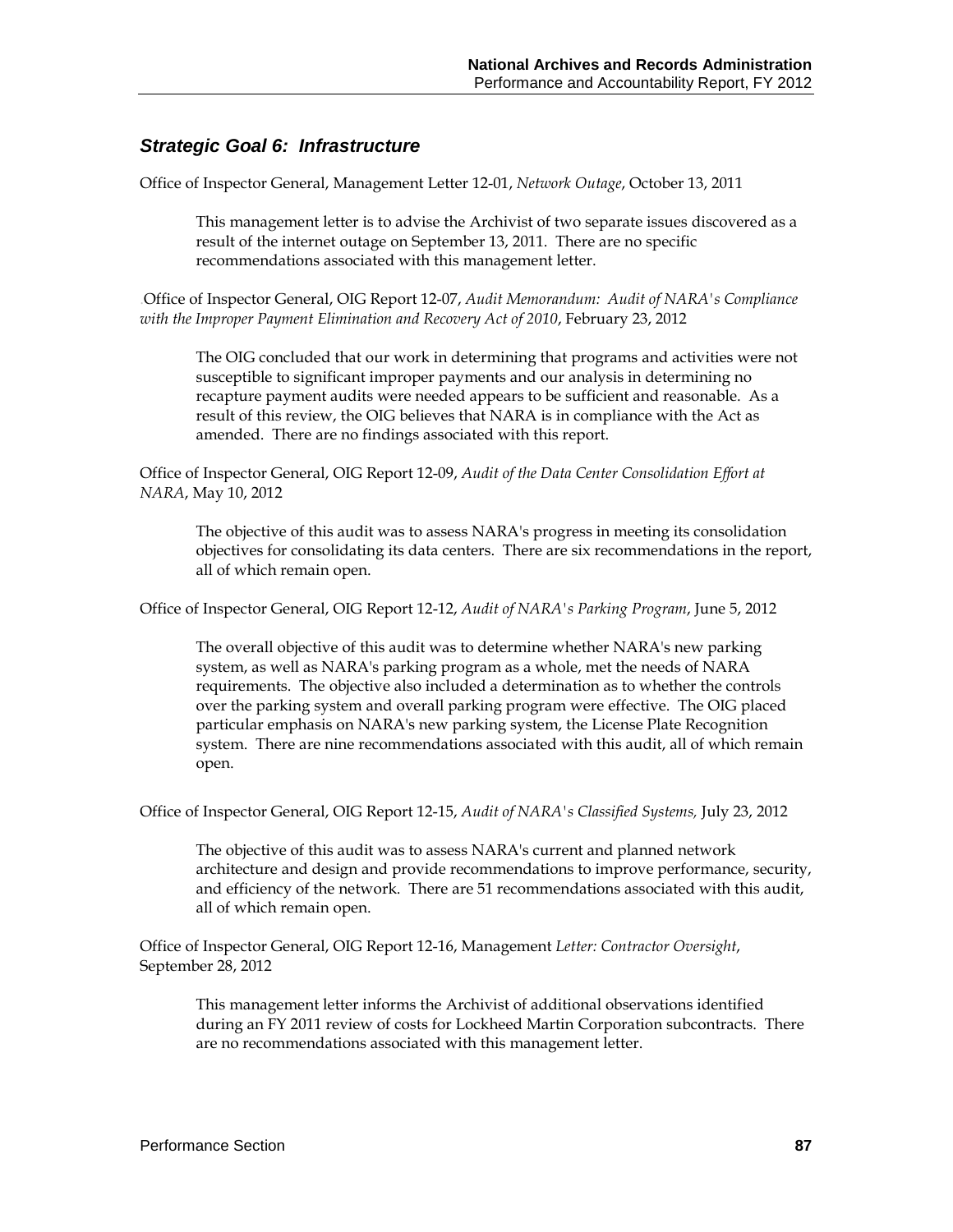Office of Inspector General, OIG Report 12-17, *Audit of NARA's Public Transit Subsidy Program*, August 27, 2012

The objective of this audit was to determine the adequacy of internal controls over the administration of the NARA Public Transit Subsidy Program. Specifically, the OIG review focused on whether transit controls identified by OMB were adequately implemented by NARA. There are nine recommendations associated with this report, all of which remain open.

Office of Inspector General, OIG Report 12-18, *Management Letter: Veterans' Records Issues,* July 30, 2012

This management letter is to advise the Archivist regarding observations made in the course of an investigation in St Louis. There are no recommendations associated with the management letter.

## *Multi-Goal Evaluations*

Office of Inspector General, OIG Report 12-03, *Cotton & Company, Independent Auditor's Report on Internal Control*, December 15, 2011.

The Inspector General contracted with Cotton & Company to conduct an audit of NARA's FY 2011 financial statements. There are four recommendations associated with this audit, all of which remain open, as well as several pending from prior year reports.

Office of Inspector General, OIG Report 12-10, *Follow up Review of OIG Report 08-01: Audit of the Process of Safeguarding and Accounting for Presidential Library Artifacts*, September 13, 2012

The primary objective of the audit was to follow-up on NARA's efforts to implement the five recommendations contained in OIG Audit Report 08-01, Audit of the Process of Safeguarding and Accounting for Presidential Library Artifacts, to determine whether actions taken by management resulted in a sufficient management control environment to safeguard and account for library artifacts. There are eight recommendations associated with this audit, all of which remain open.

Office of Inspector General, OIG Report 12-14, *Audit of NARA's Office of Government Information Services*, September 11, 2012

The objective of this audit was to determine whether NARA's Office of Government Information Services (OGIS) was adequately established and was meeting the intent for which it was established. There are two recommendations associated with this audit, both of which remain open.

Government Accountability Office, GAO-12-752, *Freedom of Information Act: Key Website is Generally Reliable, but Action is Needed to Ensure Completeness of its Reports*, June 2012

The objectives of this audit were to determine (1) the origin of the data on FOIA.gov and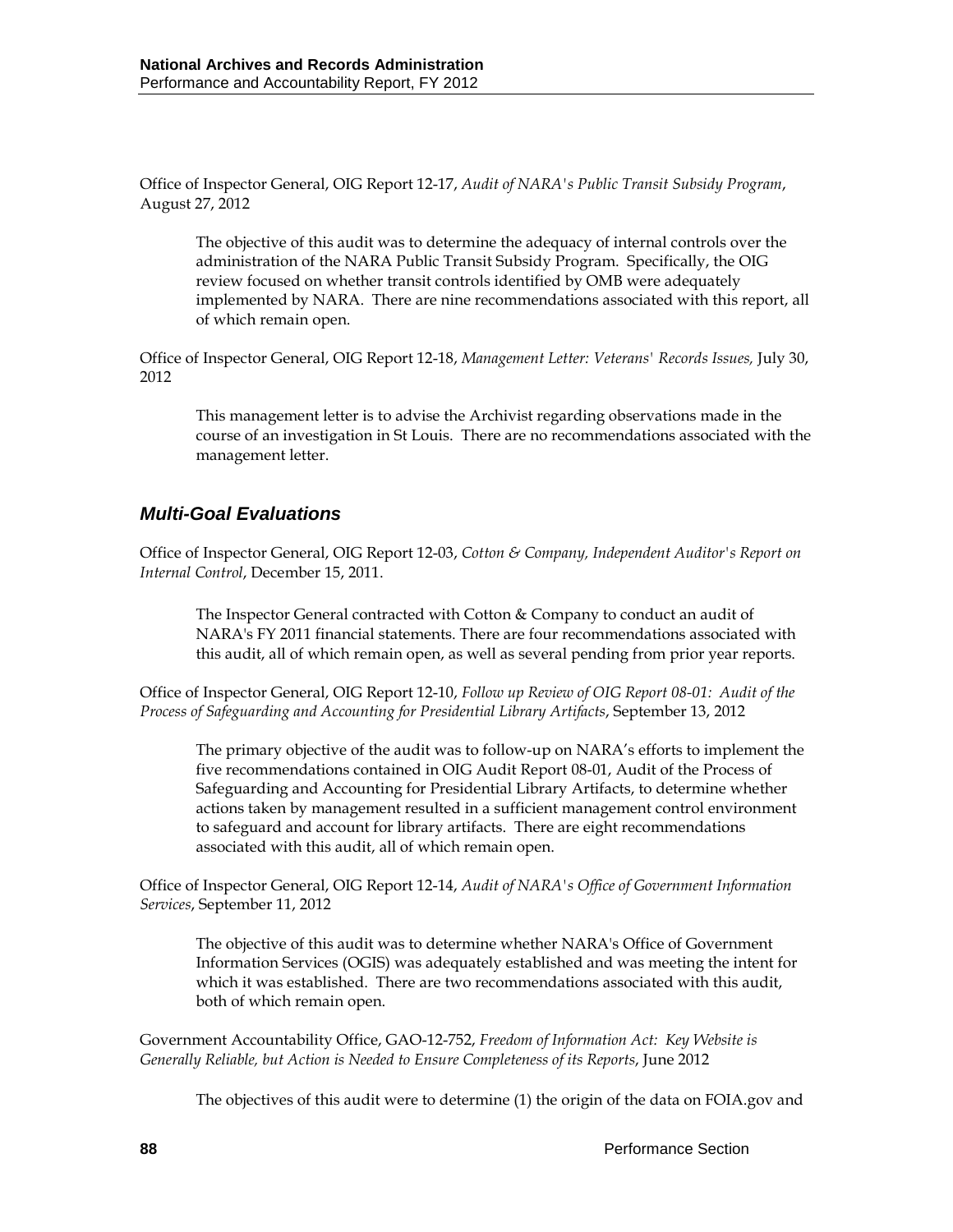how reliable are the data, and (2) the action being taken to improve FOIA.gov and develop additional capabilities. There are no recommendations directed to NARA in this audit.

Government Accountability Office, GAO-12-828, *Freedom of Information Act: Additional Actions Can Strengthen Agency Efforts to Improve Management*, July 2012

The objectives of this audit were to determine (1) actions agencies have taken to manage their FOIA programs, including reducing backlogs and use of exemptions, pursuant to the Attorney General's 2009 FOIA guidelines, and what have been the results of these actions (2) actions agencies have taken to make records available to the public by electronic means, pursuant to the e-FOIA amendments of 1996, and (3) to what extent have agencies implemented technology to support FOIA processing? There are no recommendations directed to NARA in this audit.

Government Accountability Office, GAO-12-782, *Electronic Government Act: Agencies Have Implemented Most Provisions, but Key Areas of Attention Remain*, September, 2012

For selected Title I and II sections of the Act, the objectives of this audit were to determine (1) assess OMB's and agencies' efforts to fulfill the Act's requirements to establish leadership and organizational responsibilities, and (2) evaluate agencies progress in meeting the Act's requirements to enhance public access to government information and services. There are no recommendations directed to NARA in this audit.

Business Support Services, Security Management Division, *Physical Security and Life Safety Inspection*, October 21, 2011

The office conducted an inspection at the William Jefferson Clinton Presidential Library in Little Rock, AR. The inspection resulted in 14 findings, six of which remain open.

Business Support Services, Security Management Division, *Physical Security and Life Safety Inspection*, February 2012

The office conducted an inspection at the Washington National Records Center in Suitland, MD. The inspection resulted in 17 findings, 14 of which remain open.

Business Support Services, Security Management Division, *Physical Security and Life Safety Inspection*, March 2012

The office conducted an inspection at the Richard Nixon Presidential Library in Yorba Linda, CA. The review resulted in five findings total, four of which remain open.

Business Support Services, Security Management Division, *Physical Security and Life Safety Inspection*, March 2012

The office conducted an inspection at the National Archive Building at College Park, MD. The inspection resulted in 11 findings, some of which are repeated from the 2008 review.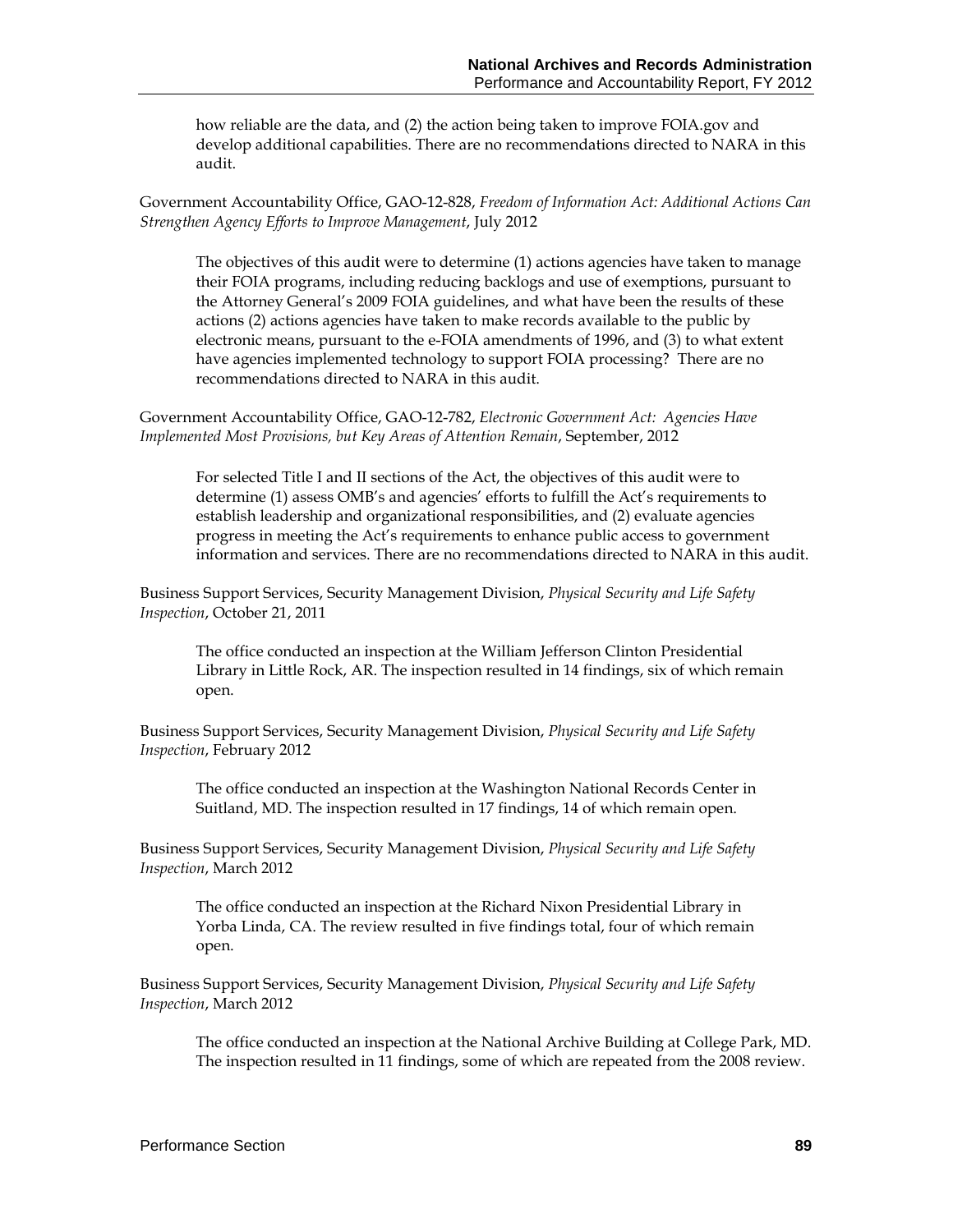Business Support Services, Security Management Division, *Physical Security and Life Safety Inspection*, April 2012

The office conducted an inspection at the Riverside Records Center, Riverside, CA. The inspection resulted in two findings, both of which remain open.

Business Support Services, Security Management Division, *Physical Security and Life Safety Inspection*, April 2012

The office conducted an inspection at the Harry S. Truman Presidential Library in Independence, MO. The review resulted in seven findings total, four of which remain open

Business Support Services, Security Management Division, *Physical Security and Life Safety Inspection*, April 2012

The office conducted an inspection at the Federal Register and Office of Government Information Services (OGIS) in Washington DC. The inspection resulted in one finding, which remains open.

Business Support Services, Security Management Division, *Physical Security and Life Safety Inspection*, May 2012

The office conducted an inspection at the Ellenwood Records Center, Ellenwood GA. There are no findings associated with this review.

Business Support Services, Security Management Division, *Physical Security and Life Safety Inspection*, May 2012

The office conducted an inspection at the Morrow Archives in Morrow GA. There are no findings associated with this review.

#### Office of Presidential Libraries, *Program Review*, July 2012

The office conducted a program review of the William Jefferson Clinton Presidential Library in Little Rock, AR. The findings have not been finalized.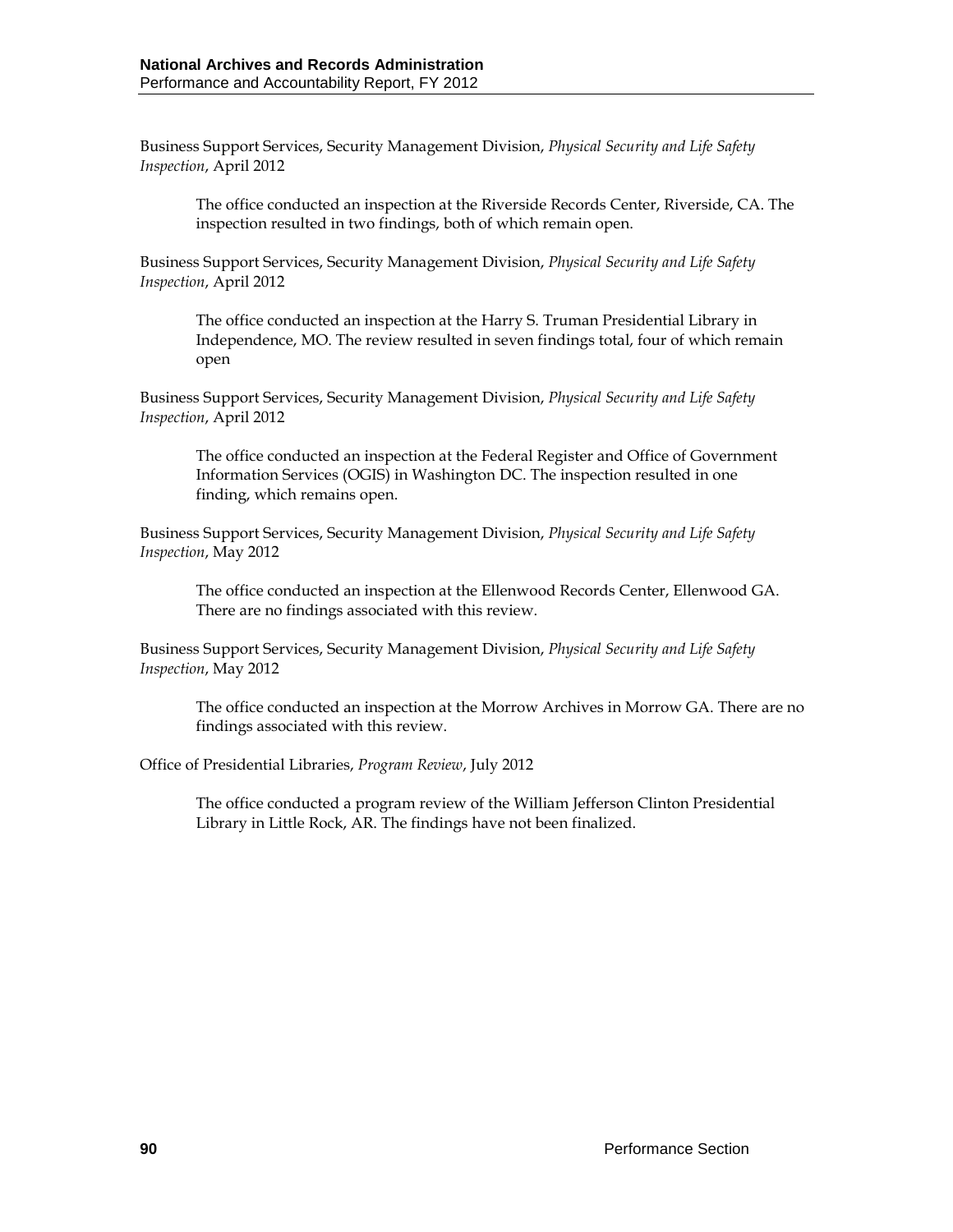# **Federal Records Management Evaluations**

Under 44 U.S.C 2904(c)(8), the Archivist of the United States is required to report to Congress and the Office of Management and Budget (OMB) annually on the results of records management activities. NARA fulfills this requirement through the Performance and Accountability Report. This report focuses on NARA's activities related to records management oversight of Federal agencies; records management training; identifying, scheduling, and transferring electronic records to NARA; and reporting on allegations of unauthorized disposal or removal of Federal records. We also recognized the two agencies that received special awards for effective records management at NARA's Records Administration Conference (RACO) in September 2012.

### *Records Management Oversight*

At the end of FY 2011, we established the Records Management Oversight Section of the Policy Analysis and Enforcement Division of the Office of the Chief Records Officer. Major activities included administering the annual Agency Records Management Self-Assessment and conducting two records management inspections.

### *Agency Records Management Self-Assessments*

The annual Agency Records Management Self-Assessment has proven to be an effective way for us to gather information from Federal agencies and give feedback they can use to improve their programs. The goal of the records management self-assessment is to measure how effective Federal agencies are in meeting the statutory and regulatory requirements for records management. The self-assessment gathers data about agencies' records management policies and practices and compliance with federal records management regulations and NARA guidance.

In June 2012, we issued the fourth annual records management self-assessment. We distributed the self-assessment to 281 Federal agencies and received 240 responses for a response rate of 85 percent. This year's self-assessment focused on basic core questions only. We discovered through the three prior assessments that a scored special focus section skewed the scores depending on the topics. This made it difficult for Federal agencies to measure progress. The results of the 2012 assessment will give respondents a baseline score for the first time. We conducted extensive validation of agencies responses to 9 questions by requesting documentation. This documentation was measured by a pre-set criterion. The report on the FY 2012 self-assessment will be published in early 2013.

The first two self-assessments were conducted in FY 2010 (one in October 2009, the other in May 2010). The third self-assessment was conducted in May 2011. The report for the third assessment was published in May 2012. With each subsequent self-assessment we continue to improve the quality of the questions based on results and feedback from responders. The reports from three previous assessments can be found at http://www.archives.gov/records-mgmt/pdf/rm-selfassessmemt.pdf.

### *Records Management Inspections*

Under 44 U.S.C 2904(c)(7) and 2906, NARA is authorized to inspect the records management programs of Federal agencies for the purpose of recommending improvements. NARA currently inspects a limited number of agencies annually, targeting highly significant aspects of the agency's records management program.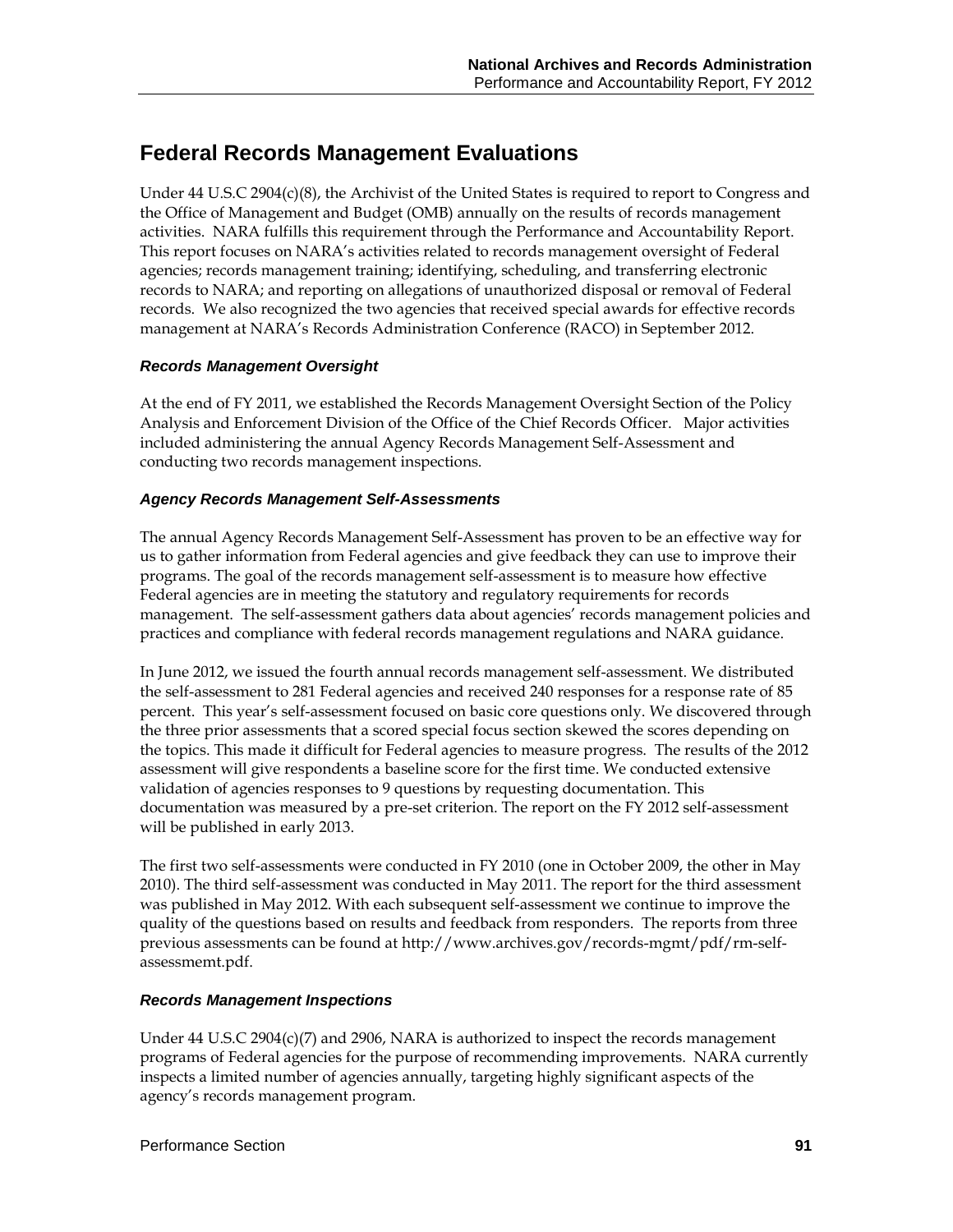In 2012, NARA completed inspections of two agencies each with a particular focus: the National Geospatial-Intelligence Agency (NGA) Management of Electronic Records and the National Aeronautics and Space Administration (NASA). NARA's inspection reports for each agency, including findings and recommendations will be finalized in FY 2013. NARA's inspection reports for previous inspections from FY 2011 are available at: [http://www.archives.gov/records](http://www.archives.gov/records-mgmt/resources/inspections.html)[mgmt/resources/inspections.html.](http://www.archives.gov/records-mgmt/resources/inspections.html)

### *NGA Inspection*

The NGA inspection is the second phase of an inspection started in FY 2011. Phase I focused on the transfer of permanent hard copy map products from NGA to the physical and legal custody of NARA. Phase II focused on the transfer of electronic copy of the same map products. The inspection also continued the review of NGA's records management program, particularly as it operates within the Directorates responsible for developing map products and incorporation of Records Management into a metadata standard and the approval and design phases of digital information systems.

During the second quarter of FY 2012, NGA submitted the Action Plan to address the recommendations from Phase I. The RM Oversight Section has been receiving quarterly updates from NGA on their progress working through the Action Plan. The report and recommendations for Phase II will be finalized in second quarter of FY 2013.

### *NASA Inspection*

The purpose of this inspection was to verify that NASA's processes for shutting down a major program was sufficient to ensure that records documenting the Space Shuttle Program (SSP) were adequate to capture the historically valuable record material.

The main aspects of the inspection included: a review of potential risks to records due in part to storage issues and the transitioning of NASA personnel and contractors out of the program; a review of a Recordation agreement as part of the SSP close out with the National Park Service, Library of Congress, and other parties for a process to incorporate shuttle records including technical documentation into an educational resource; an investigation into delays to the transfer of permanent records to NARA custodial units of a significant portion of shuttle records subject to export control regulations; and a technical assessment of NASA's agency records schedule, known as the NASA Records Retention Schedule (NRRS).

The inspection team made 14 recommendations for changes that are under review by NASA at this time. These recommendations are designed to improve not only the shuttle close out but current and future NASA programs. The inspection report will be finalized in the first quarter of FY 2013.

### *Presidential Memorandum and Directive on Managing Government Records*

In his November 28, 2011, Memorandum on Managing Government Records (http://www.whitehouse.gov/the-press-office/2011/11/28/presidential-memorandummanaging-government-records), President Obama stated "…proper records management is the backbone of open Government." The Memorandum began an executive branch-wide effort to reform records management policies and required that the Director of the Office of Management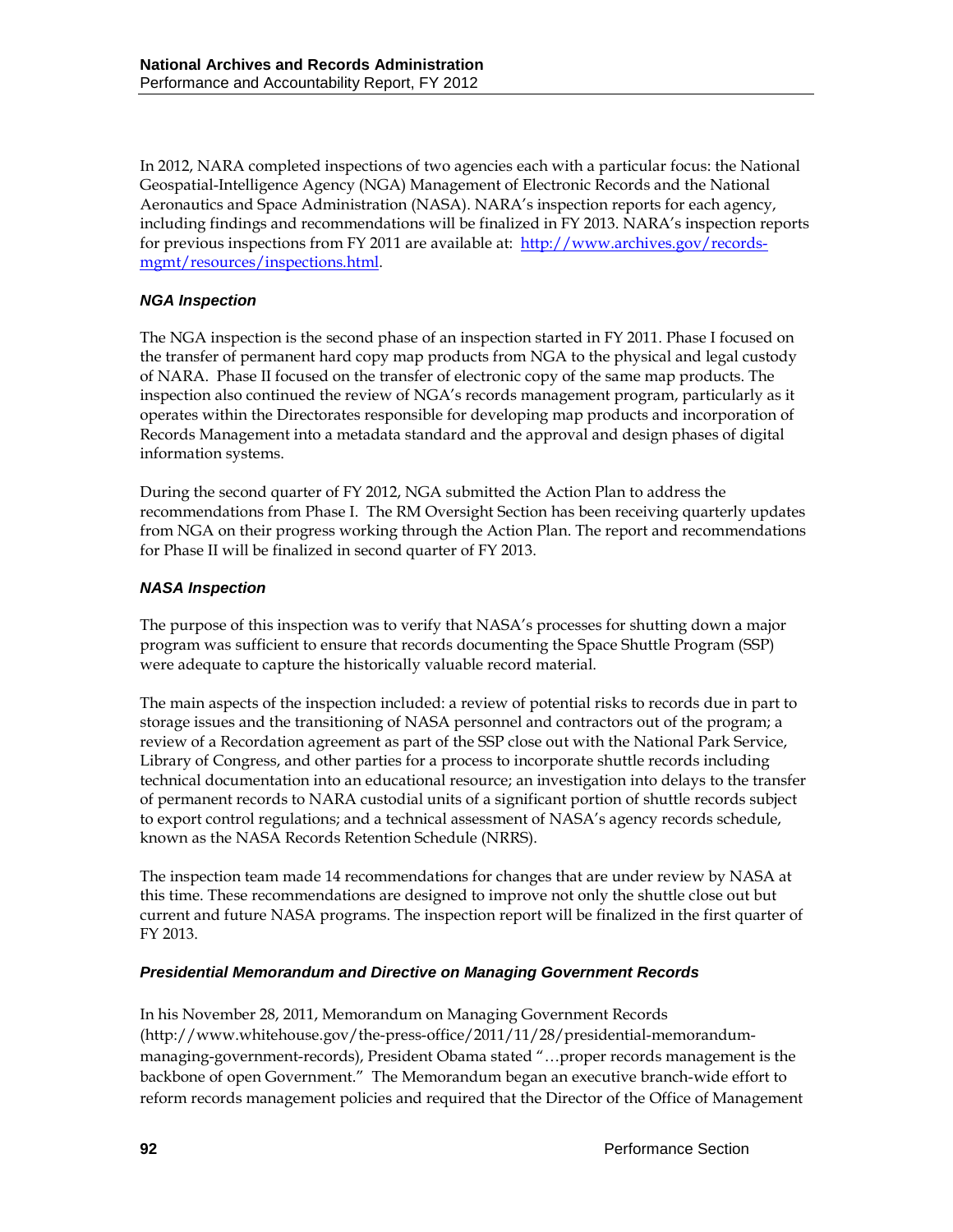and Budget (OMB) and the Archivist of the United States issue a Records Management Directive which focused on:

- Creating a Government wide records management framework that is more efficient and cost effective
- Promoting records management policies and practices that enhance the capability of agencies to fulfill their statutory missions
- Maintaining accountability through documentation of agency actions
- Increasing open Government and appropriate access to Government records
- Supporting agency compliance with applicable legal requirements related to the preservation of information relevant to litigation; and
- Transitioning from paper-based records management to electronic records management where feasible.

Agencies were to initially designate Senior Agency Officials [SAOs] (by December 28, 2011) and then report to NARA within 120 days (by March 27, 2012) on the state of records management at Federal agencies. After reviewing and analyzing the agency reports, NARA was then required to:

- Develop a Directive directing agencies to take specific steps to reform and improve RM policies and practices (by July 31, 2012); and
- In coordination with the Associate Attorney General, draft a Report to the President recommending updates to laws, regulations, and policies governing the management of Federal records (by July 31, 2012).

In support of these two deliverables, NARA conducted a wide range of outreach activities that included the following:

- Facilitated two sessions in early 2012 with agencies SAOs and records officers to allow them to share ideas with each other.
- Launched a social media tool (IdeaScale) to enlist suggestions for improvements from vendors and the public. Over 100 registered users and over 30 ideas posted on the Site.
- Held a public meeting at the National Archives Building to solicit comments from the public on the Presidential Memorandum. Approximately 100 attendees representing agencies, contractors, and vendors attended the meeting.
- Met with leaders of special interest groups and associations (i.e., ARMA, NAGARA, SAA) to obtain feedback for the Directive.
- Discussed the Memorandum and the Directive at numerous conferences and events including SAA, ARMA (national conference and multiple local chapter events), FOSE, NAGARA, and RACO.

NARA delivered the Managing Government Records Directive and the Report to the President to OMB in early July 2012. The Directive was subsequently sent out for Government-wide review and comment adjudication. The Managing Government Records Directive (OMB M-12-18) was jointly issued by the Archivist and the Acting Director of OMB on August 24, 2012.

### Performance Section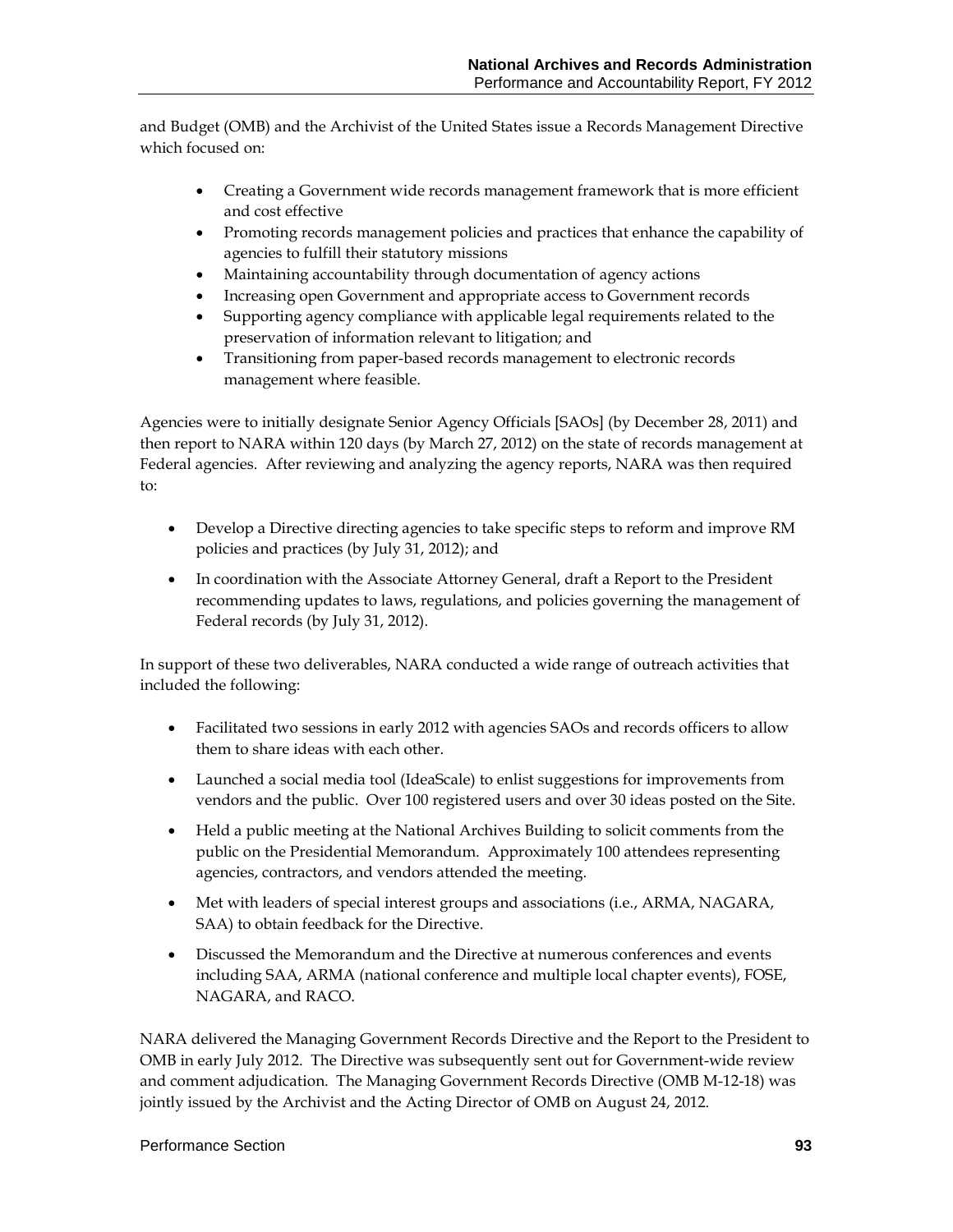Following the release of the Directive, we established a Project Management Office to manage the many action items associated with Directive.

### *OMB/NARA Directive on Managing Government Records*

The Managing Government Records Directive

[\(http://www.whitehouse.gov/sites/default/files/omb/memoranda/2012/m-12-18.pdf\)](http://www.whitehouse.gov/sites/default/files/omb/memoranda/2012/m-12-18.pdf) consists of two parts. Part 1 contains the following two central goals that Federal Agencies shall work toward:

- *Goal #1: Require electronic recordkeeping to ensure transparency, efficiency, and accountability.* Agencies must meet the following targets in support of this goal:
	- o By 2019, agencies manage all permanent electronic records in electronic formats
	- o By 2016, agencies manage permanent and temporary email in accessible, electronic format
- *Goal #2: Demonstrate compliance with Federal records management statutes and regulations.* Agencies must meet the following requirements in support of this goal:
	- o Agencies must designate Senior Agency Official (SAO) to work with Agency Records Officer (ARO) to ensure compliance
	- o SAO/ARO work to identify legacy permanent records and schedule records
	- o ARO must obtain NARA Certificate of Federal Records Management Training
	- o Agencies Establish RM Training for Staff

Part II of the Directive provides a list of actions that NARA and other agencies (OMB and OPM) will take to assist agencies in meeting the two central goals. The actions and dates are provided in the Table below.

| <b>Completion Date</b> | <b>Action Item</b>                                                                                                                                                        |
|------------------------|---------------------------------------------------------------------------------------------------------------------------------------------------------------------------|
| November 15, 2012      | Each agency will designate its Senior Agency Official (SAO) to<br>oversee review of records management program.                                                           |
| December 31, 2012      | The Archivist will convene the first of periodic meetings with SAOs<br>to review agency progress implementing the Directive.<br>*already scheduled for November 28, 2012. |
| October 1, 2013        | SAOs will complete their annual report according to NARA's<br>template and send it to the Chief Records Officer for the U.S.<br>Government.                               |
| December 31, 2013      | The SAO will ensure all permanent records are identified for transfer<br>and reported to NARA.                                                                            |
| December 31, 2013      | NARA will complete, and make available, revised guidance,<br>including metadata requirements, for transferring permanent                                                  |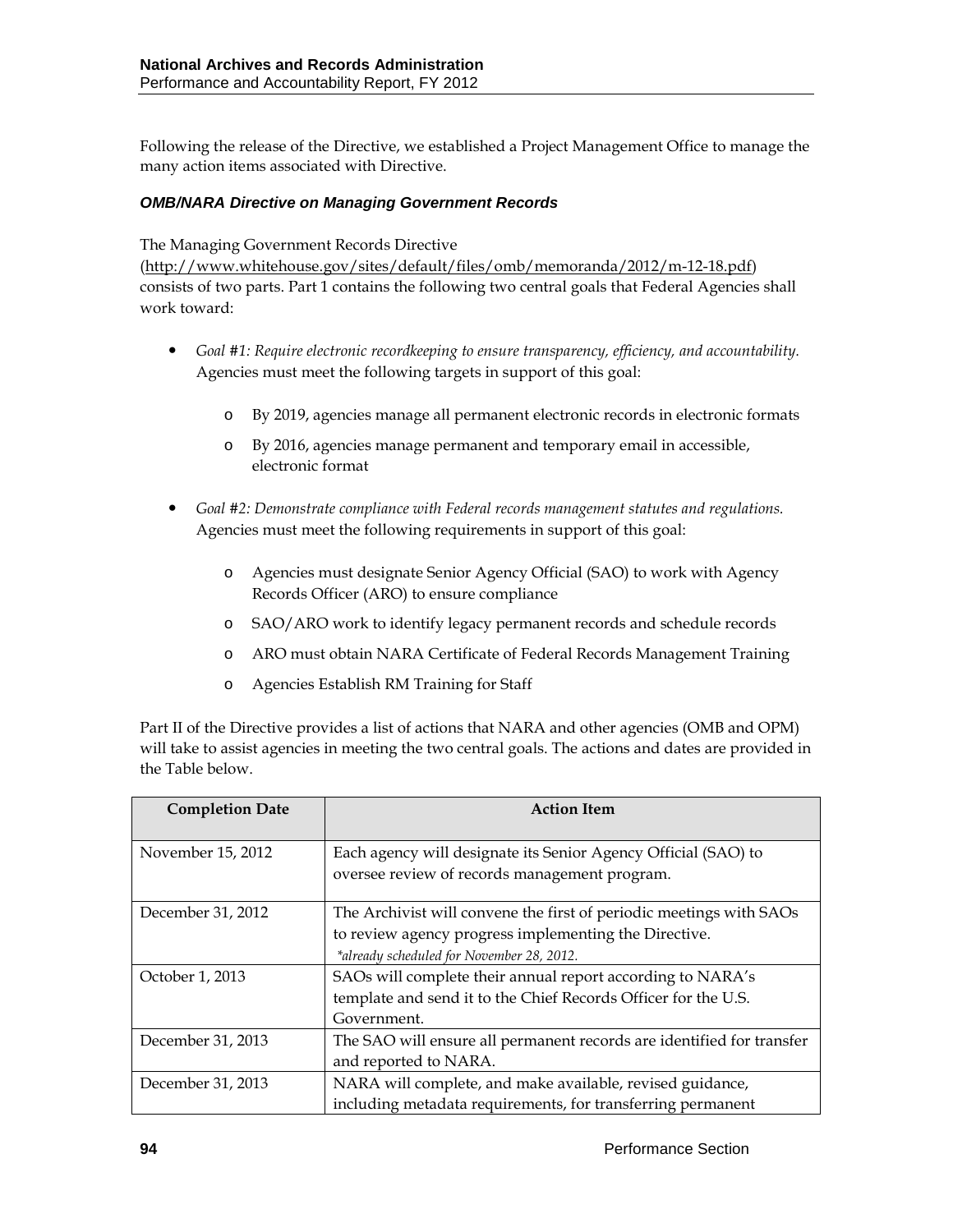| <b>Completion Date</b>    | <b>Action Item</b>                                                     |
|---------------------------|------------------------------------------------------------------------|
|                           | electronic records, to include additional sustainable formats          |
|                           | commonly used to meet agency business needs.                           |
| December 31, 2013         | NARA (working with the CIO Council and the Federal Records             |
|                           | Council) will produce a comprehensive plan in collaboration with       |
|                           | its stakeholders to describe suitable approaches for the automated     |
|                           | management of email, social media, and other types of digital          |
|                           | record content, including advanced search techniques.                  |
| December 31, 2013         | NARA will issue new guidance that describes methods for                |
|                           | managing, disposing, and transferring email.                           |
| December 31, 2013         | NARA will incorporate into existing reporting requirements an          |
|                           | annual agency update on new cloud initiatives, including a             |
|                           | description of how each new initiative meets Federal Records Act       |
|                           | obligations and the goals outlined in this Directive.                  |
| December 31, 2013         | NARA will determine the feasibility of establishing a secure cloud-    |
|                           | based service to store and manage unclassified electronic records on   |
|                           | behalf of agencies.                                                    |
| December 31, 2013         | NARA, in cooperation with the Federal Chief Information Officers       |
|                           | Council, the Federal Records Council, and other Government-wide        |
|                           | councils that express interest, will establish a Community of Interest |
|                           | (COI) to bring together leaders from the information technology,       |
|                           | legal counsel, and records management communities to solve specific    |
|                           | records management challenges.                                         |
| December 31, 2013         | OPM will establish a formal records management occupational series     |
|                           | to elevate records management roles, responsibilities, and skill sets  |
|                           | for agency records officers and other records professionals.           |
| December 31, 2013         | NARA will identify a government-wide analytical tool to evaluate       |
|                           | the effectiveness of records management programs.                      |
| December 31, 2014         | The designated Agency Records Officer for each agency must hold        |
|                           | the NARA certificate of Federal Records Management Training.           |
| December 31, 2014         | All Federal agencies must establish a method to inform all employees   |
|                           | of their records management responsibilities in law and policy, and    |
|                           | develop suitable records management training for appropriate staff.    |
| December 31, 2015         | NARA will improve the current Request for Records Disposition          |
|                           | Authority process.                                                     |
| December 31, 2017         | NARA, in consultation with appropriate oversight agencies, will        |
|                           | make substantive changes to the General Records Schedules (GRS).       |
| By the next revision of   | OMB will update A-130 to explicitly require that agencies must         |
| <b>OMB</b> Circular A-130 | incorporate records management requirements when moving to             |
|                           | cloud-based services or storage solutions.                             |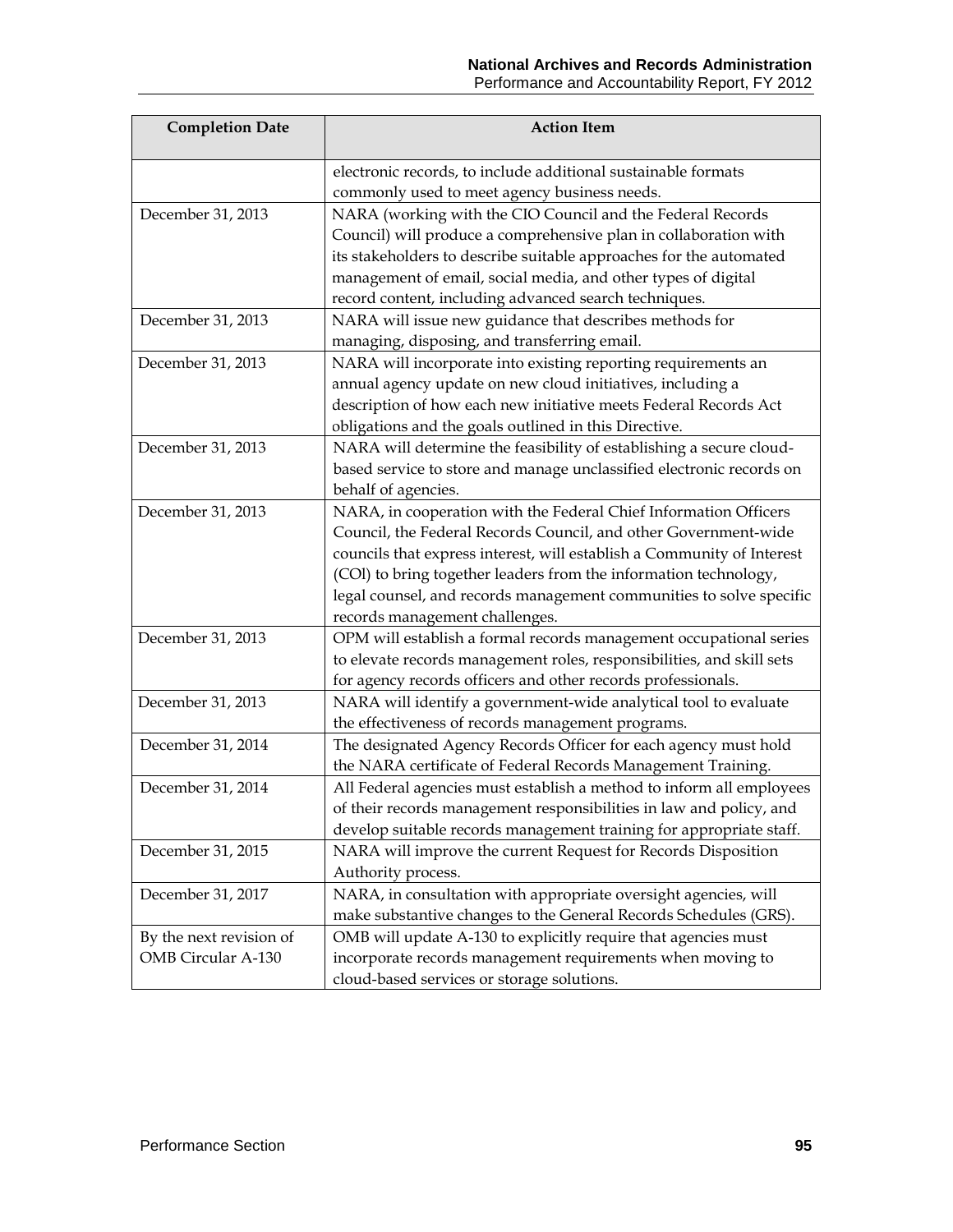### *Records Management Training*

NARA's National Records Management Training Program sponsors the annual Records Administration Conference (RACO), a free of charge, half-day meeting for Federal records officers, records management professionals, information managers and information technology professionals with an interest in Federal records and information management. As part of this conference, the Archivist of the United States, David S. Ferriero presents Archivist Achievement Awards to selected agencies that have demonstrated best practices in records management. The award winners for 2012 were the U.S. Department of State, Records and Archives Management Division, and the U.S. Department of the Treasury, Office of Privacy, Transparency, and Records.

The Department of State received the award for their development of the Retired Records Inventory Management System (RIMS), which helps track retired records world-wide. The Department of the Treasury received the award for the establishment and ongoing support of Records and Information Management Month (RIMM), which brings records management advocacy and education not just to the Department of Treasury, but to agencies across the Federal Government.

The National Records Management Training Program also provides formal records management training for Agency records professionals across the country. While the majority of this training is conducted face-to-face in classrooms, NARA is focusing its efforts on developing more online training to meet the needs of our national customers. This training includes content supporting the Certificate in Federal Records Management, which is mentioned above as a requirement in the OMB/NARA Directive on Managing Government Records.

### *Electronic Records Scheduled*

In FY 2012, NARA continued its partnerships with Federal agencies to increase the number of electronic records series and systems scheduled across the Government and to increase the number of permanent electronic records transferred to the National Archives. Continuing the approach begun in 2004 following the passage of the E-Government Act of 2002, NARA concentrated on the important electronic records of the CFO Act agencies to ensure that all existing records are scheduled even though the September 30, 2009, deadline established by NARA in accordance with the Act has passed. NARA's continuing efforts to monitor agency electronic record scheduling progress (as described in NARA Bulletin 2010-02) will ensure that agency business assets are maintained for as long as needed to protect the legal and financial rights of the Government and its citizens, and to preserve records of enduring historical value.

In FY 2012, NARA continued to provide support to agencies to help them schedule their electronic records. For FY 2012, NARA set a goal to work with Federal agencies to schedule 1,134 electronic records series and electronic systems from the following CFO Act agencies and their components and bureaus. Additionally, as part of the FY 2012 deployment of NARA's Electronic Records Archives (ERA) system, NARA required these agencies to use ERA to submit their records schedules to NARA:

Department of Homeland Security Department of Health and Human Services Department of Transportation Department of Justice Department of the Treasury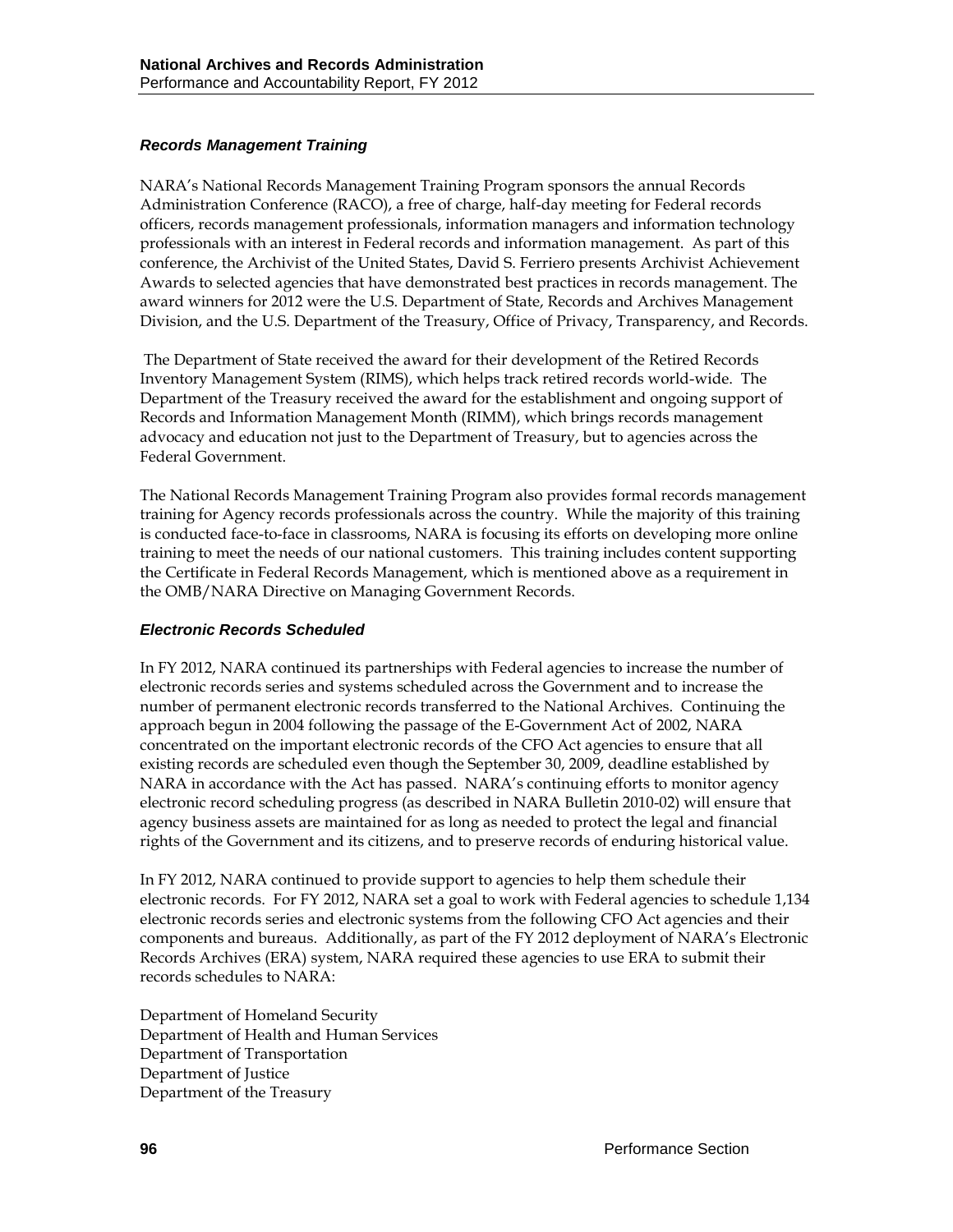Environmental Protection Agency Department of Commerce Department of Interior Department of Education Department of Agriculture Department of Labor Central Intelligence Agency Department of Defense Department of State Nuclear Regulatory Commission

As of September 30, 2012, NARA reached 37 percent of this goal, and approved schedules for 418 electronic systems and series of records. Of these systems and series approved by NARA, 25 percent of the total covered permanently valuable records that will be transferred to NARA. In large measure, the reason we did not meet the planned goal of approving 1,134 electronic series and systems has to do with a major effort undertaken by the records appraisal staff to reduce the existing records scheduling backlog, which is described in more detail below.

NARA will continue to advocate for the scheduling of electronic records, including requesting data from agencies on their scheduling efforts consistent with NARA Bulletin 2010-02. As of the date of this report, we are in the process of reviewing submissions from agencies to determine where follow up or supplemental information is needed. NARA views electronic record scheduling as an ongoing activity and we will continue to provide oversight, guidance, and training to ensure that all Federal agencies are compliant with the requirements in NARA Bulletins and the E-Government Act.

### *Records Scheduling Backlog Project*

In early FY 2012, NARA took specific actions to identify record schedules that had been submitted more than two years prior (FY 2009 and earlier) that could be quickly closed out or withdrawn. In the 3<sup>rd</sup> quarter NARA launched an initiative to focus on completing the remaining backlog schedules. This effort included the entire appraisal staff and was conducted in response to a Government Accountability Office report (GAO-11-15) that highlighted the risks of bringing in more schedules than NARA could process due to successful promotion of records scheduling. Increasing efforts to reduce the existing backlog and developing strategies for proactive backlog prevention will allow NARA to minimize the risk of being overwhelmed by agency schedule submissions.

The initiative began in May 2012, using a database to track backlog schedule progress in detail, as well as collect data on reasons why a schedule was not completed within 2 years. NARA announced the initiative to agencies through meetings and communications. Agencies were responsive to quickly turning around requests for information and scheduling appraisal meetings with program offices. The backlog was reduced 40 percent prior to the start of the initiative, and by the end of the fiscal year, 85 percent of the backlog schedules were closed. The initiative created momentum for schedules due to become backlog in FY 2013 resulting in a backlog of less than half that of FY 2012.

Reducing the records scheduling backlog will be an ongoing project. NARA's goal is to reduce the number of schedules that become backlog each fiscal year. In order to achieve this goal, only those schedules which meet the minimum requirements for registration per 36 CFR 1225 will be accepted. Use of NARA's Electronic Records Archives (ERA) system for records scheduling is mandatory for all agencies beginning in FY 2013. The structured form for schedules in that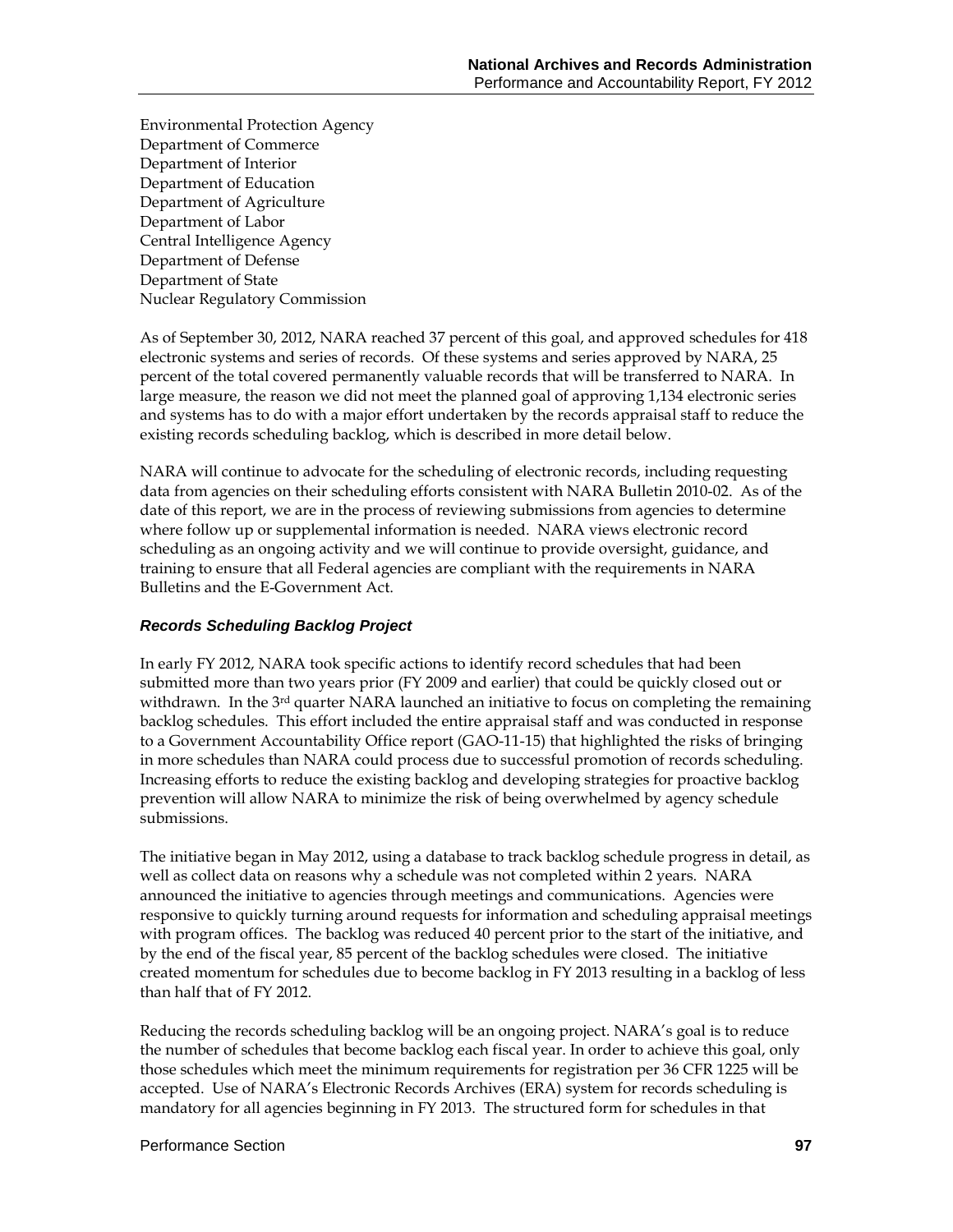system will assist agencies in submitting schedules containing the information required by the regulations. NARA will remind agencies of schedule requirements and the timeline for appraisal and processing of records schedules, and will increase enforcement of our own procedures for withdrawing schedules when agencies are non-responsive, or an outside event prevents them from being responsive in a timely manner (40 days).

For FY 2013, NARA will continue prioritizing those schedules that are or will become backlog in the next fiscal year, and will track those record schedules more closely to facilitate their completion before the end of the fiscal year. NARA will continue to partner with agencies to prioritize schedules and to increase the number of schedules completed within 2 years.

### *Electronic Records Transferred to NARA*

In FY 2012, NARA registered 217 transfers of permanent electronic records from 54 separate agencies, plus one transfer of electronic donated historical materials. The table below lists the agencies that have transferred electronic records to the National Archives for permanent preservation in FY 2012.

| Agency                                                                                                 | Number of<br><b>Transfers Received</b><br>FY 2012 |
|--------------------------------------------------------------------------------------------------------|---------------------------------------------------|
| Administration for Children and Families                                                               | 2                                                 |
| Agency for Health Care Research and Quality                                                            | $\overline{2}$                                    |
| <b>Agricultural Marketing Service</b>                                                                  | 4                                                 |
| Alcohol, Drug Abuse, and Mental Health Administration                                                  | $\mathfrak{D}$                                    |
| Army Commands - 1 transfer<br>Army Staff -- 1 transfer<br>Bureau of Export Administration - 1 transfer |                                                   |
| <b>Bureau of Labor Statistics</b>                                                                      | 1                                                 |
| <b>Bureau of Naval Personnel</b>                                                                       | 7                                                 |
| <b>Bureau of Public Debt</b>                                                                           | 1                                                 |
| <b>Bureau of Reclamation</b>                                                                           | 6                                                 |
| Census, Bureau of the                                                                                  | 12                                                |
| Centers for Disease Control and Prevention                                                             | 10                                                |
| Centers for Medicare and Medicaid Services                                                             | $\mathfrak{D}$                                    |
| Central Command                                                                                        | 3                                                 |
| Citizenship and Immigration Services, U.S.                                                             | $\mathfrak{D}$                                    |
| <b>Consumer Product Safety Commission</b>                                                              | 1                                                 |
| Cooperative State Research, Education and Extension<br>Service                                         | $\overline{2}$                                    |
| Defense, Office of the Secretary of                                                                    | 5                                                 |
| Department of Justice                                                                                  | $\overline{2}$                                    |
| Department of Veterans Affairs                                                                         | 5                                                 |
| Education, Department of                                                                               | 7                                                 |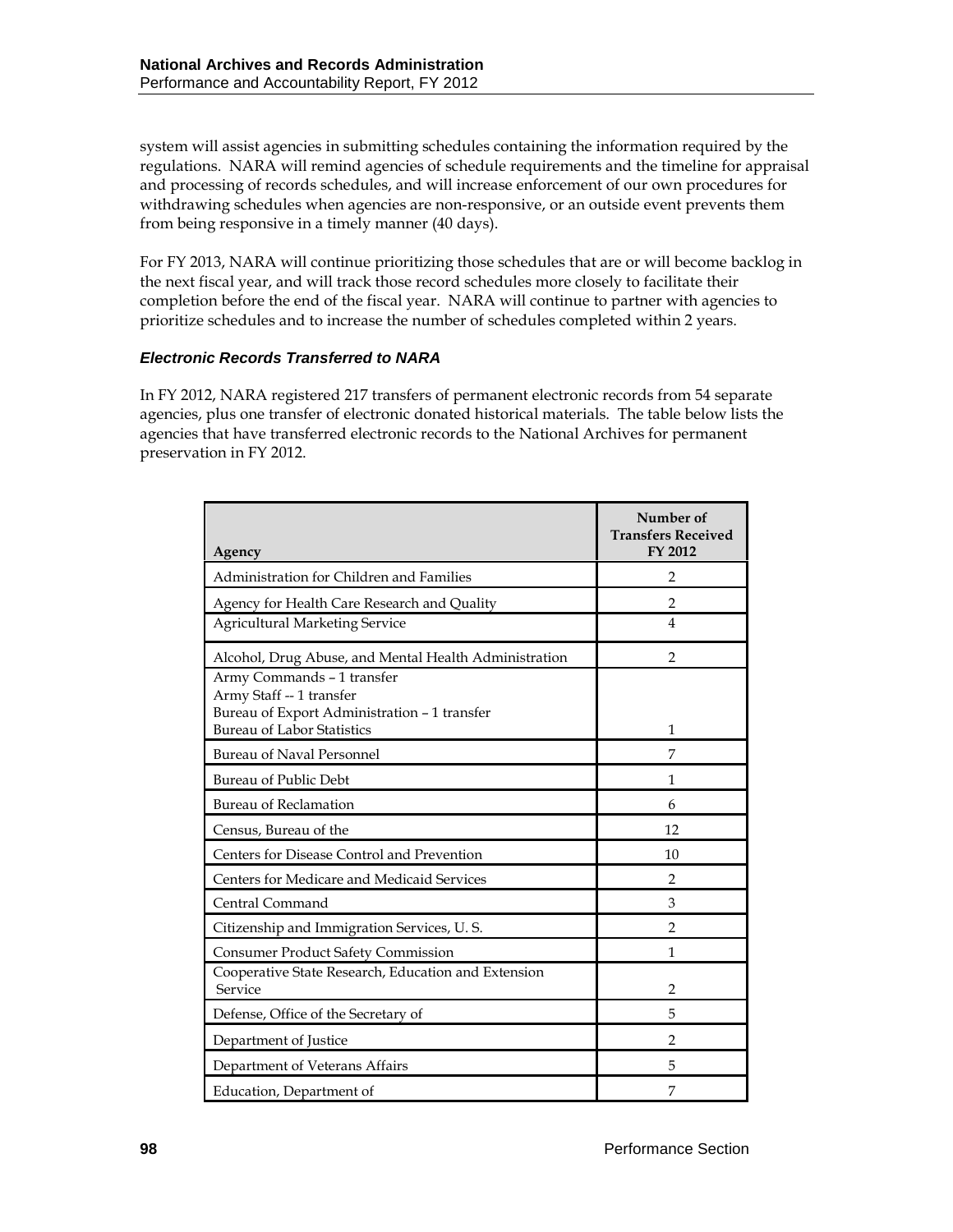| Agency                                          | Number of<br><b>Transfers Received</b><br>FY 2012 |
|-------------------------------------------------|---------------------------------------------------|
| Energy, Department of                           | 1                                                 |
| <b>Environmental Protection Agency</b>          | 4                                                 |
| Equal Employment Opportunity Commission         | 3                                                 |
| <b>FBI</b>                                      | 24                                                |
| Federal Aviation Administration                 | 3                                                 |
| Federal Communications Commission               | 1                                                 |
| Federal Highway Administration                  | 9                                                 |
| Federal Railroad Administration                 | 1                                                 |
| Federal Reserve System                          | 13                                                |
| Fish and Wildlife Service                       | 2                                                 |
| Food and Drug Administration                    | 2                                                 |
| Foreign Agriculture Service                     | 2                                                 |
| Health Resources and Services Administration    | 1                                                 |
| Mine Safety and Health Administration           | 1                                                 |
| National Aeronautics and Space Administration   | 27                                                |
| National Agricultural Statistics Service        | 8                                                 |
| National Drug Intelligence Center               | 1                                                 |
| National Geospatial - Intelligence Agency       | 7                                                 |
| National Mediation Board                        | $\overline{2}$                                    |
| National Oceanic and Atmospheric Administration | 1                                                 |
| National Park Service                           | $\overline{2}$                                    |
| National Science Foundation                     | 1                                                 |
| National Technical Information Service          | 1                                                 |
| Navy, Department of                             | 8                                                 |
| Office of the Comptroller of the Currency       | 1                                                 |
| Parole Commission, U.S.                         | 1                                                 |
| Peace Corps                                     | $\overline{2}$                                    |
| Secret Service, U.S.                            | $\mathbf{1}$                                      |
| Securities and Exchange Commission              | $\mathbf{1}$                                      |
| Small Business Administration                   | 1                                                 |
| Temporary Committees, Commissions and Boards    | 5                                                 |
| <b>USGS</b>                                     | 1                                                 |
| <b>TOTAL</b>                                    | 217                                               |

### *Alleged Unauthorized Disposition of Federal Records*

Under 44 USC 3106, Federal agencies are required to notify the Archivist of the United States of any alleged unauthorized disposition of the agency's records. NARA also receives notifications from other sources such as the news media and private citizens. NARA establishes a case to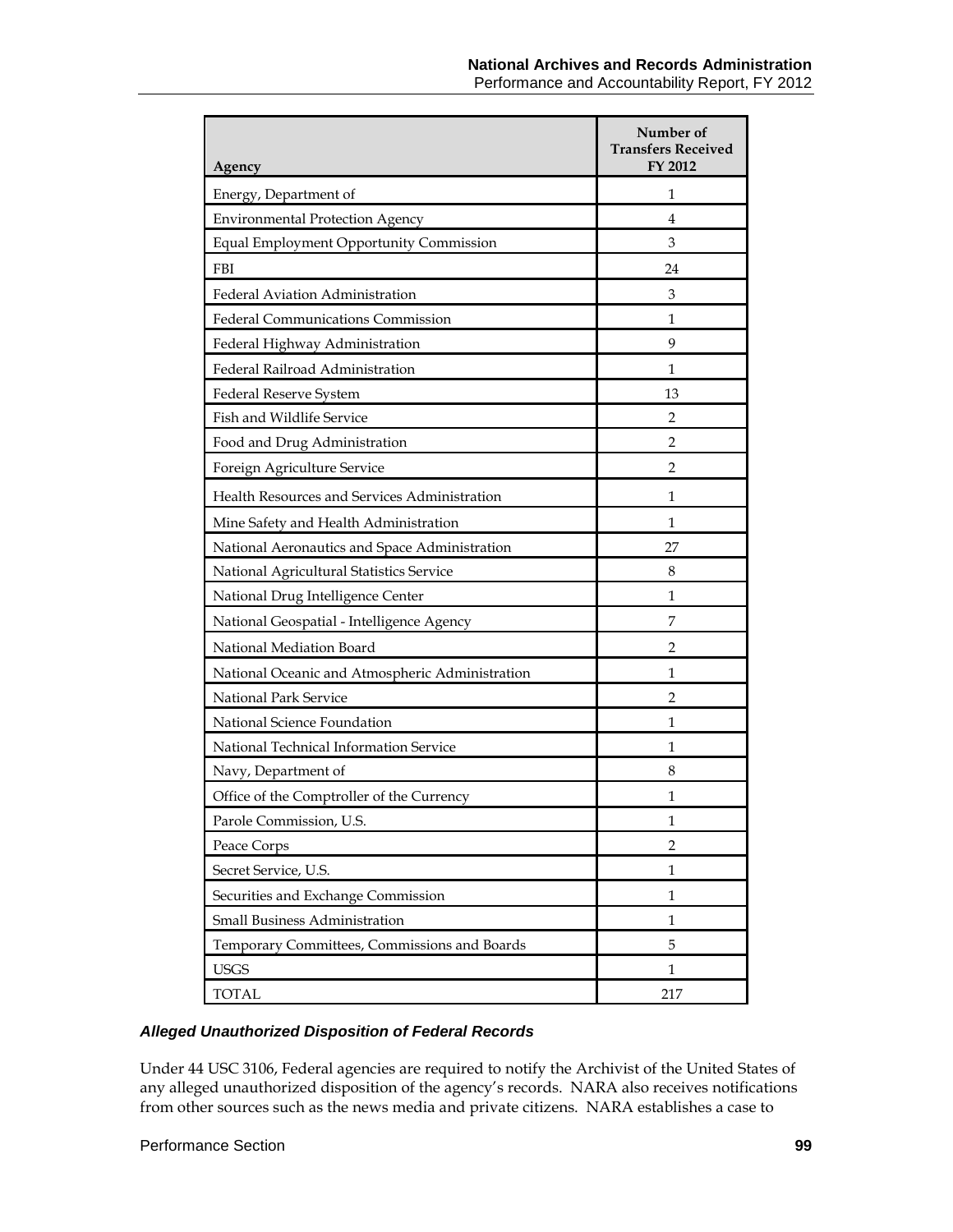track each allegation and communicates with the agency until the issue is resolved. Summary statistics on FY 2012 cases are as follows:

Open cases, start of FY 2012: 33 Cases opened in FY 2012: 21 Cases closed in FY 2012: 16 Open cases, end of FY 2012: 38

Of the 38 cases open at the end of FY 2012, ten cases are involved in ongoing litigation and four cases are under investigation by the agency. NARA monitors the status of these cases and is not reporting them here. Table 1 lists the 24 cases that are open and are pending action by the agency or review by NARA. Table 2 lists the 16 cases closed in FY 2012.

| <b>Case Opened</b> | Agency                                                                                                      | <b>Records</b>                                                               | <b>Status</b>                           |
|--------------------|-------------------------------------------------------------------------------------------------------------|------------------------------------------------------------------------------|-----------------------------------------|
| August 1998        | Dept. of Army,<br>Office of Deputy<br>Chief of Staff for<br>Operations and<br>Plans                         | Records of action officers                                                   | Pending agency response or<br>follow-up |
| March 1999         | Dept. of Interior,<br>Bureau of Indian<br>Affairs                                                           | Records of Crow Agency,<br>Montana                                           | Pending agency response or<br>follow-up |
| <b>July 2007</b>   | <b>Federal Labor</b><br><b>Relations Authority</b>                                                          | Records of FLRA Chair                                                        | Pending agency response or<br>follow-up |
| April 2008         | Dept. of Defense,<br>Office of Secretary of<br>Defense                                                      | Video recordings of<br>interrogations                                        | Pending agency response or<br>follow-up |
| <b>May 2008</b>    | Dept. of Defense,<br>Defense Intelligence<br>Agency                                                         | Video recordings of<br>interrogations of terrorism<br>suspect                | Pending agency response or<br>follow-up |
| December<br>2008   | Dept. of Defense,<br>Office of the<br>Secretary of Defense                                                  | Documents relating to torture<br>issue                                       | Pending agency response or<br>follow-up |
| November<br>2009   | Dept. of Defense,<br>Office of Secretary of<br>Defense                                                      | E-mail and electronic records of<br>Coalition Provisional Authority,<br>Iraq | Pending agency response or<br>follow-up |
| March 2010         | Dept. of Interior,<br>Bureau of Indian<br>Affairs, Office of the<br>Special Trustee for<br>American Indians | Records at agency locations in<br>western U.S.                               | Pending agency response or<br>follow-up |
| June $2010$        | Securities and<br>Exchange<br>Commission                                                                    | Matter Under Inquiry files                                                   | Pending agency response or<br>follow-up |
| December<br>2010   | Dept. of Energy                                                                                             | Oil shale research records                                                   | Pending NARA review                     |

#### **Table 1: Open cases pending agency action or NARA review**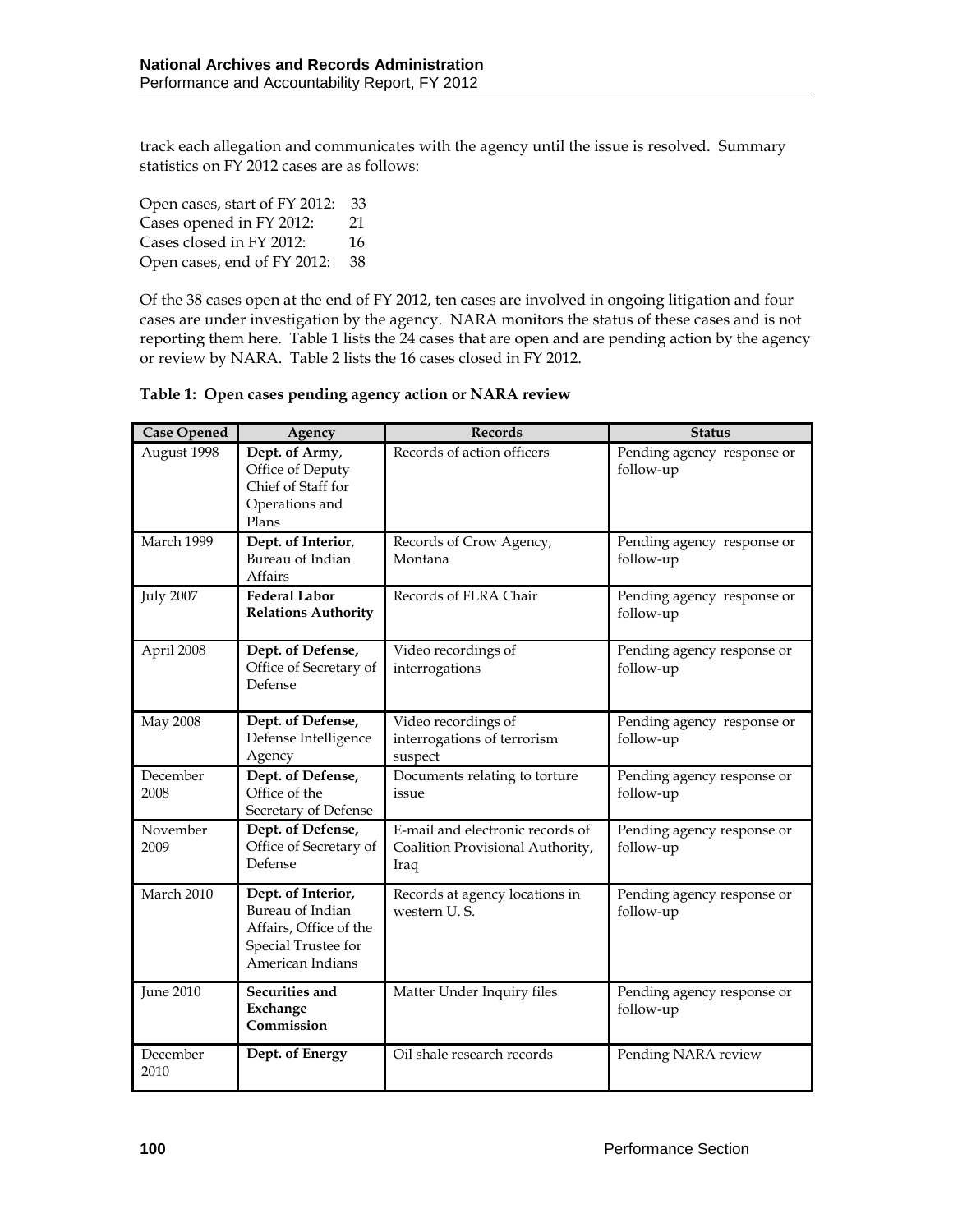| <b>Case Opened</b> | Agency                                                                            | <b>Records</b>                                                   | <b>Status</b>                           |
|--------------------|-----------------------------------------------------------------------------------|------------------------------------------------------------------|-----------------------------------------|
| February 2011      | Dept. of Health and<br><b>Human Services</b>                                      | E-mail of the Secretary                                          | Pending NARA review                     |
| April 2011         | Dept. of Energy                                                                   | Records relating to Yucca<br>Mountain site                       | Pending agency response or<br>follow-up |
| April 2011         | Dept. of Homeland<br>Security                                                     | Water-damaged records of Office<br>of Intelligence & Analysis    | Pending agency response or<br>follow-up |
| April 2011         | Dept. of Homeland<br>Security, Federal<br>Emergency<br>Management<br>Agency       | Remedial Action Management<br>Program records                    | Pending agency response or<br>follow-up |
| September<br>2011  | Securities and<br>Exchange<br>Commission                                          | Investigative case files                                         | Pending NARA review                     |
| October 2011       | Dept. of Interior                                                                 | Records on registration of aliens<br>in Northern Mariana Islands | Pending agency response or<br>follow-up |
| October 2011       | <b>Office of Personnel</b><br>Management                                          | Electronic records relating to<br><b>USAStaffing</b> system      | Pending agency response or<br>follow-up |
| December<br>2011   | Dept. of Defense,<br>Joint Staff                                                  | Emails of Lt. General Stanley<br>McChrystal                      | Pending agency response or<br>follow-up |
| <b>June 2012</b>   | Dept. of<br>Agriculture, Farm<br>Service Agency                                   | Records destroyed by fire in<br>Oregon office                    | Pending agency response or<br>follow-up |
| <b>July 2012</b>   | <b>Peace Corps</b>                                                                | Records from overseas post in<br>Mauritania                      | Pending agency response or<br>follow-up |
| September<br>2012  | Dept. of Air Force                                                                | Mental health record at Kirtland<br>AFB                          | Pending NARA review                     |
| September<br>2012  | Dept. of Defense,<br><b>U.S. Central</b><br>Command                               | Records of fuel supply and<br>delivery in Afghanistan            | Pending agency response or<br>follow-up |
| September<br>2012  | Dept. of Energy                                                                   | Use of personal email for official<br>business                   | Pending agency response or<br>follow-up |
| September<br>2012  | Dept. of Homeland<br>Security, U.S.<br>Citizenship and<br>Immigration<br>Services | Duplicate original naturalization<br>record                      | Pending agency response or<br>follow-up |

Table 2 covers cases of alleged unauthorized disposition closed in FY 2012. The table specifies those allegations that are founded, for which the agency takes corrective action to prevent additional unauthorized dispositions.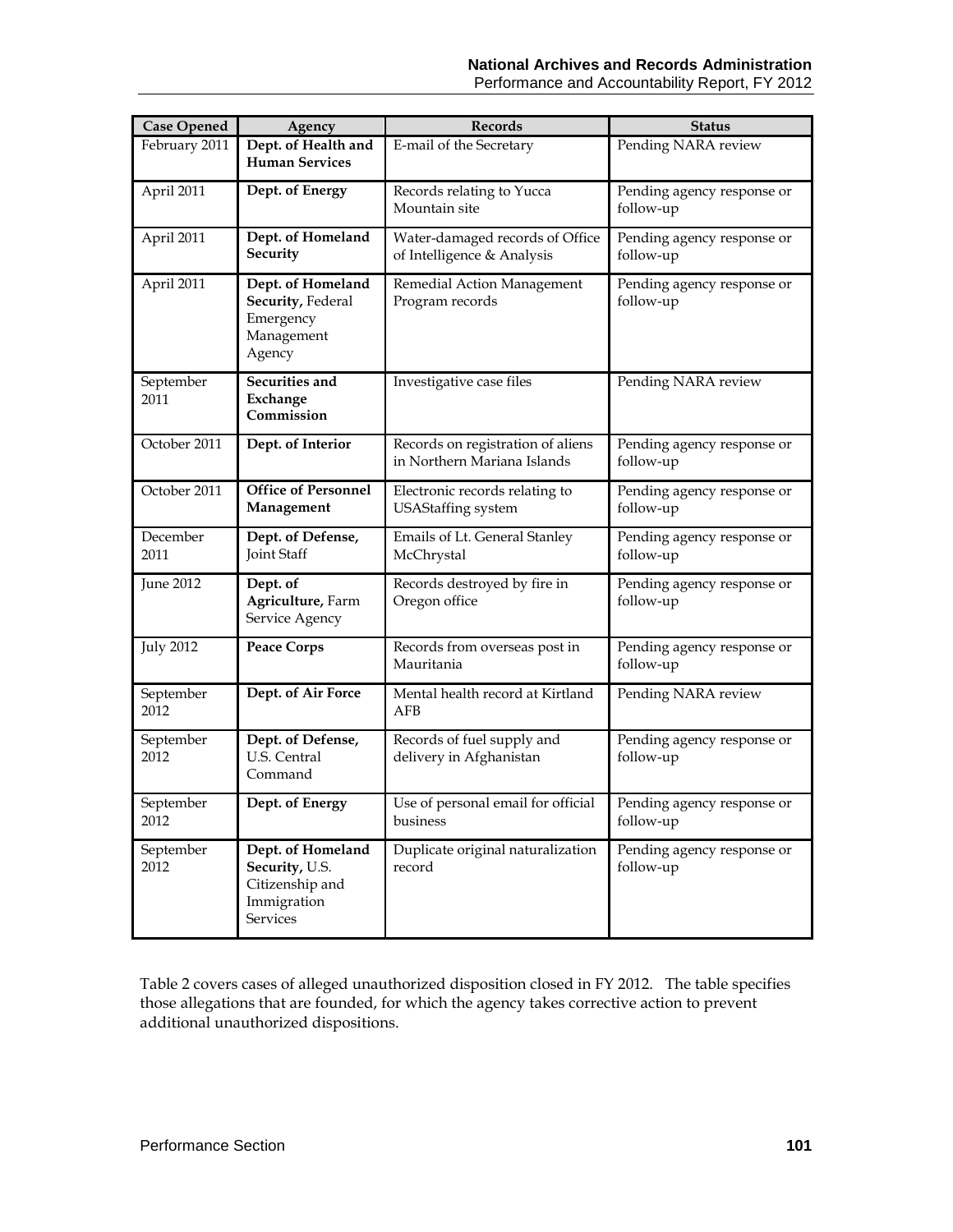**Table 2: Cases closed in FY 2012**

| <b>Case Opened</b> | Agency                                                                                                   | Records                                                   | Resolution                                      |
|--------------------|----------------------------------------------------------------------------------------------------------|-----------------------------------------------------------|-------------------------------------------------|
| February 2009      | Dept. of Homeland<br>Security                                                                            | Hard copies of Secretary's briefing<br>books              | Allegation founded -<br>corrective action taken |
| August 2009        | <b>Federal Trade</b><br>Commission                                                                       | Consumer complaint letters                                | Allegation not founded                          |
| November<br>2009   | Dept. of Veterans Affairs                                                                                | Records destroyed by flood                                | Allegation not founded                          |
| August 2010        | Dept. of Interior, Bureau<br>of Indian Affairs, Office of<br>the Special Trustee for<br>American Indians | Records in agency facility in<br>Albuquerque, NM          | Allegation founded -<br>corrective action taken |
| October 2010       | Dept. of Labor, Bureau of<br>Labor Statistics                                                            | LabStat electronic records                                | Allegation founded -<br>corrective action taken |
| August 2011        | Dept. of Justice,<br>Executive Office for U.S.<br>Attorneys                                              | U.S. Attorney subject files                               | Allegation founded -<br>corrective action taken |
| November<br>2011   | Dept. of Agriculture,<br><b>Forest Service</b>                                                           | Alienation of records to a private<br>organization        | Allegation not founded                          |
| November<br>2011   | <b>Peace Corps</b>                                                                                       | Financial disclosure forms                                | Allegation founded -<br>corrective action taken |
| December<br>2011   | Dept. of Agriculture,<br><b>Forest Service</b>                                                           | Wallowa Management Office<br>records                      | Allegation founded -<br>corrective action taken |
| January 2012       | Dept. of Health and<br>Human Services, Food<br>and Drug Administration                                   | E-mails relating to U.S. heparin<br>supply                | Allegation founded -<br>corrective action taken |
| February 2012      | Dept. of Transportation,<br><b>Federal Aviation</b><br>Administration                                    | Enforcement investigative reports                         | Allegation founded -<br>corrective action taken |
| April 2012         | Dept. of State                                                                                           | Passport and citizenship case files                       | Allegation founded -<br>corrective action taken |
| May 2012           | Dept. of Justice                                                                                         | Civil rights complaint records                            | Allegation not founded                          |
| May 2012           | Dept. of Veterans Affairs                                                                                | Administrative Investigative<br>Board case file           | Allegation founded -<br>corrective action taken |
| <b>June 2012</b>   | Dept. of Labor                                                                                           | Office of Federal Contract<br>Compliance Programs records | Allegation founded -<br>corrective action taken |
| August 2012        | Dept. of Air Force                                                                                       | Fuel product records                                      | Allegation founded -<br>corrective action taken |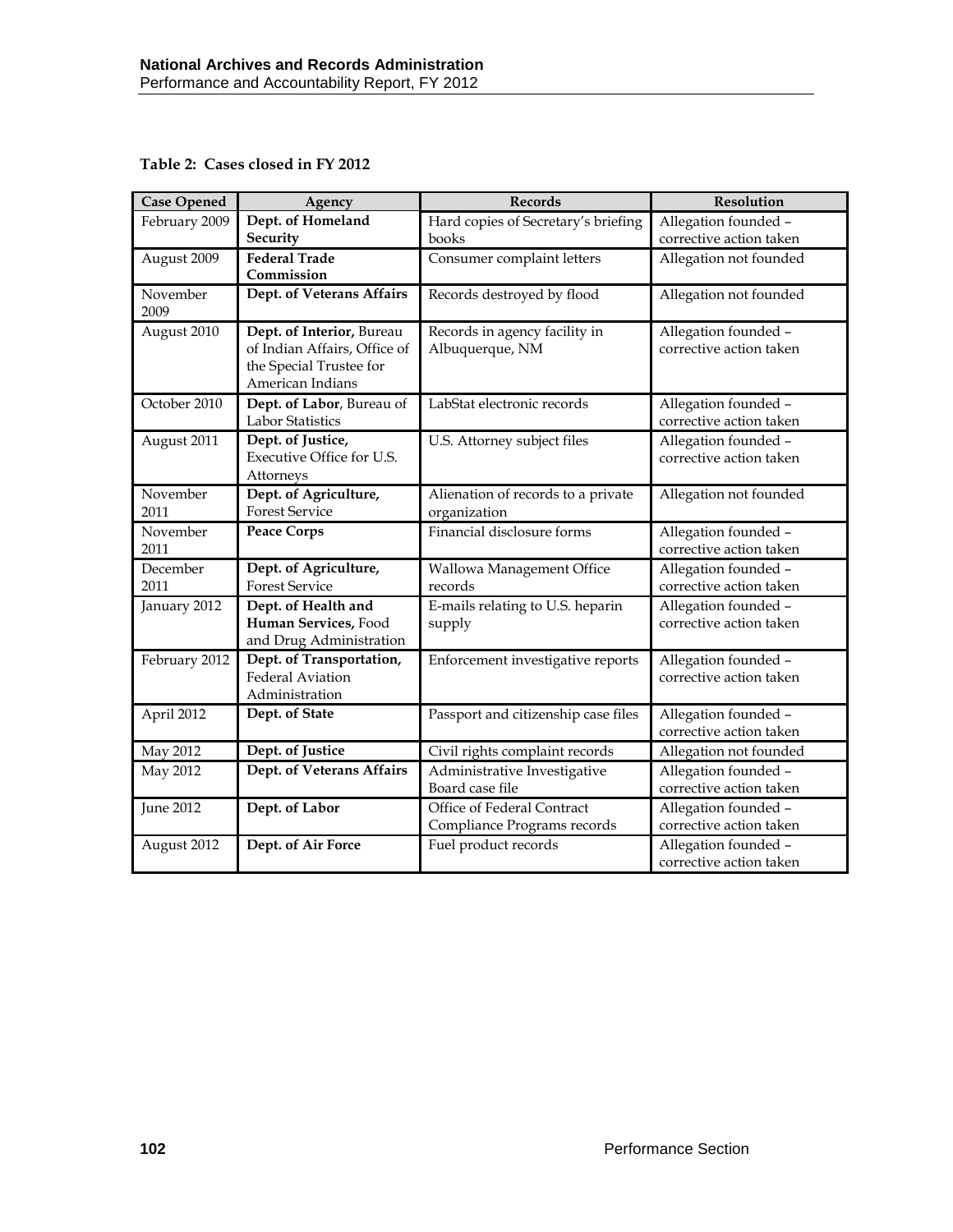# **Definitions**

The following provides definitions for many of the terms and concepts used in this Performance section.

| Goal 1                              | <b>Our Nation's Record Keeper</b>                                                                                                                                                                                                                                                                                                                                                                                                                                                                                                                                                                                                                                                                                                                                                                                                                                                                                             |
|-------------------------------------|-------------------------------------------------------------------------------------------------------------------------------------------------------------------------------------------------------------------------------------------------------------------------------------------------------------------------------------------------------------------------------------------------------------------------------------------------------------------------------------------------------------------------------------------------------------------------------------------------------------------------------------------------------------------------------------------------------------------------------------------------------------------------------------------------------------------------------------------------------------------------------------------------------------------------------|
| Federal agency<br>reference request | A request by a Federal agency to a records center requesting the retrieval<br>of agency records.                                                                                                                                                                                                                                                                                                                                                                                                                                                                                                                                                                                                                                                                                                                                                                                                                              |
| Goal 2                              | <b>Preserve and Process</b>                                                                                                                                                                                                                                                                                                                                                                                                                                                                                                                                                                                                                                                                                                                                                                                                                                                                                                   |
| Accession                           | Archival materials transferred to the legal custody of NARA.                                                                                                                                                                                                                                                                                                                                                                                                                                                                                                                                                                                                                                                                                                                                                                                                                                                                  |
| Appropriate space                   | Storage areas that meet physical and environmental standards for the<br>type of materials stored there.                                                                                                                                                                                                                                                                                                                                                                                                                                                                                                                                                                                                                                                                                                                                                                                                                       |
| At-risk                             | Records that have a media base near or at the point of deterioration to<br>such an extent that the image or information in the physical media of the<br>record is being or soon will be lost, or records that are stored on media<br>accessible only through obsolete or near-obsolete technology.                                                                                                                                                                                                                                                                                                                                                                                                                                                                                                                                                                                                                            |
| Declassification<br>Program review  | An evaluation by the Information Security Oversight Office (ISOO) of<br>the declassification aspects of an executive branch agency's security<br>classification program to determine whether an agency has met the<br>requirements of Executive Order 13526. The review may include the<br>appropriateness of agency declassification actions, the quality of agency<br>actions to identify classified equities of other agencies, and the<br>appropriateness of agency action to exempt records from automatic<br>declassification based upon application of declassification guidance or<br>the application of file series exemptions approved by the Interagency<br>Security Classification Appeals Panel (ISCAP). The results of a<br>declassification program review, along with any appropriate<br>recommendations for improvement, are reported to the designated<br>agency senior official for Executive Order 13526. |
| Equity-holding agency               | An agency that may have classified information in a document, whether<br>or not it created the document. Without providing a waiver for the<br>declassification of its equities, only the equity-holding agency can<br>declassify information in the document.                                                                                                                                                                                                                                                                                                                                                                                                                                                                                                                                                                                                                                                                |
| Goal 3                              | <b>Electronic Records</b>                                                                                                                                                                                                                                                                                                                                                                                                                                                                                                                                                                                                                                                                                                                                                                                                                                                                                                     |
| Gigabyte                            | An International System of Units (SI) standard unit. A measure of<br>computer data size. A gigabyte is one thousand megabytes, 1,0003 bytes.                                                                                                                                                                                                                                                                                                                                                                                                                                                                                                                                                                                                                                                                                                                                                                                  |
| Logical data record                 | A set of data processed as a unit by a computer system or application<br>independently of its physical environment. Examples: a word processing<br>document; a spreadsheet; an email message; each row in each table of a<br>relational database or each row in an independent logical file database.                                                                                                                                                                                                                                                                                                                                                                                                                                                                                                                                                                                                                         |
| Megabyte (Mb)                       | An International System of Units (SI) standard unit. A measure of                                                                                                                                                                                                                                                                                                                                                                                                                                                                                                                                                                                                                                                                                                                                                                                                                                                             |
|                                     | computer data size. A megabyte is one million bytes, 1,000 <sup>2</sup> bytes.                                                                                                                                                                                                                                                                                                                                                                                                                                                                                                                                                                                                                                                                                                                                                                                                                                                |
| Preserved                           | (1) The physical file containing one or more logical data records has been<br>identified and its location, format, and internal structure(s) specified; (2)<br>logical data records within the file are physically readable and                                                                                                                                                                                                                                                                                                                                                                                                                                                                                                                                                                                                                                                                                               |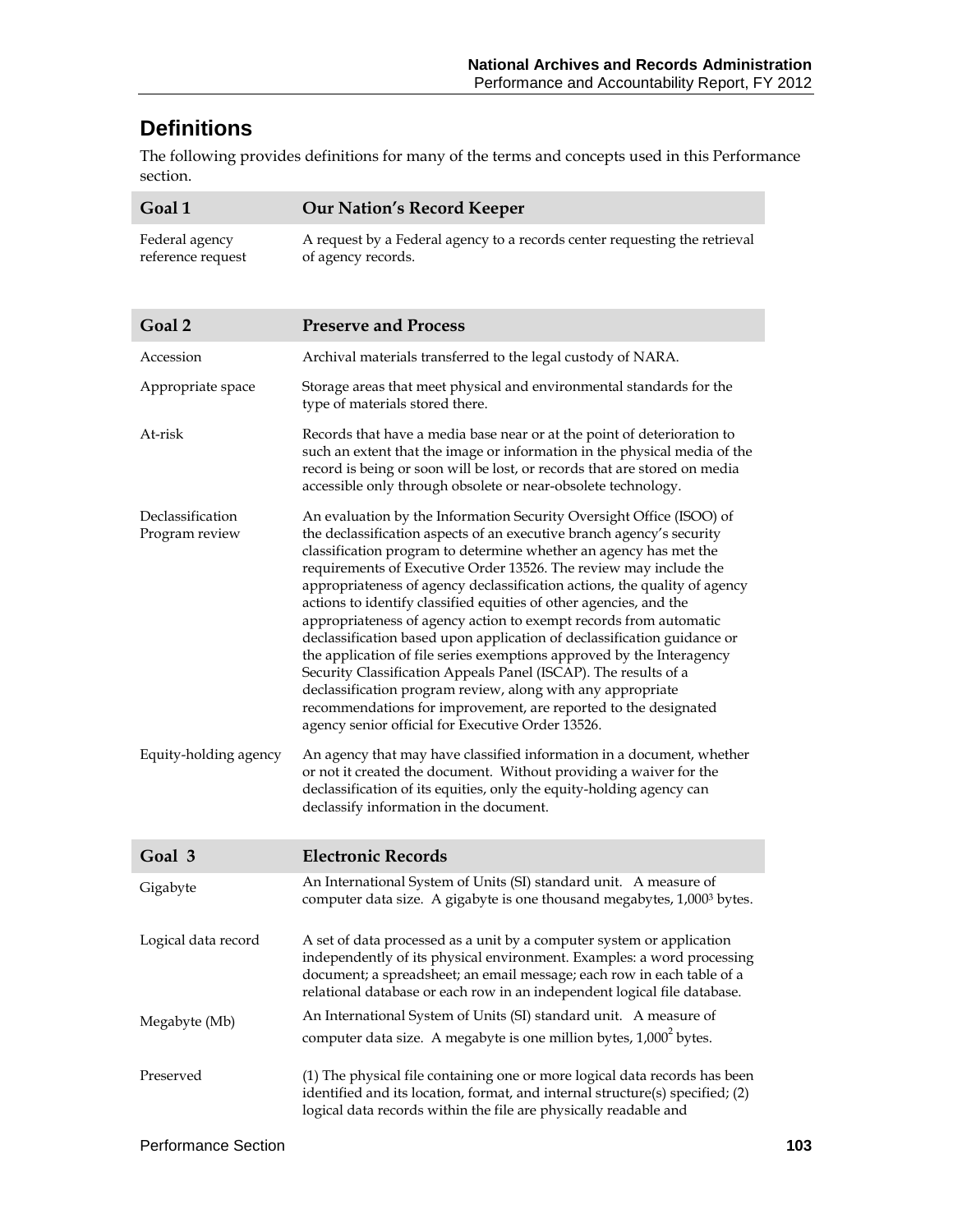|               | retrievable; (3) the media, the physical files written on them, and the            |
|---------------|------------------------------------------------------------------------------------|
|               | logical data records they contain are managed to ensure continuing                 |
|               | accessibility; and (4) an audit trail is maintained to document record             |
|               | integrity.                                                                         |
| Terabyte (Tb) | An International System of Units (SI) standard unit. A measure of                  |
|               | computer data size. A terabyte is one million megabytes, 1,000 <sup>4</sup> bytes. |

| Goal 4               | <b>Access</b>                                                                                                                                                                                                                                                                                                                                                                                                                                                                                                                                       |
|----------------------|-----------------------------------------------------------------------------------------------------------------------------------------------------------------------------------------------------------------------------------------------------------------------------------------------------------------------------------------------------------------------------------------------------------------------------------------------------------------------------------------------------------------------------------------------------|
| Artifact holdings    | Object whose archival value lies in the thing itself rather than in any<br>information recorded upon it.                                                                                                                                                                                                                                                                                                                                                                                                                                            |
| Electronic holdings  | Born digital records on electronic storage media.                                                                                                                                                                                                                                                                                                                                                                                                                                                                                                   |
| Logical data record  | A set of data processed as a unit by a computer system or application<br>independently of its physical environment. Examples: a word processing<br>document; a spreadsheet; an email message; each row in each table of a<br>relational database or each row in an independent logical file database.                                                                                                                                                                                                                                               |
| Online visit         | One person using our web site is counted as one "visit." It is a count of<br>the number of visitors to our web site, and is similar to counting the<br>number of people who walk through our front door. In contrast, it does<br>not count "hits," which refers to the number of files used to show the<br>user a web page. A visit in which a user accessed a web page comprising<br>35 files would count as 1 visit and 35 hits. Counting visits is a more<br>accurate way of showing how much use our web site is getting than<br>counting hits. |
| Traditional holdings | Books, papers, maps, photographs, motion pictures, sound and video<br>recordings, and other documentary material that are not stored on<br>electronic media.                                                                                                                                                                                                                                                                                                                                                                                        |
| Written requests     | Requests for services that arrive in the form of letters, faxes, email<br>messages, and telephone calls that have been transcribed. Excludes<br>Freedom of Information Act requests, personnel information requests at<br>the National Personnel Records Center, Federal agency requests for<br>information, fulfillment of requests for copies of records, requests for<br>museum shop products, subpoenas, and special access requests.                                                                                                           |

| Goal 6                 | Infrastructure                                                                                                                                                                                                                              |
|------------------------|---------------------------------------------------------------------------------------------------------------------------------------------------------------------------------------------------------------------------------------------|
| Applicant              | Any U.S. citizen who completed an application for a specific position.                                                                                                                                                                      |
| Leadership position    | A supervisory position at grade GS-13 or above and non-supervisory<br>positions at grade 15 or above.                                                                                                                                       |
| <b>NARANET</b>         | NARANET is the primary general support system of NARA, providing<br>standard desktop applications, email and calendaring functions, network<br>transport and Internet access to NARA staff and support personnel.                           |
| Staff development plan | An individualized plan to enhance employees' knowledge, skills, and<br>abilities and improve performance in their current jobs or of duties<br>outside their current jobs, in response to organizational needs and<br>human resource plans. |

I